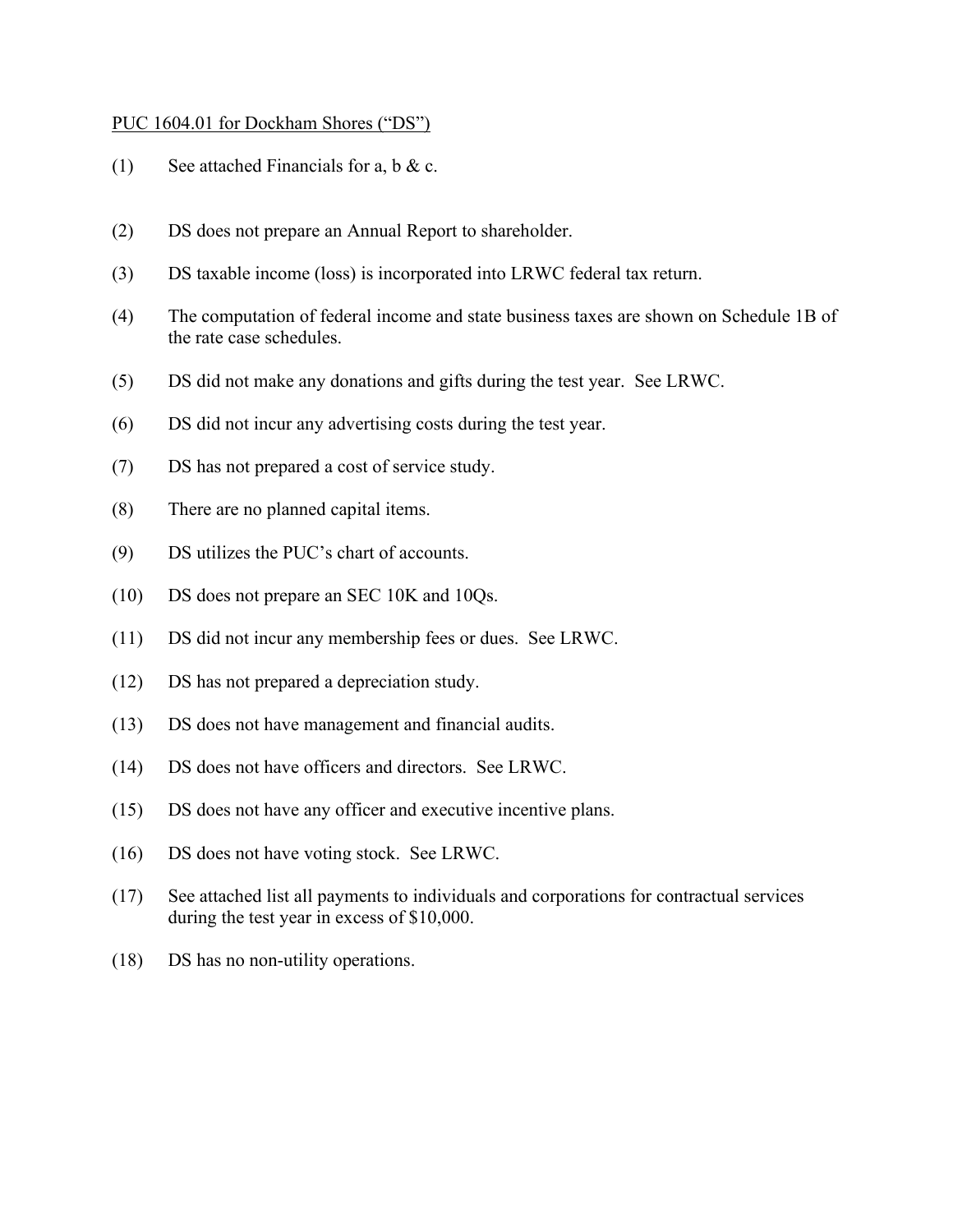- (19) See response to item (1) above.
- (20) See response to item (1).
- (21) See attached quarterly sales volume.
- (22) See DW 19-135 for LRWC financing petition including \$215,000 for DS to reimburse LRWC for funds expended on 2017 / 2018 DS capital expenditures.
- (23) DS has no planned capital expenditures.
- (24) DS has a note payable with North Star Leasing for the Generator which matured on 07/18/2019. The outstanding balance at 12/31/2018 is \$12,125.00.
- (25) DS is not a subsidiary.
- (26) There is no additional support for figures appearing on written testimony and in accompanying exhibits.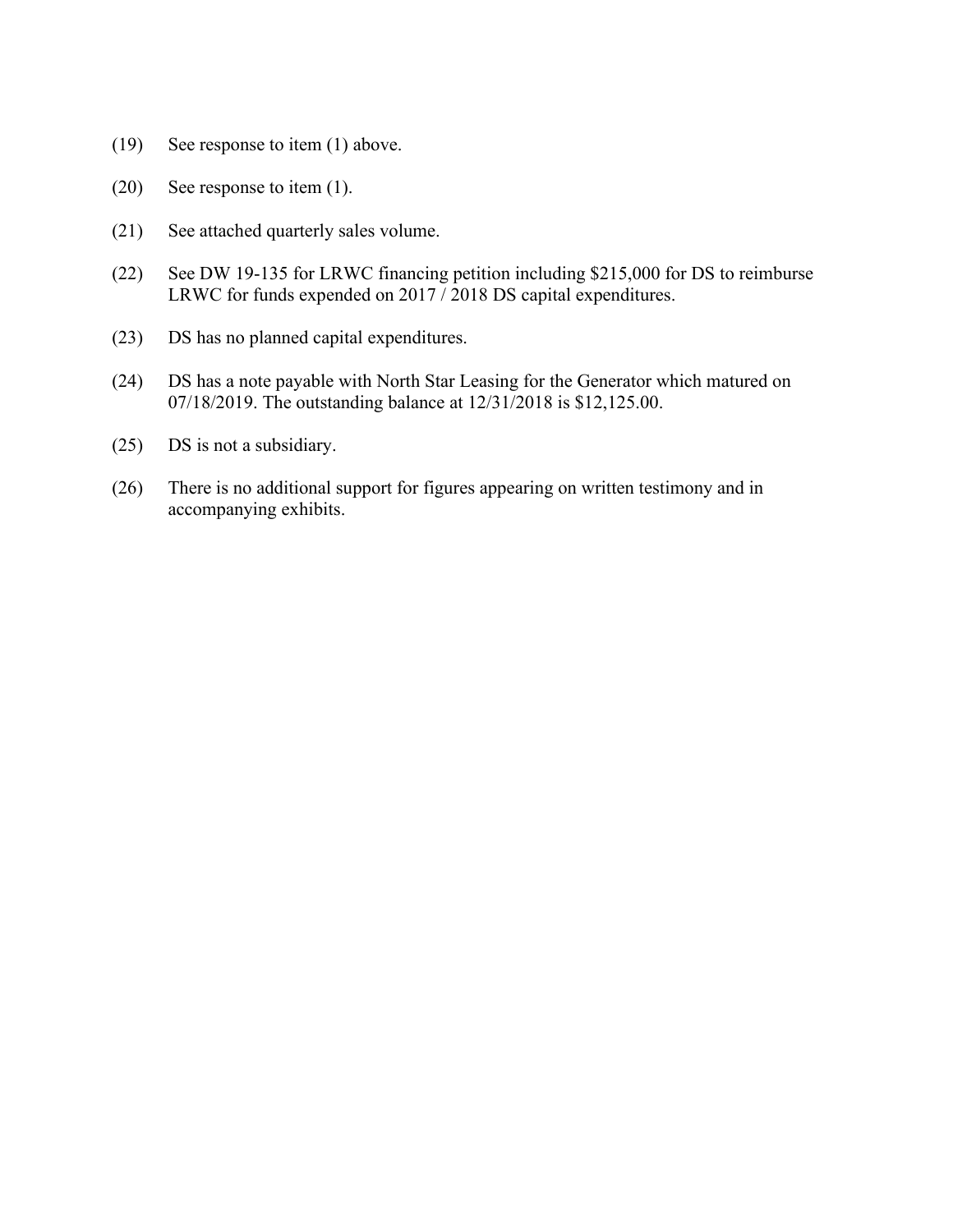# **Dockham Shores Only Balance Sheet As of December 31, 2017**

|                                                     | Total            |
|-----------------------------------------------------|------------------|
| <b>ASSETS</b>                                       |                  |
| <b>Current Assets</b>                               |                  |
| <b>Other Current Assets</b>                         |                  |
| <b>141 Accounts Receivable</b>                      | 9,361.29         |
| 151 Materials & Supplies-Inventory                  |                  |
| <b>151.01 Meters</b>                                | 140.00           |
| 151.01a Meter (PIS)                                 | $-140.00$        |
| Total 151.01 Meters                                 | \$<br>0.00       |
| <b>Total 151 Materials &amp; Supplies-Inventory</b> | \$<br>0.00       |
| <b>162 Prepayments-Other</b>                        |                  |
| 162.03 Monitoring Systems                           | 1,015.00         |
| <b>Total 162 Prepayments-Other</b>                  | \$<br>1,015.00   |
| <b>163 Prepaid Taxes</b>                            |                  |
| 163.01 NHDRA Utility Tax                            | 588.75           |
| 163.02 Property Taxes                               | 568.00           |
| <b>Total 163 Prepaid Taxes</b>                      | \$<br>1,156.75   |
| <b>Total Other Current Assets</b>                   | \$<br>11,533.04  |
| <b>Total Current Assets</b>                         | \$<br>11,533.04  |
| <b>Fixed Assets</b>                                 |                  |
| 101 Utility Plant                                   |                  |
| 101.02 Source/Pumping                               |                  |
| 303.02 Land and Land Rights                         | 1,515.00         |
| 304.02 Structures & Improvements                    | 7,831.00         |
| 307 Wells                                           | 6,778.00         |
| 310 Power Generation Equipment                      | 4,718.16         |
| 311 Pumping Equipment                               | 38,732.91        |
| <b>Total 101.02 Source/Pumping</b>                  | \$<br>59,575.07  |
| 101.03 Treatment Plant                              |                  |
| 339.03 Other Plant & Misc. Equip.                   | 6.350.00         |
| <b>Total 101.03 Treatment Plant</b>                 | \$<br>6,350.00   |
| 101.04 Transmission & Distribution                  |                  |
| <b>330 Tank</b>                                     | 32,208.00        |
| 331 T&D Mains                                       | 49,387.00        |
| 333 Services                                        | 3,854.00         |
| 334 Meters & Meter Installations                    | 4,300.18         |
| 335 Hydrants                                        | 875.00           |
| Total 101.04 Transmission & Distribution            | \$<br>90,624.18  |
| <b>Total 101 Utility Plant</b>                      | \$<br>156,549.25 |
| <b>105 Construction Work In Process</b>             | 22,311.15        |
| 108 Accumulated Depreciation                        | $-77,272.55$     |
| <b>114 Acquisition Adjustment</b>                   | $-22,570.57$     |
|                                                     |                  |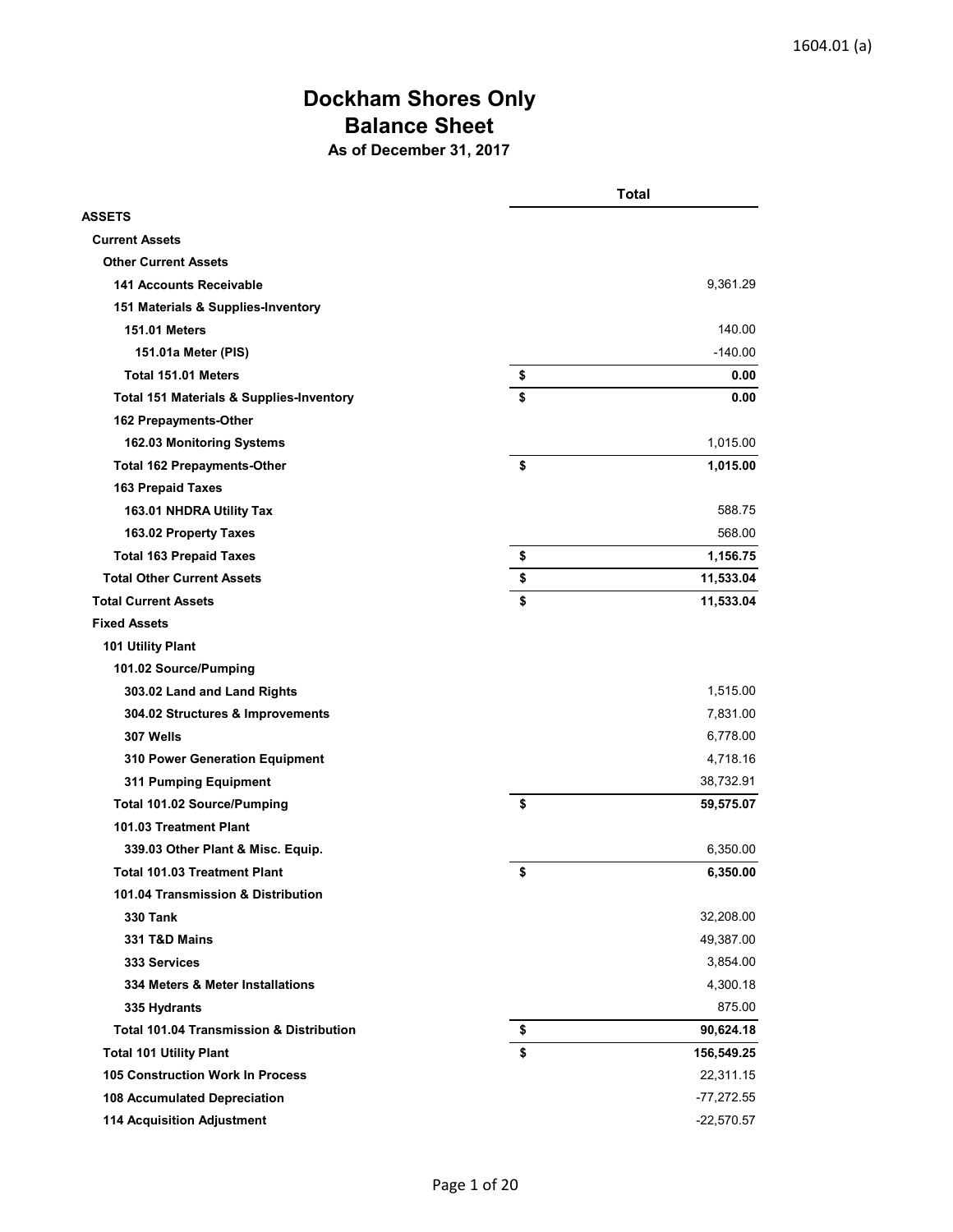### 1604.01 (a)

| 115 Accum. Amort. Aquisition                 |     | 752.00        |        |
|----------------------------------------------|-----|---------------|--------|
| <b>Total Fixed Assets</b>                    | \$  | 79,769.28     |        |
| <b>Other Assets</b>                          |     |               |        |
| 186 Misc. Deferred Debts                     |     |               |        |
| 186.07 Def. Debt- Acquisition Exp.           |     | 36,096.17     |        |
| <b>Total 186 Misc. Deferred Debts</b>        | \$  | 36,096.17     |        |
| <b>Total Other Assets</b>                    | \$  | 36,096.17     |        |
| <b>TOTAL ASSETS</b>                          | \$  | 127,398.49    |        |
| <b>LIABILITIES AND EQUITY</b>                |     |               |        |
| <b>Liabilities</b>                           |     |               |        |
| <b>Current Liabilities</b>                   |     |               |        |
| <b>Accounts Payable</b>                      |     |               |        |
| 231 Accounts Payable (A/P)                   |     | 0.00          |        |
| <b>Total Accounts Payable</b>                | \$  | 0.00          |        |
| <b>Other Current Liabilities</b>             |     |               |        |
| 271 272 Contribution in Aid of Constr.       |     |               |        |
| 271 CIAC                                     |     | 5,200.00      |        |
| 272 Accum. Amort of CIAC                     |     | $-3,126.00$   |        |
| Total 271 272 Contribution in Aid of Constr. | \$  | 2,074.00      |        |
| <b>Total Other Current Liabilities</b>       | \$  | 2,074.00      |        |
| <b>Total Current Liabilities</b>             | \$  | 2,074.00      |        |
| <b>Long-Term Liabilities</b>                 |     |               |        |
| 221 Long Term Debt-Bonds                     |     |               |        |
| 221.04 CoBank T04 DS                         |     | 133,892.31    |        |
| <b>Total 221 Long Term Debt-Bonds</b>        | \$  | 133,892.31    |        |
| <b>Total Long-Term Liabilities</b>           | \$  | 133,892.31    |        |
| <b>Total Liabilities</b>                     | \$  | 135,966.31    |        |
| Equity                                       |     |               |        |
| 217 Retained Earnings                        |     |               |        |
| <b>Net Income</b>                            |     | $-14, 119.62$ |        |
| <b>Total Equity</b>                          | -\$ | 14,119.62     |        |
| Due to 50                                    | \$  | 5,551.80 \$   | (0.00) |
| TOTAL LIABILITIES AND EQUITY                 | \$  | 127,398.49    |        |

Saturday, Dec 14, 2019 11:55:20 AM GMT-8 - Accrual Basis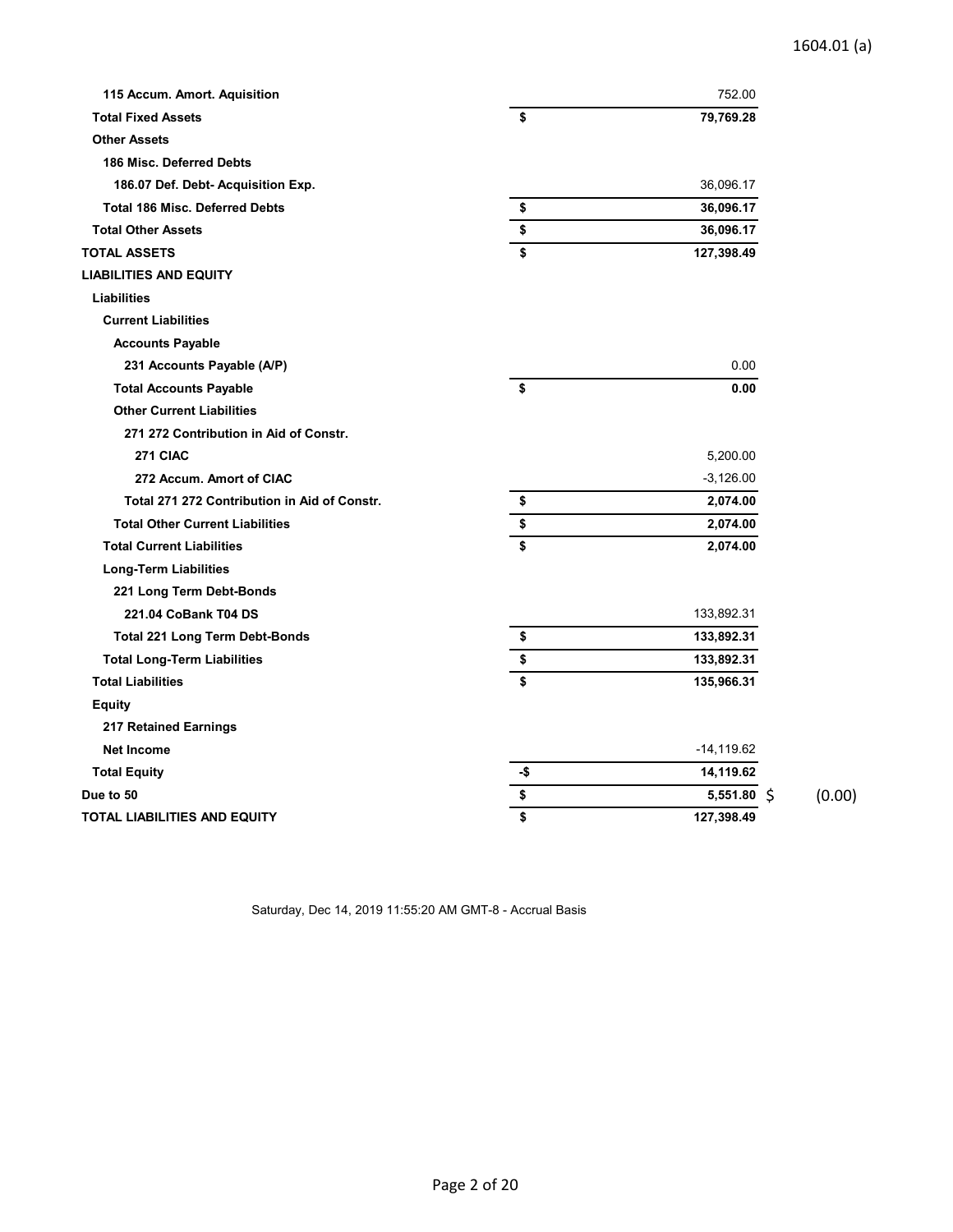#### **Dockham Shores Only Profit and Loss October - December, 2017**

|                                                    | 18-DS             |      |            | 50 Admin |                |     |                |           |              | <b>TOTAL w 3% 50</b> |               |                |
|----------------------------------------------------|-------------------|------|------------|----------|----------------|-----|----------------|-----------|--------------|----------------------|---------------|----------------|
|                                                    | Oct - Dec.        |      | Jan - Dec  |          | Oct - Dec,     |     | Jan - Dec 2017 |           |              | Oct - Dec,           |               | Jan - Dec 2017 |
|                                                    | 2017              |      | 2017 (YTD) |          | 2017           |     | (YTD)          | 3% of 50  | 3% of 50 YTD | 2017                 |               | (YTD)          |
| Income                                             |                   |      |            |          |                |     |                |           |              |                      |               |                |
| 400 Operating Revenue                              |                   |      |            |          |                |     |                |           |              |                      |               |                |
| <b>461 Metered Sales</b>                           |                   |      |            |          |                |     |                |           |              | 2,504.89             |               |                |
| 461.01 Base Charge                                 | 2,504.89          |      | 4,981.09   |          |                |     |                |           |              |                      |               | 4,981.09       |
| 461.02 Usage Charge                                | 5,579.15          |      | 13,255.43  |          |                |     |                |           |              | 5,579.15             |               | 13,255.43      |
| <b>Total 461 Metered Sales</b>                     | \$<br>8,084.04 \$ |      | 18,236.52  | \$       | 0.00%          |     | 0.00           |           |              | \$<br>8,084.04       | \$            | 18,236.52      |
| 471 Miscellaneous Service Revenue                  |                   |      |            |          |                |     |                |           |              |                      |               |                |
| 471.02 House Transfers                             | 175.00            |      | 250.00     |          |                |     |                |           |              | 175.00               |               | 250.00         |
| 471.05 Customer Finance Charge                     | 43.35             |      | 43.35      |          |                |     |                |           |              | 43.35                |               | 43.35          |
| <b>Total 471 Miscellaneous Service Revenue</b>     | \$<br>218.35 \$   |      | 293.35 \$  |          | $0.00\quad$ \$ |     | 0.00           |           |              | \$<br>218.35         | $\sqrt[6]{2}$ | 293.35         |
| 474 Other Water Revenue                            |                   |      |            |          |                |     |                |           |              |                      |               |                |
| 474.01 Rate Case Expense Surcharge                 |                   |      |            |          |                |     | $-0.36$        |           |              | 0.00                 |               | $-0.36$        |
| <b>Total 474 Other Water Revenue</b>               | \$<br>0.00        | - \$ | 0.00       | \$       | 0.00           | -\$ | 0.36           |           |              | \$<br>0.00           | -\$           | 0.36           |
| <b>Total 400 Operating Revenue</b>                 | \$<br>8,302.39    | \$   | 18,529.87  | \$       | 0.00           | -\$ | 0.36           |           |              | \$<br>8,302.39       | \$            | 18,529.51      |
| <b>Total Income</b>                                | \$<br>8,302.39    | - \$ | 18,529.87  | \$       | 0.00           | -\$ | 0.36           |           |              | \$<br>8,302.39       | \$            | 18,529.51      |
| <b>Gross Profit</b>                                | \$<br>8,302.39    | \$   | 18,529.87  | \$       | 0.00           | -\$ | 0.36           |           |              | \$<br>8,302.39       | \$            | 18,529.51      |
| <b>Expenses</b>                                    |                   |      |            |          |                |     |                |           |              |                      |               |                |
| 401 Operating & Maintenance Expense                |                   |      |            |          |                |     |                |           |              |                      |               |                |
| 401.01 Production-Source of Supply O&M             |                   |      |            |          |                |     |                |           |              |                      |               |                |
| 601.01 Wages-Source                                | 422.93            |      | 1,010.43   |          | 23.33          |     | 272.33         | 0.70      | 8.17         | 423.63               |               | 1,018.60       |
| 603.01 Materials                                   | 350.00            |      | 541.10     |          | 1,714.00       |     | 3,429.00       | 51.42     | 102.87       | 401.42               |               | 643.97         |
| Total 401.01 Production-Source of Supply O&M       | \$<br>772.93 \$   |      | 1,551.53   | \$       | 1,737.33 \$    |     | 3,701.33       | 52.12     | 111.04       | 825.05               |               | 1,662.57       |
| 401.02 Production-Pumping O&M                      |                   |      |            |          |                |     |                |           |              |                      |               |                |
| 623 Purchase Power (Electric)                      | 876.91            |      | 1,826.82   |          | $-357.64$      |     | $-357.64$      | $-10.73$  | $-10.73$     | 866.18               |               | 1,816.09       |
| Total 401.02 Production-Pumping O&M                | \$<br>876.91 \$   |      | 1,826.82   | -\$      | $357.64 - $$   |     | 357.64         | $-10.73$  | $-10.73$     | 866.18               |               | 1,816.09       |
| 401.03 Treatment O&M                               |                   |      |            |          |                |     |                |           |              |                      |               |                |
| 642 Wages-Treatment                                |                   |      |            |          | 70.00          |     | 510.50         | 2.10      | 15.32        | 2.10                 |               | 15.32          |
| 643 Misc. Expense                                  |                   |      |            |          |                |     |                |           |              |                      |               |                |
| 643.01 Materials                                   |                   |      | 440.53     |          |                |     |                | 0.00      | 0.00         | 0.00                 |               | 440.53         |
| 643.02 Water Test                                  | 223.00            |      | 259.00     |          | 112.81         |     | 112.81         | 3.38      | 3.38         | 226.38               |               | 262.38         |
| <b>Total 643 Misc. Expense</b>                     | \$<br>223.00      | -\$  | 699.53     | s        | 112.81         | \$  | 112.81         | 3.38      | 3.38         | 226.38               |               | 702.91         |
| Total 401.03 Treatment O&M                         | \$<br>223.00 \$   |      | 699.53     | \$       | 182.81 \$      |     | 623.31         | 5.48      | 18.70        | 228.48               |               | 718.23         |
| 401.04 Trans/Distribution O&M                      |                   |      |            |          |                |     |                |           |              |                      |               |                |
| 662 Trans. & Dist. Line Expense                    |                   |      |            |          |                |     |                |           |              |                      |               |                |
| 662.01 Wages-T&D                                   | 70.50             |      | 120.67     |          |                |     | 335.50         | 0.00      | 10.07        | 70.50                |               | 130.74         |
| 662.02 Contract Services                           |                   |      |            |          | $-348.98$      |     | $-348.98$      | $-10.47$  | $-10.47$     | $-10.47$             |               | $-10.47$       |
| 662.03 Materials                                   |                   |      | 166.60     |          | 19,624.83      |     | 18,212.57      | 588.74    | 546.38       | 588.74               |               | 712.98         |
| 662.04 Equipment Repair/Rental                     | 230.00            |      | 230.00     |          |                |     | 3,372.96       | 0.00      | 101.19       | 230.00               |               | 331.19         |
| 662.05 Vehicle Fuel                                |                   |      |            |          | 8,605.17       |     | 23,948.05      | 258.16    | 718.44       | 258.16               |               | 718.44         |
| 662.06 Vehicle Maintenance                         |                   |      |            |          | 2,500.70       |     | 13,086.66      | 75.02     | 392.60       | 75.02                |               | 392.60         |
| 662.07 Vehicle Registration                        |                   |      |            |          | 718.26         |     | 2,908.78       | 21.55     | 87.26        | 21.55                |               | 87.26          |
| Total 662 Trans. & Dist. Line Expense              | \$<br>300.50 \$   |      | 517.27     | \$       | 31,099.98 \$   |     | 61,515.54      | 933.00    | 1,845.47     | 1,233.50             |               | 2,362.74       |
| 673 Maint. of T&D Mains                            |                   |      |            |          | 117.85         |     | 117.85         | 3.54      | 3.54         | 3.54                 |               | 3.54           |
| Total 401.04 Trans/Distribution O&M                | \$<br>300.50 \$   |      | 517.27     | \$       | 31,217.83 \$   |     | 61.633.39      | 936.53    | 1,849.00     | 1,237.03             |               | 2.366.27       |
| 401.05 Customer Accounts Expenses                  |                   |      |            |          |                |     |                |           |              |                      |               |                |
| 902.01 Meter Reading Expense                       | 170.00            |      | 705.50     |          | 56.00          |     | 81.00          | 1.68      | 2.43         | 171.68               |               | 707.93         |
| 903 Records & Collections Expense                  |                   |      |            |          | $-28,518.78$   |     | 0.00           | $-855.56$ | 0.00         | $-855.56$            |               | 0.00           |
| 903.01 Wages                                       |                   |      |            |          | 39,317.54      |     | 39,317.54      | 1,179.53  | 1,179.53     | 1,179.53             |               | 1,179.53       |
| 903.02 Postage                                     |                   |      |            |          | 1,170.99       |     | 4,443.44       | 35.13     | 133.30       | 35.13                |               | 133.30         |
| 903.03 Supplies & Materials                        |                   |      |            |          | 1,809.43       |     | 1,829.43       | 54.28     | 54.88        | 54.28                |               | 54.88          |
| <b>Total 903 Records &amp; Collections Expense</b> | \$<br>0.00%       |      | 0.00       | \$       | 13,779.18 \$   |     | 45,590.41      | 413.38    | 1,367.71     | 413.38               |               | 1,367.71       |
| <b>Total 401.05 Customer Accounts Expenses</b>     | \$<br>170.00 \$   |      | 705.50     | \$       | 13,835.18 \$   |     | 45,671.41      | 415.06    | 1,370.14     | 585.06               |               | 2,075.64       |
|                                                    |                   |      |            |          |                |     |                |           |              |                      |               |                |
| 401.07 Admin & General Expenses                    |                   |      |            |          |                |     |                |           |              |                      |               |                |
| 920 Admin & General Salaries                       |                   |      |            |          |                |     |                |           |              |                      |               |                |
| 920.01 Field Staff Other                           |                   |      |            |          | 41,365.50      |     | 142,584.77     | 1,240.97  | 4,277.54     | 1,240.97             |               | 4,277.54       |
| 920.01a Work Order Dist.                           | 14.00             |      | 137.00     |          | -22,061.23     |     | $-91,512.85$   | $-661.84$ | $-2,745.39$  | $-647.84$            |               | $-2,608.39$    |
| Total 920.01 Field Staff Other                     | \$<br>$14.00$ \$  |      | 137.00     | - \$     | 19,304.27 \$   |     | 51,071.92      | 579.13    | 1,532.16     | 593.13               |               | 1,669.16       |
| 920.02 Administration                              |                   |      |            |          | 28,259.80      |     | 112,885.85     | 847.79    | 3,386.58     | 847.79               |               | 3,386.58       |
| 920.03 Officer                                     |                   |      |            |          | 21,121.44      |     | 77,766.88      | 633.64    | 2,333.01     | 633.64               |               | 2,333.01       |
| Total 920 Admin & General Salaries                 | \$<br>$14.00$ \$  |      | 137.00 \$  |          | 68,685.51 \$   |     | 241,724.65     | 2,060.57  | 7,251.74     | 2,074.57             |               | 7,388.74       |
| 923 Outside Services Employed                      |                   |      |            |          |                |     |                |           |              |                      |               |                |
| 923.01 Accounting                                  |                   |      |            |          | 1,055.63       |     | 20,068.44      | 31.67     | 602.05       | 31.67                |               | 602.05         |
| 923.02 Computer Services                           |                   |      |            |          | 1,971.00       |     | 7,227.00       | 59.13     | 216.81       | 59.13                |               | 216.81         |
| 923.03 Legal                                       | 39.00             |      | 39.00      |          | 271.49         |     | 6,119.10       | 8.14      | 183.57       | 47.14                |               | 222.57         |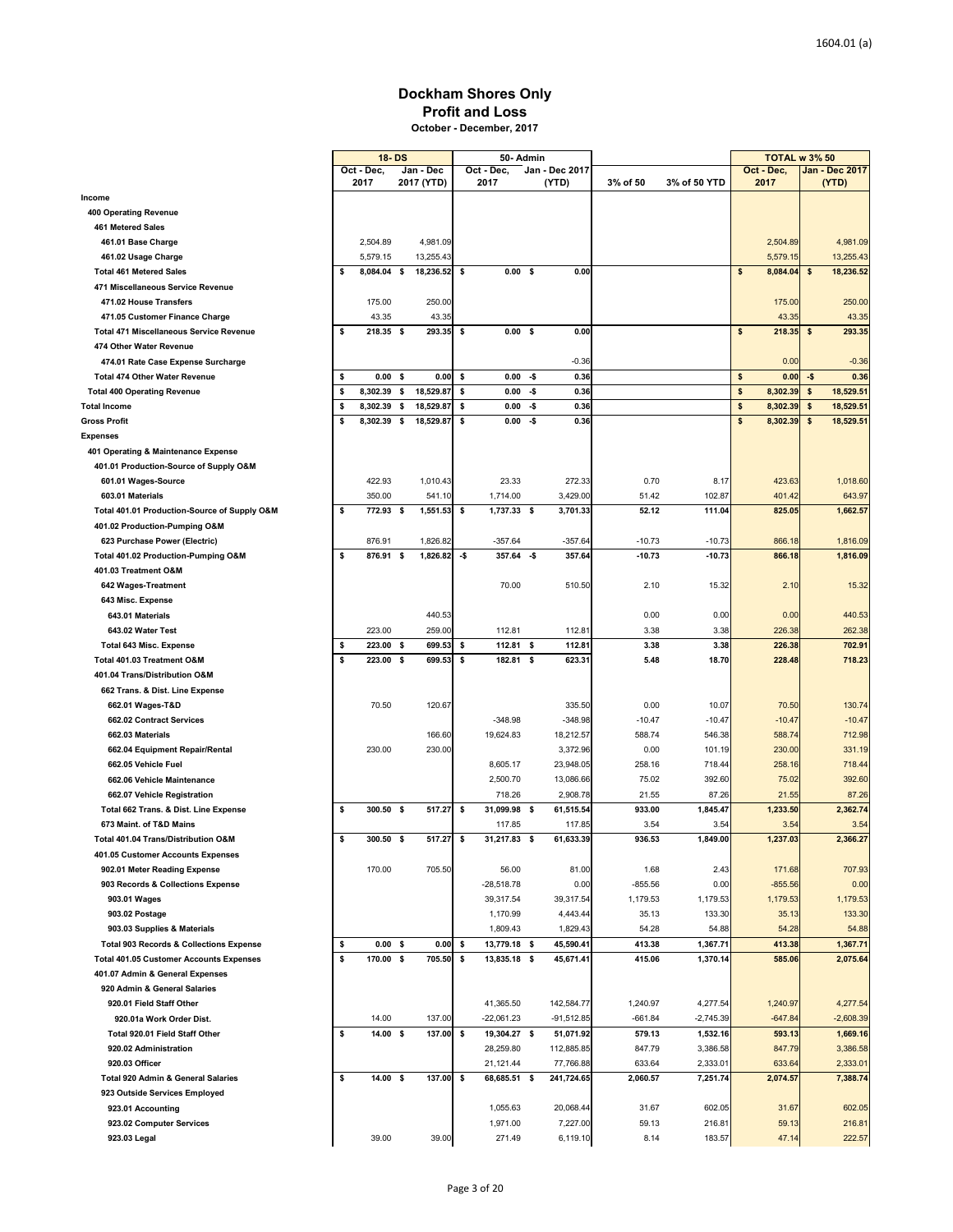| 923.04 Other                                         |          |                   |                 |           |                          |      | 75.00        | 0.00        | 2.25         | 0.00        | 2.25          |
|------------------------------------------------------|----------|-------------------|-----------------|-----------|--------------------------|------|--------------|-------------|--------------|-------------|---------------|
| <b>Total 923 Outside Services Employed</b>           | \$       | 39.00 \$          | 39.00           | \$        | 3,298.12 \$              |      | 33,489.54    | 98.94       | 1,004.69     | 137.94      | 1,043.69      |
| 924 Insurance Expense                                |          |                   |                 |           |                          |      |              | 0.00        | 0.00         | 0.00        | 0.00          |
| 924.01 Property Insurance                            |          |                   |                 |           | 6,143.97                 |      | 24,358.88    | 184.32      | 730.77       | 184.32      | 730.77        |
| 924.02 Workers Compensation                          |          |                   |                 |           | 1,702.26                 |      | 5,342.04     | 51.07       | 160.26       | 51.07       | 160.26        |
| <b>Total 924 Insurance Expense</b>                   | \$       | 0.00 <sup>5</sup> | 0.00            | \$        | 7,846.23 \$              |      | 29,700.92    | 235.39      | 891.03       | 235.39      | 891.03        |
| 926 Employee Pension & Benefits                      |          |                   |                 |           | 12,100.06                |      | 38,606.75    | 363.00      | 1,158.20     | 363.00      | 1,158.20      |
| 926.02 Pension                                       |          |                   |                 |           | 2,315.01                 |      | 8,926.93     | 69.45       | 267.81       | 69.45       | 267.81        |
| Total 926 Employee Pension & Benefits                | \$       | 0.00              | \$<br>0.00      | \$        | 14,415.07                | -\$  | 47,533.68    | 432.45      | 1,426.01     | 432.45      | 1,426.01      |
| 928 Regulatory Commission Expense                    |          |                   |                 |           | 3,919.98                 |      | 27,030.85    | 117.60      | 810.93       | 117.60      | 810.93        |
| 930 Miscellaneous General Expense                    |          |                   |                 |           |                          |      |              | 0.00        | 0.00         | 0.00        | 0.00          |
| 930.01 Bank Service Charge                           |          |                   |                 |           | 285.00                   |      | 1,182.00     | 8.55        | 35.46        | 8.55        | 35.46         |
| 930.02 Building Maintenance                          |          |                   |                 |           | 11,337.16                |      | 9,860.78     | 340.11      | 295.82       | 340.11      | 295.82        |
| 930.03 Dig Safe Notifications                        |          |                   |                 |           | 89.00                    |      | 192.00       | 2.67        | 5.76         | 2.67        | 5.76          |
| 930.04 Heat/Electric-Admin Building                  |          |                   |                 |           | 659.11                   |      | 3,102.23     | 19.77       | 93.07        | 19.77       | 93.07         |
| 930.05 Membership/Dues                               |          |                   |                 |           | 125.00                   |      | 1,087.50     | 3.75        | 32.63        | 3.75        | 32.63         |
| 930.07 Training/Workshops                            |          |                   |                 |           | 895.00                   |      | 1,325.00     | 26.85       | 39.75        | 26.85       | 39.75         |
| 930.08 Shop Supplies/Small Tools                     |          |                   |                 |           | $-13,454.64$             |      | 18,155.43    | $-403.64$   | 544.66       | $-403.64$   | 544.66        |
| 930.09 Telephone                                     |          |                   |                 |           | 1,528.18                 |      | 6,655.01     | 45.85       | 199.65       | 45.85       | 199.65        |
| 930.10 Office/Other Expense                          |          |                   |                 |           | 5,912.59                 |      | 24,306.98    | 177.38      | 729.21       | 177.38      | 729.21        |
| 930.11 Reimbursements                                |          |                   |                 |           | 1,038.22                 |      | 1,038.22     | 31.15       | 31.15        | 31.15       | 31.15         |
| <b>Total 930 Miscellaneous General Expense</b>       | \$       | 0.00 <sup>5</sup> | 0.00            | \$        | 8,414.62 \$              |      | 66,905.15    | 252.44      | 2,007.15     | 252.44      | 2,007.15      |
| Total 401.07 Admin & General Expenses                | \$       | 53.00 \$          | 176.00          | \$        | 106,579.53               | - \$ | 446,384.79   | 3,197.39    | 13,391.54    | 3,250.39    | 13,567.54     |
| <b>Total 401 Operating &amp; Maintenance Expense</b> | \$       | 2,396.34          | \$<br>5,476.65  | \$        | 153,195.04               | -\$  | 557,656.59   | 4,595.85    | 16,729.70    | 6,992.19    | 22,206.35     |
| <b>403 Depreciation Expense</b>                      |          | 3,064.55          | 3,064.55        |           | 10,275.08                |      | 54,540.86    | 308.25      | 1,636.23     | 3,372.80    | 4,700.78      |
| 405 Amortization of CIAC                             |          | $-58.00$          | $-58.00$        |           |                          |      |              | 0.00        | 0.00         | $-58.00$    | $-58.00$      |
| 406 Amort. of Utility Plant Acq.                     |          | $-752.00$         | $-752.00$       |           |                          |      |              | 0.00        | 0.00         | $-752.00$   | $-752.00$     |
| 408 Taxes Other Than Income                          |          |                   |                 |           |                          |      |              |             |              |             |               |
| 408.11 Property Tax- Local                           |          | 284.04            | 284.04          |           | 320.01                   |      | 1,451.46     | 9.60        | 43.54        | 293.64      | 327.58        |
| 408.12 Payroll Taxes                                 |          |                   |                 |           | 7,172.94                 |      | 28,245.63    | 215.19      | 847.37       | 215.19      | 847.37        |
| 408.12a PR Taxes (WO Dist.)                          |          | 83.82             | 128.09          |           | $-6,419.30$              |      | $-25,769.54$ | $-192.58$   | $-773.09$    | $-108.76$   | $-645.00$     |
| Total 408.12 Payroll Taxes                           | \$       | 83.82 \$          | 128.09          | \$        | 753.64 \$                |      | 2,476.09     | 22.61       | 74.28        | 106.43      | 202.37        |
| 408.13 Utilities Tax- State                          |          |                   |                 |           | 21,408.44                |      | 21,408.44    | 642.25      | 642.25       | 642.25      | 642.25        |
| Total 408 Taxes Other Than Income                    | \$       | 367.86            | \$<br>412.13    | \$        | 22,482.09                | -\$  | 25,335.99    | 674.46      | 760.08       | 1,042.32    | 1,172.21      |
| 409 410 Income Taxes                                 |          |                   |                 |           |                          |      |              |             |              |             |               |
| 409.01 Federal Income Taxes                          |          |                   |                 |           | 34,793.00                |      | 34,793.00    | 1,043.79    | 1,043.79     | 1,043.79    | 1,043.79      |
| 409.02 State Business Tax                            |          |                   |                 |           | 7,314.00                 |      | 7,314.00     | 219.42      | 219.42       | 219.42      | 219.42        |
| 410.01 Def. Federal Income Tax                       |          |                   |                 |           | 77,000.00                |      | 77,000.00    | 2,310.00    | 2,310.00     | 2,310.00    | 2,310.00      |
| Total 409 410 Income Taxes                           | \$       | 0.00              | \$<br>0.00      | \$        | 119,107.00               | \$   | 119,107.00   | 3,573.21    | 3,573.21     | 3,573.21    | 3,573.21      |
| <b>Total Expenses</b>                                | \$<br>\$ | 5,018.75          | \$<br>8,143.33  | \$<br>-\$ | 305,059.21<br>305,059.21 | -\$  | 756,640.44   | 9,151.78    | 22,699.21    | 14,170.53   | 30,842.54     |
| <b>Net Operating Income</b><br><b>Other Income</b>   |          | 3,283.64          | \$<br>10,386.54 |           |                          | -\$  | 756,640.80   | $-9,151.78$ | $-22,699.22$ | $-5,868.14$ | $-12,312.68$  |
| 415 Revenues from Contract Work                      |          |                   |                 |           | 7,675.00                 |      | 21,587.50    | 230.25      | 647.63       | 230.25      | 647.63        |
| 419 Interest and Dividend Income                     |          |                   |                 |           |                          |      | 7,811.60     | 0.00        | 234.35       | 0.00        | 234.35        |
| <b>Total Other Income</b>                            | \$       | 0.00 S            | 0.00            | \$        | 7,675.00 \$              |      | 29,399.10    | 230.25      | 881.97       | 230.25      | 881.97        |
| <b>Other Expenses</b>                                |          |                   |                 |           |                          |      |              |             |              |             |               |
| 426 Misc. Nonutility Expense                         |          |                   |                 |           |                          |      |              |             |              |             |               |
| 426.01 Amort-Capital Stock Expense                   |          |                   |                 |           | 460.26                   |      | 1,841.04     | 13.81       | 55.23        | 13.81       | 55.23         |
| 426.02 Donations                                     |          |                   |                 |           |                          |      | 135.00       | 0.00        | 4.05         | 0.00        | 4.05          |
| <b>Total 426 Misc. Nonutility Expense</b>            | \$       | $0.00\frac{1}{5}$ | 0.00            | \$        | 460.26 \$                |      | 1,976.04     | 13.81       | 59.28        | 13.81       | 59.28         |
| 427-428 Interest Expenses                            |          |                   |                 |           |                          |      |              |             |              |             |               |
| 427 Interest Expense                                 |          | 1,363.67          | 1,363.67        |           | 10,133.38                |      | 40,816.81    | 304.00      | 1,224.50     | 1,667.67    | 2,588.17      |
| 428 Amort. Of Debt Expense                           |          |                   |                 |           | 1,381.69                 |      | 1,381.69     | 41.45       | 41.45        | 41.45       | 41.45         |
| Total 427-428 Interest Expenses                      | \$       | 1,363.67 \$       | 1,363.67        | \$        | 11,515.07 \$             |      | 42,198.50    | 345.45      | 1,265.96     | 1,709.12    | 2,629.63      |
| 80000 Ask My Accountant                              |          |                   |                 |           |                          |      | 0.00         | 0.00        | 0.00         | 0.00        | 0.00          |
| <b>Total Other Expenses</b>                          | \$       | 1,363.67 \$       | 1,363.67        | \$        | 11,975.33 \$             |      | 44,174.54    | 359.26      | 1,325.24     | 1,722.93    | 2,688.91      |
| <b>Net Other Income</b>                              | -\$      | $1,363.67 - $$    | 1,363.67        | -\$       | 4,300.33                 | -\$  | 14,775.44    | $-129.01$   | -443.26      | $-1,492.68$ | $-1,806.93$   |
| Net Income                                           | \$       | 1,919.97 \$       | 9,022.87        | -\$       | 309,359.54               | -\$  | 771,416.24   | $-9,280.79$ | $-23,142.49$ | $-7,360.82$ | $-14, 119.62$ |
|                                                      |          |                   |                 |           |                          |      |              |             |              |             |               |

Saturday, Dec 14, 2019 12:34:26 PM GMT-8 - Accrual Basis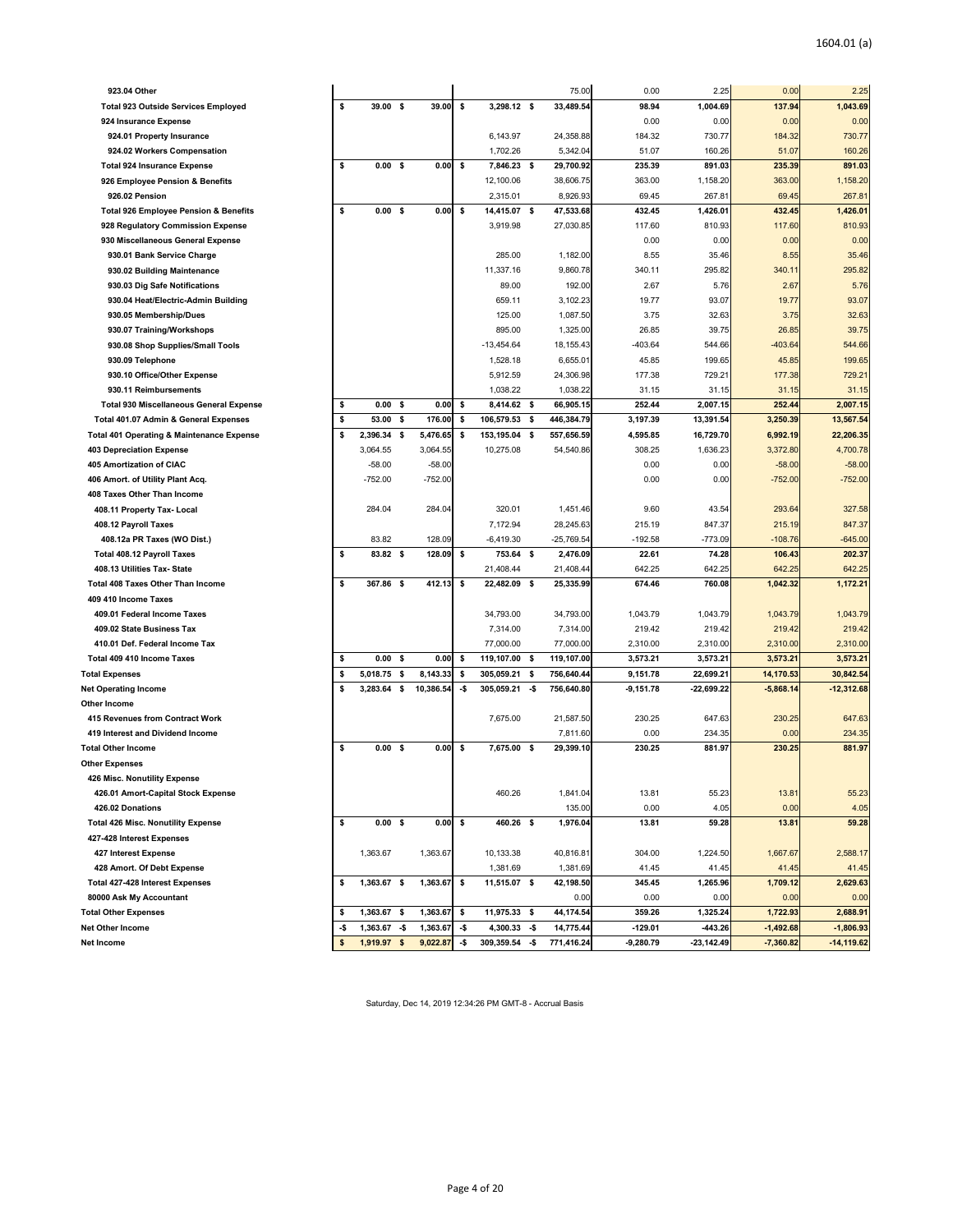# **Dockham Shores Only Balance Sheet As of March 31, 2018**

|                                                     | <b>Total</b>     |
|-----------------------------------------------------|------------------|
| ASSETS                                              |                  |
| <b>Current Assets</b>                               |                  |
| <b>Other Current Assets</b>                         |                  |
| <b>141 Accounts Receivable</b>                      | 8,327.80         |
| 151 Materials & Supplies-Inventory                  |                  |
| <b>151.01 Meters</b>                                | 140.00           |
| 151.01a Meter (PIS)                                 | $-140.00$        |
| Total 151.01 Meters                                 | \$<br>0.00       |
| <b>Total 151 Materials &amp; Supplies-Inventory</b> | \$<br>0.00       |
| 162 Prepayments-Other                               |                  |
| 162.03 Monitoring Systems                           | 1,015.00         |
| <b>Total 162 Prepayments-Other</b>                  | \$<br>1,015.00   |
| <b>163 Prepaid Taxes</b>                            |                  |
| 163.01 NHDRA Utility Tax                            | 588.75           |
| 163.02 Property Taxes                               | 568.00           |
| <b>Total 163 Prepaid Taxes</b>                      | \$<br>1,156.75   |
| <b>Total Other Current Assets</b>                   | \$<br>10,499.55  |
| <b>Total Current Assets</b>                         | \$<br>10,499.55  |
| <b>Fixed Assets</b>                                 |                  |
| 101 Utility Plant                                   |                  |
| 101.02 Source/Pumping                               |                  |
| 303.02 Land and Land Rights                         | 1,515.00         |
| 304.02 Structures & Improvements                    | 7,831.00         |
| 307 Wells                                           | 6,778.00         |
| 310 Power Generation Equipment                      | 4,718.16         |
| 311 Pumping Equipment                               | 38,732.91        |
| Total 101.02 Source/Pumping                         | \$<br>59,575.07  |
| 101.03 Treatment Plant                              |                  |
| 339.03 Other Plant & Misc. Equip.                   | 6,350.00         |
| <b>Total 101.03 Treatment Plant</b>                 | \$<br>6,350.00   |
| 101.04 Transmission & Distribution                  |                  |
| <b>330 Tank</b>                                     | 32,208.00        |
| 331 T&D Mains                                       | 49,387.00        |
| 333 Services                                        | 3,854.00         |
| 334 Meters & Meter Installations                    | 4,300.18         |
| 335 Hydrants                                        | 875.00           |
| Total 101.04 Transmission & Distribution            | \$<br>90,624.18  |
| <b>Total 101 Utility Plant</b>                      | \$<br>156,549.25 |
| 105 Construction Work In Process                    | 31,970.75        |
| 108 Accumulated Depreciation                        | $-78,294.41$     |
| <b>114 Acquisition Adjustment</b>                   | $-22,570.57$     |
|                                                     |                  |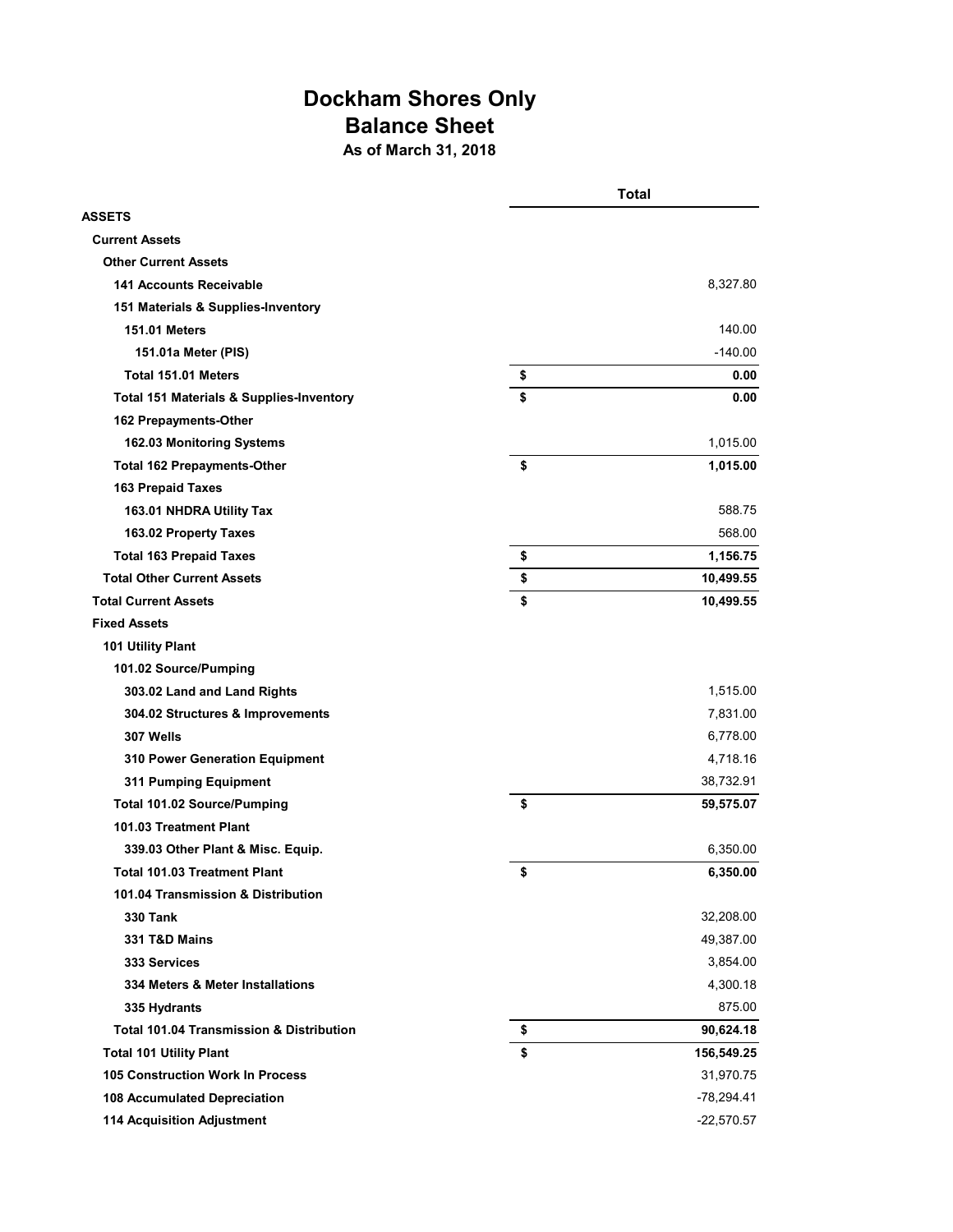| 115 Accum. Amort. Aquisition                 |     | 940.01        |      |
|----------------------------------------------|-----|---------------|------|
| <b>Total Fixed Assets</b>                    | \$  | 88,595.03     |      |
| <b>Other Assets</b>                          |     |               |      |
| 186 Misc. Deferred Debts                     |     |               |      |
| 186.07 Def. Debits-Acquisition Exp.          |     | 36,316.05     |      |
| 186.08 Def Debt-Step 2 DW 15-209 Rate Case   |     | 120.00        |      |
| <b>Total 186 Misc. Deferred Debts</b>        | \$  | 36,436.05     |      |
| <b>Total Other Assets</b>                    | \$  | 36,436.05     |      |
| <b>TOTAL ASSETS</b>                          | \$  | 135,530.63    |      |
| <b>LIABILITIES AND EQUITY</b>                |     |               |      |
| <b>Liabilities</b>                           |     |               |      |
| <b>Current Liabilities</b>                   |     |               |      |
| <b>Accounts Payable</b>                      |     |               |      |
| 231 Accounts Payable (A/P)                   |     | 0.00          |      |
| <b>Total Accounts Payable</b>                | \$  | 0.00          |      |
| <b>Other Current Liabilities</b>             |     |               |      |
| 271 272 Contribution in Aid of Constr.       |     |               |      |
| 271 CIAC                                     |     | 5,200.00      |      |
| 272 Accum. Amort of CIAC                     |     | $-3,155.01$   |      |
| Total 271 272 Contribution in Aid of Constr. | \$  | 2,044.99      |      |
| <b>Total Other Current Liabilities</b>       | \$  | 2,044.99      |      |
| <b>Total Current Liabilities</b>             | \$  | 2,044.99      |      |
| <b>Long-Term Liabilities</b>                 |     |               |      |
| 221 Long Term Debt-Bonds                     |     |               |      |
| 221.04 CoBank T04 DS                         |     | 132,393.17    |      |
| <b>Total 221 Long Term Debt-Bonds</b>        | \$  | 132,393.17    |      |
| <b>Total Long-Term Liabilities</b>           | \$  | 132,393.17    |      |
| <b>Total Liabilities</b>                     | \$  | 134,438.16    |      |
| <b>Equity</b>                                |     |               |      |
| <b>217 Retained Earnings</b>                 |     | $-14,119.62$  |      |
| <b>Net Income</b>                            |     | $-1,969.88$   |      |
| <b>Total Equity</b>                          | -\$ | 16,089.49     |      |
| Due from 50                                  | \$  | 17,181.96     |      |
| TOTAL LIABILITIES AND EQUITY                 | \$  | 135,530.63 \$ | 0.00 |

Tuesday, Jun 11, 2019 09:23:16 AM GMT-7 - Accrual Basis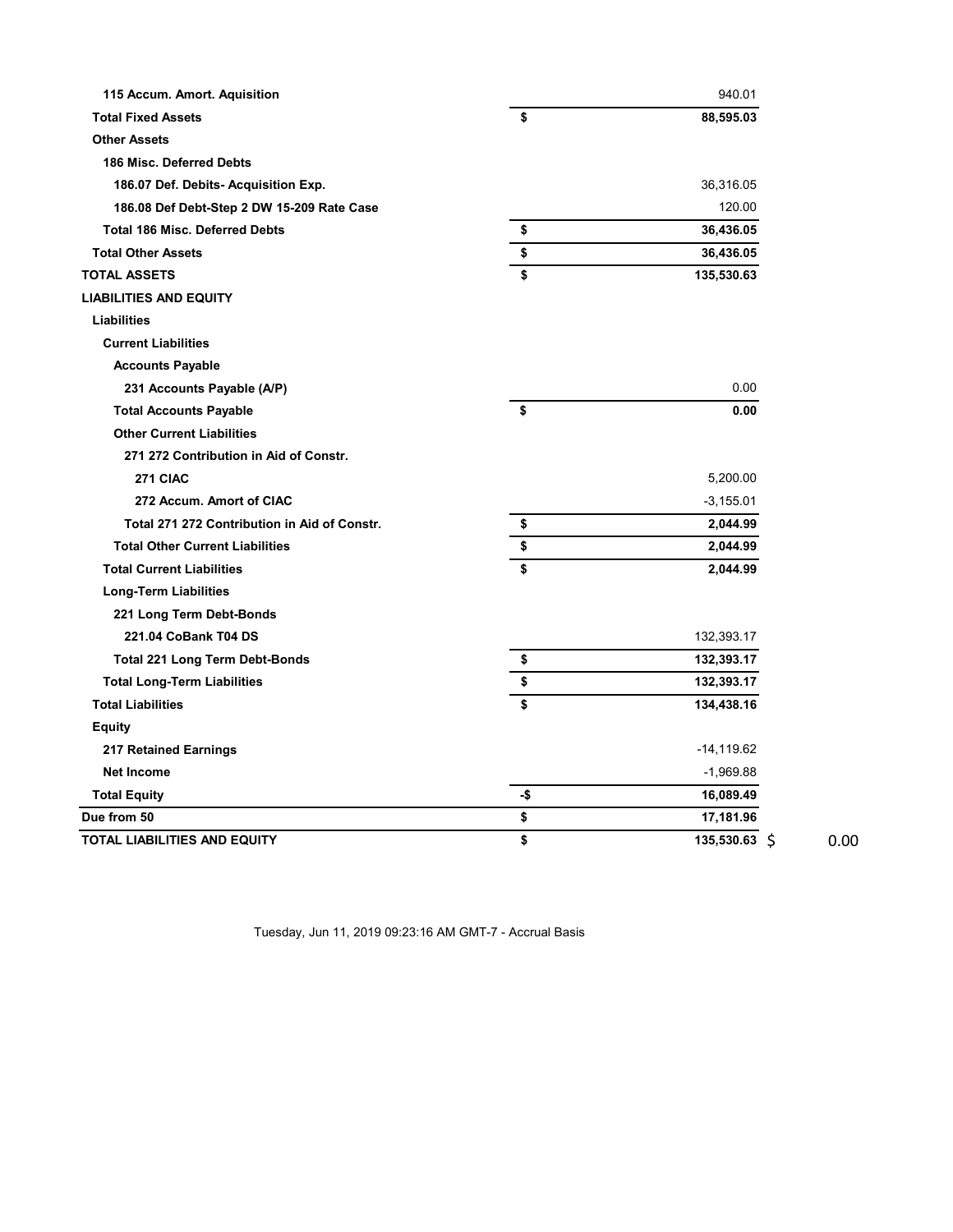#### **Dockham Shores Only Profit and Loss January - March, 2018**

|                                                                          | <b>18-DS</b>               |                            |     | 50 Admin                  |      |                           |                  |                  | <b>TOTAL w 3% 50</b>                              |                                       |  |  |  |
|--------------------------------------------------------------------------|----------------------------|----------------------------|-----|---------------------------|------|---------------------------|------------------|------------------|---------------------------------------------------|---------------------------------------|--|--|--|
|                                                                          | Jan - Mar,                 | Jan - Mar,                 |     | Jan - Mar,                |      | Jan - Mar,                |                  |                  | Jan - Mar,                                        | Jan - Mar,                            |  |  |  |
|                                                                          | 2018                       | 2018 (YTD)                 |     | 2018                      |      | 2018 (YTD)                | 3% of 50         | 3% of 50 YTD     | 2018                                              | 2018 (YTD)                            |  |  |  |
| Income                                                                   |                            |                            |     |                           |      |                           |                  |                  |                                                   |                                       |  |  |  |
| 400 Operating Revenue                                                    |                            |                            |     |                           |      |                           |                  |                  |                                                   |                                       |  |  |  |
| 461 Metered Sales                                                        |                            |                            |     |                           |      |                           |                  |                  |                                                   |                                       |  |  |  |
| 461.01 Base Charge                                                       | 2,517.47                   | 2,517.47                   |     |                           |      |                           |                  |                  | 2,517.47                                          | 2,517.47                              |  |  |  |
| 461.02 Usage Charge<br><b>Total 461 Metered Sales</b>                    | \$<br>5,853.69<br>8,371.16 | \$<br>5,853.69<br>8,371.16 | -\$ | $0.00\quad$ \$            |      | 0.00                      |                  |                  | 5,853.69<br>$\boldsymbol{\mathsf{s}}$<br>8,371.16 | 5,853.69<br>$\sqrt[6]{3}$<br>8,371.16 |  |  |  |
| 471 Miscellaneous Service Revenue                                        |                            |                            |     |                           |      |                           |                  |                  |                                                   |                                       |  |  |  |
| 471.02 House Transfers                                                   | 75.00                      | 75.00                      |     |                           |      |                           |                  |                  | 75.00                                             | 75.00                                 |  |  |  |
| 471.05 Customer Finance Charge                                           | 33.57                      | 33.57                      |     |                           |      |                           |                  |                  | 33.57                                             | 33.57                                 |  |  |  |
| <b>Total 471 Miscellaneous Service Revenue</b>                           | \$<br>108.57               | \$<br>108.57               | \$  | 0.00 <sup>5</sup>         |      | 0.00                      |                  |                  | $\pmb{\mathsf{s}}$<br>108.57                      | 108.57<br>\$                          |  |  |  |
| <b>Total 400 Operating Revenue</b>                                       | \$<br>8,479.73             | \$<br>8,479.73             | \$  | 0.00 <sup>5</sup>         |      | 0.00                      |                  |                  | \$<br>8,479.73                                    | 8,479.73<br>\$                        |  |  |  |
| <b>Total Income</b>                                                      | \$<br>8,479.73             | \$<br>8,479.73             | \$  | 0.00                      | \$   | 0.00                      |                  |                  | \$<br>8,479.73                                    | 8,479.73<br>\$                        |  |  |  |
| <b>Gross Profit</b>                                                      | \$<br>8,479.73             | \$<br>8,479.73             | \$  | $0.00\quad$ \$            |      | 0.00                      |                  |                  | \$<br>8,479.73                                    | \$<br>8,479.73                        |  |  |  |
| <b>Expenses</b>                                                          |                            |                            |     |                           |      |                           |                  |                  |                                                   |                                       |  |  |  |
| 401 Operating & Maintenance Expense                                      |                            |                            |     |                           |      |                           |                  |                  |                                                   |                                       |  |  |  |
| 401.01 Production-Source of Supply O&M                                   |                            |                            |     |                           |      |                           |                  |                  |                                                   |                                       |  |  |  |
| 601.01 Wages-Source                                                      | 271.02                     | 271.02                     |     | 212.17                    |      | 212.17                    | 6.37             | 6.37             | 277.39                                            | 277.39                                |  |  |  |
| 603.01 Materials                                                         |                            |                            |     | 144.94                    |      | 144.94                    | 4.35             | 4.35             | 4.35                                              | 4.35                                  |  |  |  |
| Total 401.01 Production-Source of Supply O&M                             | \$<br>271.02               | \$<br>271.02               | \$  | 357.11 \$                 |      | 357.11                    | 10.71            | 10.71            | 281.73                                            | 281.73                                |  |  |  |
| 401.02 Production-Pumping O&M                                            | 880.96                     |                            |     |                           |      |                           |                  |                  |                                                   |                                       |  |  |  |
| 623 Purchase Power (Electric)<br>631 Maint. of Structures & Improvements |                            | 880.96                     |     | 450.00                    |      | 450.00                    | 0.00<br>13.50    | 0.00<br>13.50    | 880.96<br>13.50                                   | 880.96<br>13.50                       |  |  |  |
| Total 401.02 Production-Pumping O&M                                      | \$<br>880.96               | \$<br>880.96               | -\$ | 450.00 \$                 |      | 450.00                    | 13.50            | 13.50            | 894.46                                            | 894.46                                |  |  |  |
| 401.03 Treatment O&M                                                     |                            |                            |     |                           |      |                           |                  |                  |                                                   |                                       |  |  |  |
| 642 Wages-Treatment                                                      |                            |                            |     | 37.50                     |      | 37.50                     | 1.13             | 1.13             | 1.13                                              | 1.13                                  |  |  |  |
| 643 Misc. Expense                                                        |                            |                            |     |                           |      |                           | 0.00             | 0.00             | 0.00                                              | 0.00                                  |  |  |  |
| 643.01 Materials                                                         |                            |                            |     | 160.86                    |      | 160.86                    | 4.83             | 4.83             | 4.83                                              | 4.83                                  |  |  |  |
| 643.02 Water Test                                                        | 36.00                      | 36.00                      |     |                           |      |                           | 0.00             | 0.00             | 36.00                                             | 36.00                                 |  |  |  |
| <b>Total 643 Misc. Expense</b>                                           | \$<br>36.00                | \$<br>36.00                | \$  | 160.86                    | \$   | 160.86                    | 4.83             | 4.83             | 40.83                                             | 40.83                                 |  |  |  |
| Total 401.03 Treatment O&M                                               | \$<br>36.00                | \$<br>36.00                | \$  | 198.36 \$                 |      | 198.36                    | 5.95             | 5.95             | 41.95                                             | 41.95                                 |  |  |  |
| 401.04 Trans/Distribution O&M                                            |                            |                            |     |                           |      |                           |                  |                  |                                                   |                                       |  |  |  |
| 662 Trans. & Dist. Line Expense                                          |                            |                            |     |                           |      |                           |                  |                  |                                                   |                                       |  |  |  |
| 662.01 Wages-T&D                                                         | 49.03                      | 49.03                      |     | 374.97                    |      | 374.97                    | 11.25            | 11.25            | 60.28                                             | 60.28                                 |  |  |  |
| 662.02 Contract Services                                                 |                            |                            |     | 538.32                    |      | 538.32                    | 16.15            | 16.15            | 16.15                                             | 16.15                                 |  |  |  |
| 662.03 Materials                                                         |                            |                            |     | 1,451.23                  |      | 1,451.23                  | 43.54            | 43.54            | 43.54                                             | 43.54                                 |  |  |  |
| 662.04 Equipment Repair/Rental                                           |                            |                            |     | 1,345.93                  |      | 1,345.93                  | 40.38            | 40.38            | 40.38                                             | 40.38                                 |  |  |  |
| 662.05 Vehicle Fuel                                                      |                            |                            |     | 6,084.98<br>3,152.74      |      | 6,084.98                  | 182.55<br>94.58  | 182.55<br>94.58  | 182.55<br>94.58                                   | 182.55<br>94.58                       |  |  |  |
| 662.06 Vehicle Maintenance<br>662.07 Vehicle Registration                |                            |                            |     | 450.20                    |      | 3,152.74<br>450.20        | 13.51            | 13.51            | 13.51                                             | 13.51                                 |  |  |  |
| 662.08 Telemetry-Telephone                                               | 210.00                     | 210.00                     |     |                           |      |                           | 0.00             | 0.00             | 210.00                                            | 210.00                                |  |  |  |
| Total 662 Trans. & Dist. Line Expense                                    | \$<br>259.03               | \$<br>259.03               | -\$ | 13,398.37                 | - \$ | 13,398.37                 | 401.95           | 401.95           | 660.98                                            | 660.98                                |  |  |  |
| Total 401.04 Trans/Distribution O&M                                      | \$<br>259.03               | \$<br>259.03               | \$  | 13,398.37 \$              |      | 13,398.37                 | 401.95           | 401.95           | 660.98                                            | 660.98                                |  |  |  |
| 401.05 Customer Accounts Expenses                                        |                            |                            |     |                           |      |                           |                  |                  |                                                   |                                       |  |  |  |
| 902.01 Meter Reading Expense                                             | 328.18                     | 328.18                     |     | 89.00                     |      | 89.00                     | 2.67             | 2.67             | 330.85                                            | 330.85                                |  |  |  |
| 903 Records & Collections Expense                                        |                            |                            |     |                           |      |                           |                  |                  |                                                   |                                       |  |  |  |
| 903.01 Wages                                                             |                            |                            |     | 8,747.83                  |      | 8,747.83                  | 262.43           | 262.43           | 262.43                                            | 262.43                                |  |  |  |
| 903.02 Postage                                                           |                            |                            |     | 1,200.00                  |      | 1,200.00                  | 36.00            | 36.00            | 36.00                                             | 36.00                                 |  |  |  |
| 903.03 Supplies & Materials                                              |                            |                            |     | 26.50                     |      | 26.50                     | 0.80             | 0.80             | 0.80                                              | 0.80                                  |  |  |  |
| <b>Total 903 Records &amp; Collections Expense</b>                       | \$<br>0.00                 | \$<br>0.00                 | -\$ | 9,974.33 \$               |      | 9,974.33                  | 299.23           | 299.23           | 299.23                                            | 299.23                                |  |  |  |
| <b>Total 401.05 Customer Accounts Expenses</b>                           | \$<br>328.18               | \$<br>328.18               | \$  | 10,063.33 \$              |      | 10,063.33                 | 301.90           | 301.90           | 630.08                                            | 630.08                                |  |  |  |
| 401.07 Admin & General Expenses                                          |                            |                            |     |                           |      |                           |                  |                  |                                                   |                                       |  |  |  |
| 920 Admin & General Salaries                                             |                            |                            |     |                           |      |                           |                  |                  |                                                   |                                       |  |  |  |
| 920.01 Field Staff Other                                                 |                            |                            |     | 32,422.50                 |      | 32,422.50                 | 972.68           | 972.68           | 972.68                                            | 972.68                                |  |  |  |
| 920.01a Work Order Dist.                                                 | 97.50                      | 97.50                      |     | $-20,434.44$              |      | $-20,434.44$<br>11,988.06 | $-613.03$        | $-613.03$        | $-515.53$                                         | $-515.53$                             |  |  |  |
| Total 920.01 Field Staff Other<br>920.02 Administration                  | \$<br>97.50                | \$<br>97.50                | -\$ | 11,988.06 \$<br>23,869.10 |      | 23,869.10                 | 359.64<br>716.07 | 359.64<br>716.07 | 457.14<br>716.07                                  | 457.14<br>716.07                      |  |  |  |
| 920.03 Officer                                                           |                            |                            |     | 17,675.52                 |      | 17,675.52                 | 530.27           | 530.27           | 530.27                                            | 530.27                                |  |  |  |
| Total 920 Admin & General Salaries                                       | \$<br>97.50                | \$<br>97.50                | \$  | 53,532.68 \$              |      | 53,532.68                 | 1,605.98         | 1,605.98         | 1,703.48                                          | 1,703.48                              |  |  |  |
| 923 Outside Services Employed                                            |                            |                            |     |                           |      |                           |                  |                  |                                                   |                                       |  |  |  |
| 923.01 Accounting                                                        |                            |                            |     | 6,191.64                  |      | 6,191.64                  | 185.75           | 185.75           | 185.75                                            | 185.75                                |  |  |  |
| 923.02 Computer Services                                                 |                            |                            |     | 2,673.21                  |      | 2,673.21                  | 80.20            | 80.20            | 80.20                                             | 80.20                                 |  |  |  |
| 923.03 Legal                                                             |                            |                            |     | 1,787.06                  |      | 1,787.06                  | 53.61            | 53.61            | 53.61                                             | 53.61                                 |  |  |  |
| <b>Total 923 Outside Services Employed</b>                               | \$<br>0.00                 | \$<br>0.00                 | -\$ | 10,651.91 \$              |      | 10,651.91                 | 319.56           | 319.56           | 319.56                                            | 319.56                                |  |  |  |
| 924 Insurance Expense                                                    |                            |                            |     |                           |      |                           |                  |                  |                                                   |                                       |  |  |  |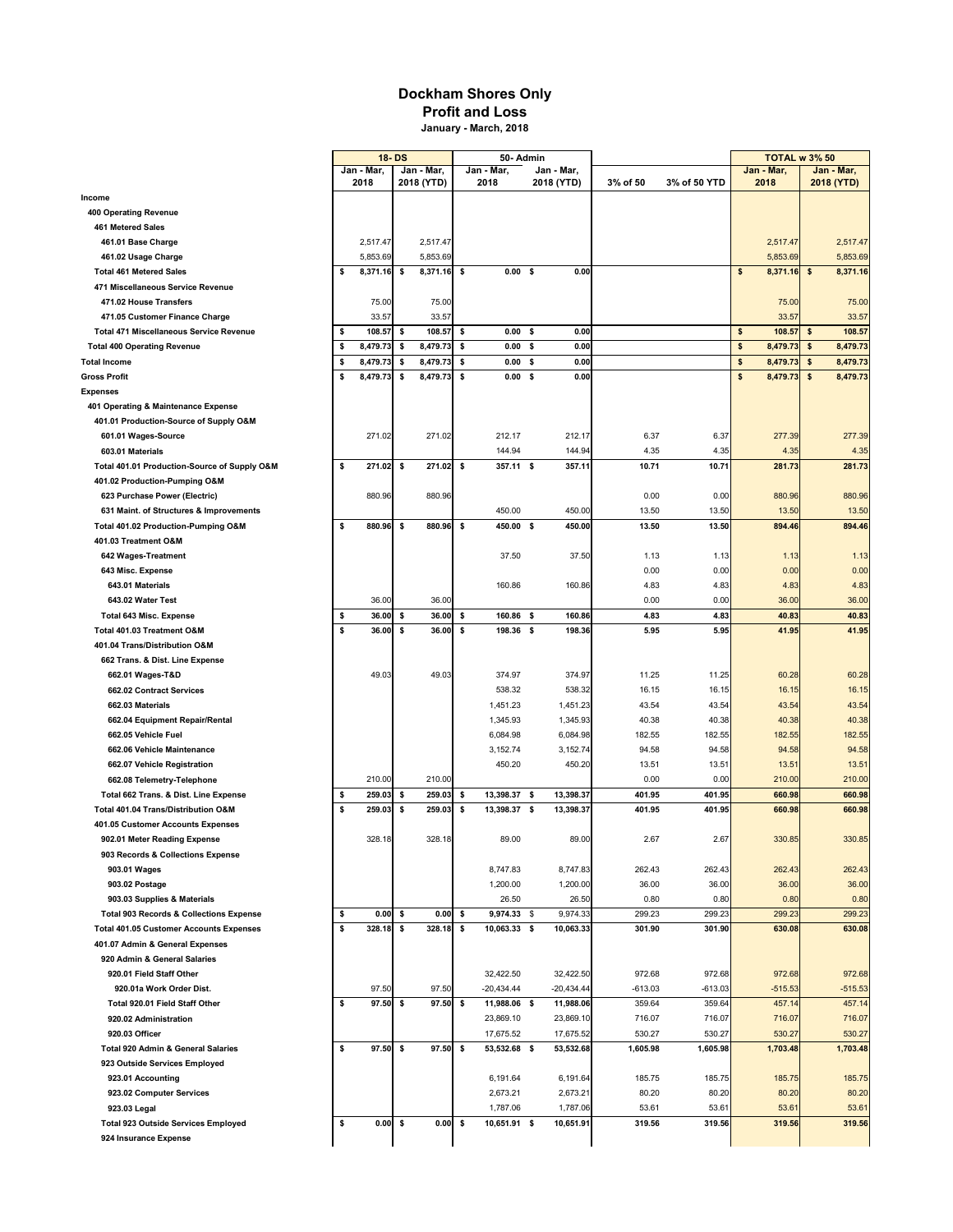| 924.01 Property Insurance                      |     |           |              |           |          | 6,143.97     |      | 6,143.97    | 184.32      | 184.32      | 184.32      | 184.32      |
|------------------------------------------------|-----|-----------|--------------|-----------|----------|--------------|------|-------------|-------------|-------------|-------------|-------------|
| 924.02 Workers Compensation                    |     |           |              |           |          | 1,702.26     |      | 1,702.26    | 51.07       | 51.07       | 51.07       | 51.07       |
| <b>Total 924 Insurance Expense</b>             | \$  | 0.00      | $\mathbf{s}$ | 0.00      | \$       | 7,846.23     | \$   | 7,846.23    | 235.39      | 235.39      | 235.39      | 235.39      |
| 926 Employee Pension & Benefits                |     |           |              |           |          | 12,032.37    |      | 12,032.37   | 360.97      | 360.97      | 360.97      | 360.97      |
| 926.02 Pension                                 |     |           |              |           |          | 2.261.84     |      | 2,261.84    | 67.86       | 67.86       | 67.86       | 67.86       |
| Total 926 Employee Pension & Benefits          | \$  | 0.00      | \$           | 0.00      | \$       | 14,294.21 \$ |      | 14,294.21   | 428.83      | 428.83      | 428.83      | 428.83      |
| 928 Regulatory Commission Expense              |     |           |              |           |          | 3,919.98     |      | 3,919.98    | 117.60      | 117.60      | 117.60      | 117.60      |
| 930 Miscellaneous General Expense              |     |           |              |           |          |              |      |             |             |             |             |             |
| 930.01 Bank Service Charge                     |     |           |              |           |          | 287.32       |      | 287.32      | 8.62        | 8.62        | 8.62        | 8.62        |
| 930.02 Building Maintenance                    |     |           |              |           |          | 6,897.00     |      | 6,897.00    | 206.91      | 206.91      | 206.9'      | 206.91      |
| 930.03 Dig Safe Notifications                  |     |           |              |           |          | 55.00        |      | 55.00       | 1.65        | 1.65        | 1.65        | 1.65        |
| 930.04 Heat/Electric-Admin Building            |     |           |              |           |          | 1,611.10     |      | 1,611.10    | 48.33       | 48.33       | 48.33       | 48.33       |
| 930.05 Membership/Dues                         |     |           |              |           |          | 982.00       |      | 982.00      | 29.46       | 29.46       | 29.46       | 29.46       |
| 930.07 Training/Workshops                      |     |           |              |           |          | 59.00        |      | 59.00       | 1.77        | 1.77        | 1.77        | 1.77        |
| 930.08 Shop Supplies/Small Tools               |     |           |              |           |          | 3,371.45     |      | 3,371.45    | 101.14      | 101.14      | 101.14      | 101.14      |
| 930.09 Telephone                               |     |           |              |           |          | 1,522.04     |      | 1,522.04    | 45.66       | 45.66       | 45.66       | 45.66       |
| 930.10 Office/Other Expense                    |     |           |              |           |          | 4,841.83     |      | 4,841.83    | 145.25      | 145.25      | 145.25      | 145.25      |
| 930.11 Reimbursements                          |     |           |              |           |          | 259.45       |      | 259.45      | 7.78        | 7.78        | 7.78        | 7.78        |
| 930.12 Other Computer Services                 |     |           |              |           |          | 829.97       |      | 829.97      | 24.90       | 24.90       | 24.90       | 24.90       |
| <b>Total 930 Miscellaneous General Expense</b> | \$  | 0.00      | \$           | 0.00      | <b>s</b> | 20,716.16    | S.   | 20,716.16   | 621.48      | 621.48      | 621.48      | 621.48      |
| Total 401.07 Admin & General Expenses          | \$  | 97.50     | s            | 97.50     | \$       | 110,961.17   | \$   | 110,961.17  | 3,328.84    | 3,328.84    | 3,426.34    | 3,426.34    |
| Total 401 Operating & Maintenance Expense      | \$  | 1,872.69  | \$           | 1,872.69  | \$       | 135,428.34   | \$   | 135,428.34  | 4,062.85    | 4,062.85    | 5,935.54    | 5,935.54    |
| 403 Depreciation Expense                       |     | 1,021.86  |              | 1,021.86  |          | 9,090.14     |      | 9,090.14    | 272.70      | 272.70      | 1,294.56    | 1,294.56    |
| 405 Amortization of CIAC                       |     | $-29.01$  |              | $-29.01$  |          |              |      |             | 0.00        | 0.00        | $-29.0$     | $-29.01$    |
| 406 Amort. of Utility Plant Acq.               |     | $-188.01$ |              | $-188.01$ |          |              |      |             | 0.00        | 0.00        | $-188.0$    | $-188.01$   |
| 408 Taxes Other Than Income                    |     |           |              |           |          |              |      |             |             |             |             |             |
| 408.11 Property Tax- Local                     |     | 284.02    |              | 284.02    |          | 320.01       |      | 320.01      | 9.60        | 9.60        | 293.62      | 293.62      |
| 408.12 Payroll Taxes                           |     |           |              |           |          | 7,589.27     |      | 7,589.27    | 227.68      | 227.68      | 227.68      | 227.68      |
| 408.12a PR Taxes (WO Dist.)                    |     | 199.15    |              | 199.15    |          | $-5,761.69$  |      | $-5,761.69$ | $-172.85$   | $-172.85$   | 26.30       | 26.30       |
| Total 408.12 Payroll Taxes                     | \$  | 199.15    | \$           | 199.15    | \$       | 1,827.58     | - \$ | 1,827.58    | 54.83       | 54.83       | 253.98      | 253.98      |
| 408.13 Utilities Tax- State                    |     |           |              |           |          | 13,070.81    |      | 13,070.81   | 392.12      | 392.12      | 392.12      | 392.12      |
| Total 408 Taxes Other Than Income              | s   | 483.17    | \$           | 483.17    | \$       | 15,218.40    | \$   | 15,218.40   | 456.55      | 456.55      | 939.72      | 939.72      |
| <b>Total Expenses</b>                          | s   | 3,160.70  | s            | 3,160.70  | s        | 159,736.88   | \$   | 159,736.88  | 4,792.11    | 4,792.11    | 7,952.81    | 7,952.81    |
| <b>Net Operating Income</b>                    | \$  | 5,319.03  | \$           | 5,319.03  | -\$      | 159,736.88   | -\$  | 159,736.88  | $-4,792.11$ | $-4,792.11$ | 526.92      | 526.92      |
| Other Income                                   |     |           |              |           |          |              |      |             |             |             |             |             |
| 415 Revenues from Contract Work                |     |           |              |           |          | 3,100.00     |      | 3,100.00    | 93.00       | 93.00       | 93.00       | 93.00       |
| 419 Interest and Dividend Income               |     |           |              |           |          | 8,759.69     |      | 8,759.69    | 262.79      | 262.79      | 262.79      | 262.79      |
| <b>Total Other Income</b>                      | \$  | 0.00      | \$           | 0.00      | \$       | 11,859.69    | -\$  | 11,859.69   | 355.79      | 355.79      | 355.79      | 355.79      |
| <b>Other Expenses</b>                          |     |           |              |           |          |              |      |             |             |             |             |             |
| 426 Misc. Nonutility Expense                   |     |           |              |           |          |              |      |             |             |             |             |             |
| 426.01 Amort-Capital Stock Expense             |     |           |              |           |          | 460.26       |      | 460.26      | 13.81       | 13.81       | 13.81       | 13.81       |
| 426.02 Donations                               |     |           |              |           |          | 135.00       |      | 135.00      | 4.05        | 4.05        | 4.05        | 4.05        |
| <b>Total 426 Misc. Nonutility Expense</b>      | \$  | 0.00      | \$           | 0.00      | \$       | 595.26       | \$   | 595.26      | 17.86       | 17.86       | 17.86       | 17.86       |
| 427-428 Interest Expenses                      |     |           |              |           |          |              |      |             |             |             |             |             |
| 427 Interest Expense                           |     | 2,365.58  |              | 2,365.58  |          | 15,293.01    |      | 15,293.01   | 458.79      | 458.79      | 2,824.37    | 2,824.37    |
| 428 Amort. Of Debt Expense                     |     |           |              |           |          | 345.42       |      | 345.42      | 10.36       | 10.36       | 10.36       | 10.36       |
| Total 427-428 Interest Expenses                | \$  | 2,365.58  | \$           | 2,365.58  | -S       | 15,638.43    | \$   | 15,638.43   | 469.15      | 469.15      | 2,834 73    | 2,834.73    |
| <b>Total Other Expenses</b>                    | s   | 2,365.58  | \$           | 2,365.58  | -S       | 16,233.69    | \$   | 16,233.69   | 487.01      | 487.01      | 2,852.59    | 2,852.59    |
| Net Other Income                               | -\$ | 2,365.58  | -\$          | 2,365.58  | -\$      | 4,374.00     | -\$  | 4,374.00    | $-131.22$   | $-131.22$   | $-2,496.80$ | $-2,496.80$ |
| Net Income                                     | \$  | 2,953.45  | \$           | 2,953.45  | -\$      | 164,110.88   | -\$  | 164,110.88  | $-4,923.33$ | $-4,923.33$ | $-1,969.88$ | $-1,969.88$ |

Saturday, Dec 14, 2019 12:51:20 PM GMT-8 - Accrual Basis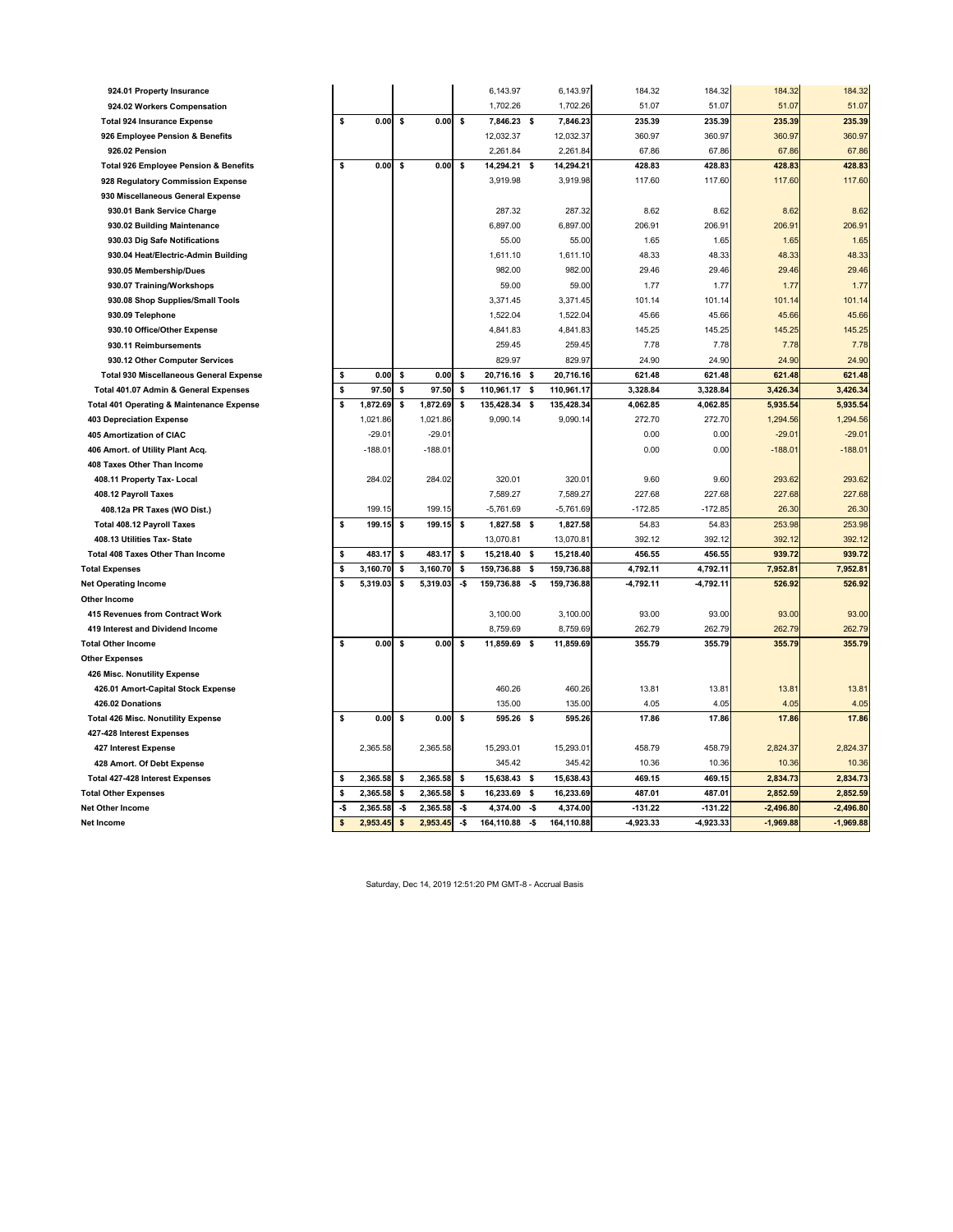## **Dockham Shores Only Balance Sheet As of June 30, 2018**

|                                                     | <b>Total</b>     |
|-----------------------------------------------------|------------------|
| <b>ASSETS</b>                                       |                  |
| <b>Current Assets</b>                               |                  |
| <b>Other Current Assets</b>                         |                  |
| <b>141 Accounts Receivable</b>                      | 10,029.79        |
| 151 Materials & Supplies-Inventory                  |                  |
| <b>151.01 Meters</b>                                | 140.00           |
| 151.01a Meter (PIS)                                 | $-140.00$        |
| Total 151.01 Meters                                 | \$<br>0.00       |
| <b>Total 151 Materials &amp; Supplies-Inventory</b> | \$<br>0.00       |
| 162 Prepayments-Other                               | 300.00           |
| 162.03 Monitoring Systems                           | 1,015.00         |
| <b>Total 162 Prepayments-Other</b>                  | \$<br>1,315.00   |
| <b>163 Prepaid Taxes</b>                            |                  |
| 163.01 NHDRA Utility Tax                            | 588.75           |
| 163.02 Property Taxes                               | 1,187.00         |
| <b>Total 163 Prepaid Taxes</b>                      | \$<br>1,775.75   |
| <b>Total Other Current Assets</b>                   | \$<br>13,120.54  |
| <b>Total Current Assets</b>                         | \$<br>13,120.54  |
| <b>Fixed Assets</b>                                 |                  |
| 101 Utility Plant                                   |                  |
| 101.02 Source/Pumping                               |                  |
| 303.02 Land and Land Rights                         | 1,515.00         |
| 304.02 Structures & Improvements                    | 7,831.00         |
| 307 Wells                                           | 6,778.00         |
| 310 Power Generation Equipment                      | 4,718.16         |
| 311 Pumping Equipment                               | 38,732.91        |
| <b>Total 101.02 Source/Pumping</b>                  | \$<br>59,575.07  |
| 101.03 Treatment Plant                              |                  |
| 339.03 Other Plant & Misc. Equip.                   | 6,350.00         |
| <b>Total 101.03 Treatment Plant</b>                 | \$<br>6,350.00   |
| 101.04 Transmission & Distribution                  |                  |
| <b>330 Tank</b>                                     | 32,208.00        |
| 331 T&D Mains                                       | 49,387.00        |
| 333 Services                                        | 3,854.00         |
| 334 Meters & Meter Installations                    | 4,300.18         |
| 335 Hydrants                                        | 875.00           |
| <b>Total 101.04 Transmission &amp; Distribution</b> | \$<br>90,624.18  |
| <b>Total 101 Utility Plant</b>                      | \$<br>156,549.25 |
| 105 Construction Work In Process                    | 129,152.38       |
| 108 Accumulated Depreciation                        | $-79,827.20$     |
| <b>114 Acquisition Adjustment</b>                   | $-22,570.57$     |
| 115 Accum. Amort. Aquisition                        | 1,128.02         |
| <b>Total Fixed Assets</b>                           | \$<br>184,431.88 |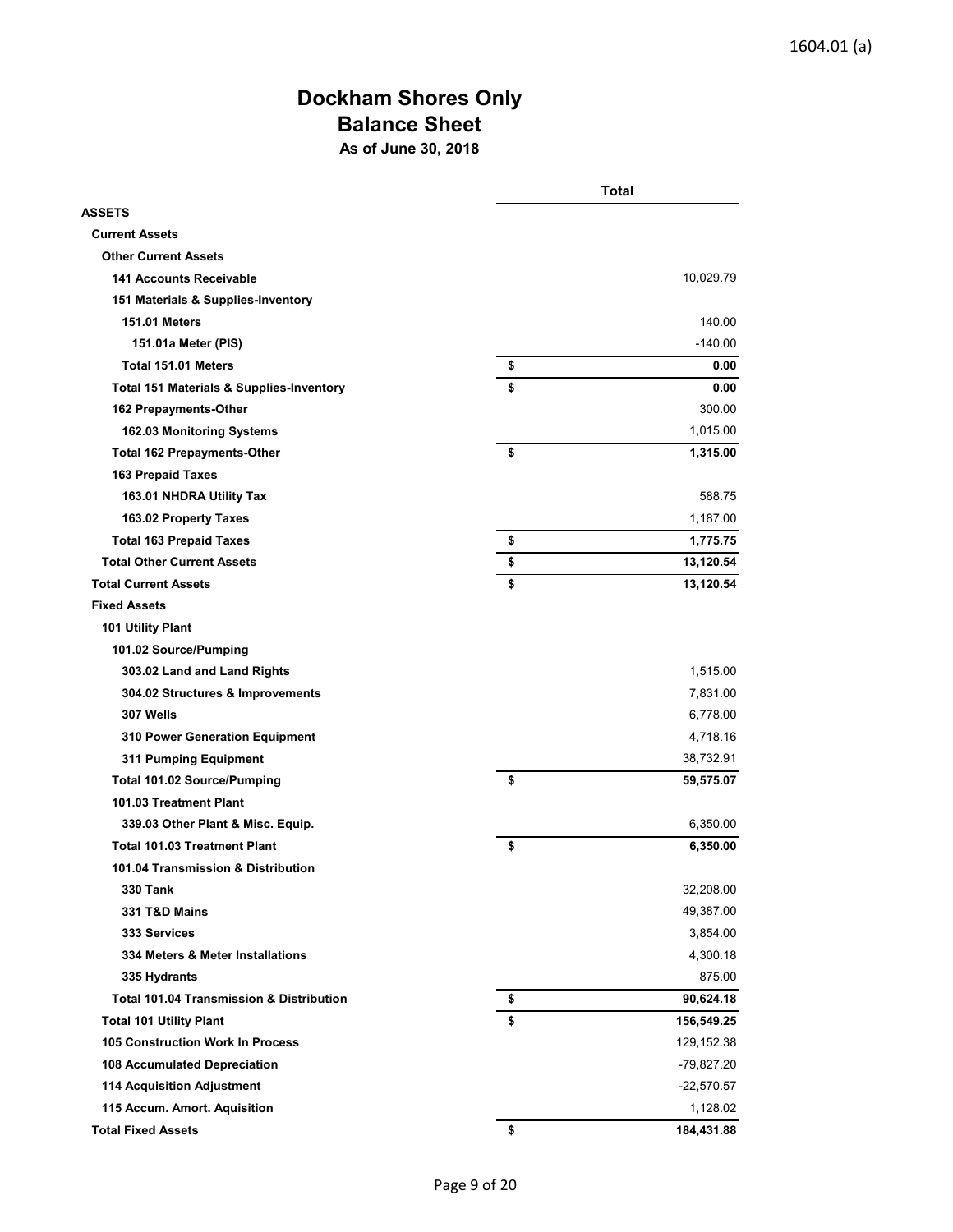## 1604.01 (a)

| <b>Other Assets</b>                          |     |               |
|----------------------------------------------|-----|---------------|
| 186 Misc. Deferred Debts                     |     |               |
| 186.07 Def. Debits- Acquisition Exp.         |     | 36,450.18     |
| 186.08 Def Debt-Step 2 DW 15-209 Rate Case   |     | 120.00        |
| <b>Total 186 Misc. Deferred Debts</b>        | \$  | 36,570.18     |
| <b>Total Other Assets</b>                    | \$  | 36,570.18     |
| <b>TOTAL ASSETS</b>                          | \$  | 234,122.60    |
| <b>LIABILITIES AND EQUITY</b>                |     |               |
| <b>Liabilities</b>                           |     |               |
| <b>Current Liabilities</b>                   |     |               |
| <b>Accounts Payable</b>                      |     |               |
| 231 Accounts Payable (A/P)                   |     | 0.00          |
| <b>Total Accounts Payable</b>                | \$  | 0.00          |
| <b>Other Current Liabilities</b>             |     |               |
| 271 272 Contribution in Aid of Constr.       |     |               |
| 271 CIAC                                     |     | 5,200.00      |
| 272 Accum. Amort of CIAC                     |     | $-3,184.02$   |
| Total 271 272 Contribution in Aid of Constr. | \$  | 2,015.98      |
| <b>Total Other Current Liabilities</b>       | \$  | 2,015.98      |
| <b>Total Current Liabilities</b>             | \$  | 2,015.98      |
| <b>Long-Term Liabilities</b>                 |     |               |
| 221 Long Term Debt-Bonds                     |     |               |
| 221.04 CoBank T04 DS                         |     | 131,259.16    |
| <b>Total 221 Long Term Debt-Bonds</b>        | \$  | 131,259.16    |
| <b>Total Long-Term Liabilities</b>           | \$  | 131,259.16    |
| <b>Total Liabilities</b>                     | \$  | 133,275.14    |
| <b>Equity</b>                                |     |               |
| <b>217 Retained Earnings</b>                 |     | $-14, 119.62$ |
| <b>Net Income</b>                            |     | $-5,043.62$   |
| <b>Total Equity</b>                          | -\$ | 21,133.12     |
| Due to 50                                    | \$  | 121,980.58    |
| <b>TOTAL LIABILITIES AND EQUITY</b>          | \$  | 234,122.60 \$ |

Tuesday, Jun 11, 2019 09:23:35 AM GMT-7 - Accrual Basis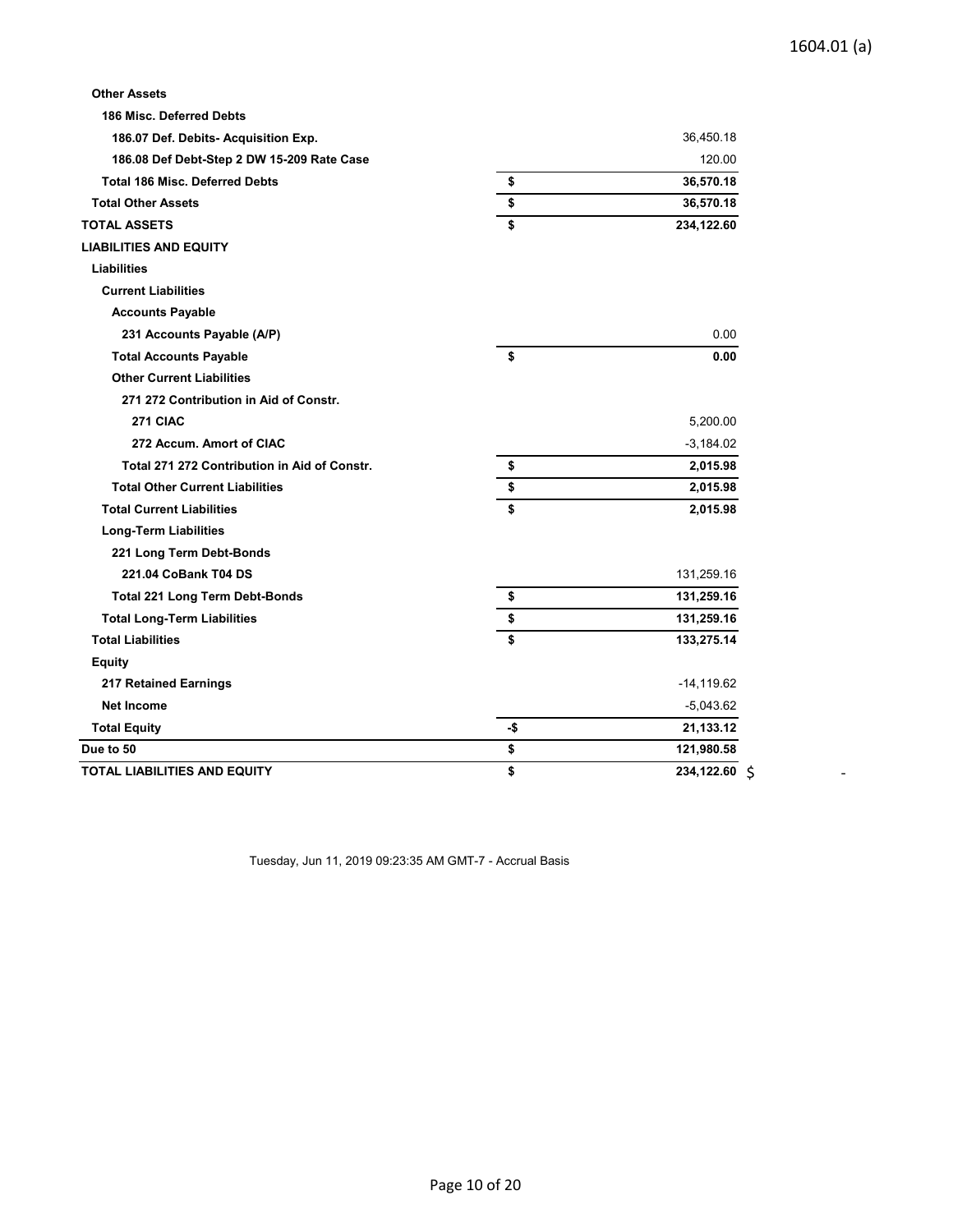#### **Dockham Shores Only Profit and Loss April - June, 2018**

|                                                          |         | 18 DS              |                 | 50- Admin |                    |    |                          |           |              |                    |                    | <b>TOTAL w 3% 50</b> |                 |  |
|----------------------------------------------------------|---------|--------------------|-----------------|-----------|--------------------|----|--------------------------|-----------|--------------|--------------------|--------------------|----------------------|-----------------|--|
|                                                          |         | Apr - Jun,<br>2018 | Jan Jun,        |           | Apr - Jun,<br>2018 |    | Jan - Jun,<br>2018 (YTD) | 3% of 50  | 3% of 50 YTD |                    | Apr - Jun,<br>2018 |                      | Jan - Jun,      |  |
|                                                          |         |                    | 2018 (YTD)      |           |                    |    |                          |           |              |                    |                    |                      | 2018 (YTD)      |  |
| Income                                                   |         |                    |                 |           |                    |    |                          |           |              |                    |                    |                      |                 |  |
| 400 Operating Revenue                                    |         |                    |                 |           |                    |    |                          |           |              |                    |                    |                      |                 |  |
| 461 Metered Sales                                        |         | 2,517.47           | 5,034.94        |           |                    |    |                          |           |              |                    | 2,517.47           |                      | 5,034.94        |  |
| 461.01 Base Charge<br>461.02 Usage Charge                |         | 7,538.90           | 13,392.59       |           |                    |    |                          |           |              |                    | 7,538.90           |                      | 13,392.59       |  |
|                                                          |         |                    |                 |           |                    |    | 0.00                     |           |              |                    |                    | \$                   |                 |  |
| <b>Total 461 Metered Sales</b>                           | \$      | 10,056.37 \$       | 18,427.53       | \$        | $0.00\quad$ \$     |    |                          |           |              | \$                 | 10,056.37          |                      | 18,427.53       |  |
| 471 Miscellaneous Service Revenue                        |         |                    |                 |           |                    |    |                          |           |              |                    | 0.00               |                      | 0.00            |  |
| 471.01 Disconnect/Reconnect                              |         | 100.00             | 100.00          |           |                    |    |                          |           |              |                    | 100.00<br>0.00     |                      | 100.00<br>75.00 |  |
| 471.02 House Transfers<br>471.05 Customer Finance Charge |         |                    | 75.00           |           |                    |    |                          |           |              |                    |                    |                      |                 |  |
|                                                          |         | 21.91              | 55.48           |           |                    |    |                          |           |              |                    | 21.91              |                      | 55.48           |  |
| Total 471 Miscellaneous Service Revenue                  | \$      | 121.91 \$          | 230.48          | -\$       | $0.00\quad$ \$     |    | 0.00                     |           |              | \$                 | 121.91             | \$                   | 230.48          |  |
| <b>Total 400 Operating Revenue</b>                       | \$<br>Ś | 10,178.28          | \$<br>18,658.01 | \$        | 0.00               | \$ | 0.00                     |           |              | \$<br>$\mathbf{s}$ | 10,178.28          | \$                   | 18,658.01       |  |
| <b>Total Income</b>                                      |         | 10,178.28          | \$<br>18,658.01 | \$        | 0.00               | \$ | 0.00                     |           |              |                    | 10,178.28          | \$                   | 18,658.01       |  |
| <b>Gross Profit</b>                                      | \$      | 10,178.28 \$       | 18,658.01       | \$        | $0.00\quad$ \$     |    | 0.00                     |           |              | $\boldsymbol{s}$   | 10,178.28          | \$                   | 18,658.01       |  |
| <b>Expenses</b>                                          |         |                    |                 |           |                    |    |                          |           |              |                    |                    |                      |                 |  |
| 401 Operating & Maintenance Expense                      |         |                    |                 |           |                    |    |                          |           |              |                    |                    |                      |                 |  |
| 401.01 Production-Source of Supply O&M                   |         |                    |                 |           |                    |    |                          |           |              |                    |                    |                      |                 |  |
| 601.01 Wages-Source                                      |         | 711.25             | 982.27          |           | 185.00             |    | 397.17                   | 5.55      | 11.92        |                    | 716.80             |                      | 994.19          |  |
| 603.01 Materials                                         |         |                    |                 |           |                    |    | 144.94                   | 0.00      | 4.35         |                    | 0.00               |                      | 4.35            |  |
| Total 401.01 Production-Source of Supply O&M             | \$      | 711.25 \$          | 982.27          | \$        | 185.00 \$          |    | 542.11                   | 5.55      | 16.26        |                    | 716.80             |                      | 998.53          |  |
| 401.02 Production-Pumping O&M                            |         |                    |                 |           |                    |    |                          |           |              |                    |                    |                      |                 |  |
| 623 Purchase Power (Electric)                            |         | 947.27             | 1,828.23        |           | 165.93             |    | 165.93                   | 4.98      | 4.98         |                    | 952.25             |                      | 1,833.21        |  |
| 631 Maint. of Structures & Improvements                  |         |                    |                 |           | 39.06              |    | 489.06                   | 1.17      | 14.67        |                    | 1.17               |                      | 14.67           |  |
| Total 401.02 Production-Pumping O&M                      | \$      | 947.27 \$          | 1,828.23        | \$        | 204.99 \$          |    | 654.99                   | 6.15      | 19.65        |                    | 953.42             |                      | 1,847.88        |  |
| 401.03 Treatment O&M                                     |         |                    |                 |           |                    |    |                          |           |              |                    |                    |                      |                 |  |
| 642 Wages-Treatment                                      |         | 30.60              | 30.60           |           | 1.26               |    | 38.76                    | 0.04      | 1.16         |                    | 30.64              |                      | 31.76           |  |
| 643 Misc. Expense                                        |         |                    |                 |           |                    |    |                          | 0.00      | 0.00         |                    | 0.00               |                      | 0.00            |  |
| 643.01 Materials                                         |         |                    |                 |           |                    |    | 160.86                   | 0.00      | 4.83         |                    | 0.00               |                      | 4.83            |  |
| 643.02 Water Test                                        |         | 36.00              | 72.00           |           |                    |    |                          | 0.00      | 0.00         |                    | 36.00              |                      | 72.00           |  |
| <b>Total 643 Misc. Expense</b>                           | \$      | 36.00 \$           | 72.00           | \$        | $0.00\quad$ \$     |    | 160.86                   | 0.00      | 4.83         |                    | 36.00              |                      | 76.83           |  |
| Total 401.03 Treatment O&M                               | \$      | 66.60 \$           | 102.60          | \$        | $1.26$ \$          |    | 199.62                   | 0.04      | 5.99         |                    | 66.64              |                      | 108.59          |  |
| 401.04 Trans/Distribution O&M                            |         |                    |                 |           |                    |    |                          |           |              |                    |                    |                      |                 |  |
| 662 Trans. & Dist. Line Expense                          |         |                    |                 |           |                    |    |                          |           |              |                    |                    |                      |                 |  |
| 662.01 Wages-T&D                                         |         | 668.00             | 717.03          |           | 308.72             |    | 683.69                   | 9.26      | 20.51        |                    | 677.26             |                      | 737.54          |  |
| 662.02 Contract Services                                 |         |                    |                 |           |                    |    | 538.32                   | 0.00      | 16.15        |                    | 0.00               |                      | 16.15           |  |
| 662.03 Materials                                         |         |                    |                 |           | 6,605.66           |    | 8,056.89                 | 198.17    | 241.71       |                    | 198.17             |                      | 241.71          |  |
| 662.04 Equipment Repair/Rental                           |         |                    |                 |           | 408.55             |    | 1,754.48                 | 12.26     | 52.63        |                    | 12.26              |                      | 52.63           |  |
| 662.05 Vehicle Fuel                                      |         |                    |                 |           | 5,024.85           |    | 11,109.83                | 150.75    | 333.29       |                    | 150.75             |                      | 333.29          |  |
| 662.06 Vehicle Maintenance                               |         |                    |                 |           | 885.31             |    | 4,038.05                 | 26.56     | 121.14       |                    | 26.56              |                      | 121.14          |  |
| 662.07 Vehicle Registration                              |         |                    |                 |           | 3,705.60           |    | 4,155.80                 | 111.17    | 124.67       |                    | 111.17             |                      | 124.67          |  |
| 662.08 Telemetry-Telephone                               |         | 210.00             | 420.00          |           |                    |    |                          | 0.00      | 0.00         |                    | 210.00             |                      | 420.00          |  |
| 662.09 Miscellaneous                                     |         |                    |                 |           | 160.42             |    | 160.42                   | 4.81      | 4.81         |                    | 4.81               |                      | 4.81            |  |
| Total 662 Trans. & Dist. Line Expense                    | \$      | 878.00             | \$<br>1,137.03  | \$        | 17,099.11 \$       |    | 30,497.48                | 512.97    | 914.92       |                    | 1,390.97           |                      | 2,051.95        |  |
| 673 Maint. of T&D Mains                                  |         |                    |                 |           | 1,308.04           |    | 1,308.04                 | 39.24     | 39.24        |                    | 39.24              |                      | 39.24           |  |
| Total 401.04 Trans/Distribution O&M                      |         | 878.00 \$          | 1,137.03        |           | 18,407.15 \$       |    | 31,805.52                | 552.21    | 954.1        |                    | 1,430.21           |                      | 2,091.20        |  |
| 401.05 Customer Accounts Expenses                        |         |                    |                 |           |                    |    |                          |           |              |                    |                    |                      |                 |  |
| 902.01 Meter Reading Expense                             |         | 419.92             | 748.10          |           | 95.50              |    | 184.50                   | 2.87      | 5.54         |                    | 422.79             |                      | 753.64          |  |
| 903 Records & Collections Expense                        |         |                    |                 |           |                    |    |                          | 0.00      | 0.00         |                    | 0.00               |                      | 0.00            |  |
| 903.01 Wages                                             |         |                    |                 |           | 6,146.89           |    | 14,894.72                | 184.41    | 446.84       |                    | 184.41             |                      | 446.84          |  |
| 903.02 Postage                                           |         |                    |                 |           | 1,200.00           |    | 2,400.00                 | 36.00     | 72.00        |                    | 36.00              |                      | 72.00           |  |
| 903.03 Supplies & Materials                              |         |                    |                 |           |                    |    | 26.50                    | 0.00      | 0.80         |                    | 0.00               |                      | 0.80            |  |
| <b>Total 903 Records &amp; Collections Expense</b>       | \$      | $0.00\quad$ \$     | 0.00            | -S        | 7,346.89 \$        |    | 17,321.22                | 220.41    | 519.64       |                    | 220.41             |                      | 519.64          |  |
| <b>Total 401.05 Customer Accounts Expenses</b>           | \$      | 419.92 \$          | 748.10          | -\$       | 7,442.39 \$        |    | 17,505.72                | 223.27    | 525.17       |                    | 643.19             |                      | 1,273.27        |  |
| 401.07 Admin & General Expenses                          |         |                    |                 |           |                    |    |                          |           |              |                    |                    |                      |                 |  |
| 920 Admin & General Salaries                             |         |                    |                 |           |                    |    |                          |           |              |                    |                    |                      |                 |  |
| 920.01 Field Staff Other                                 |         |                    |                 |           | 37,831.63          |    | 70,254.13                | 1,134.95  | 2,107.62     |                    | 1,134.95           |                      | 2,107.62        |  |
| 920.01a Work Order Dist.                                 |         | 124.00             | 221.50          |           | -26,826.50         |    | -47,260.94               | $-804.80$ | $-1,417.83$  |                    | $-680.80$          |                      | $-1,196.33$     |  |
| Total 920.01 Field Staff Other                           | \$      | 124.00 \$          | 221.50          | \$        | 11,005.13 \$       |    | 22,993.19                | 330.15    | 689.80       |                    | 454.15             |                      | 911.30          |  |
| 920.02 Administration                                    |         |                    |                 |           | 26,389.43          |    | 50,258.53                | 791.68    | 1,507.76     |                    | 791.68             |                      | 1,507.76        |  |
| 920.03 Officer                                           |         |                    |                 |           | 19,148.48          |    | 36,824.00                | 574.45    | 1,104.72     |                    | 574.45             |                      | 1,104.72        |  |
| Total 920 Admin & General Salaries                       | \$      | 124.00 \$          | 221.50          | - \$      | 56,543.04 \$       |    | 110,075.72               | 1,696.29  | 3,302.27     |                    | 1,820.29           |                      | 3,523.77        |  |
| 923 Outside Services Employed                            |         |                    |                 |           |                    |    |                          |           |              |                    |                    |                      |                 |  |
| 923.01 Accounting                                        |         |                    |                 |           | 6,260.50           |    | 12,452.14                | 187.82    | 373.56       |                    | 187.82             |                      | 373.56          |  |
| 923.02 Computer Services                                 |         |                    |                 |           | 2,712.63           |    | 5,385.84                 | 81.38     | 161.58       |                    | 81.38              |                      | 161.58          |  |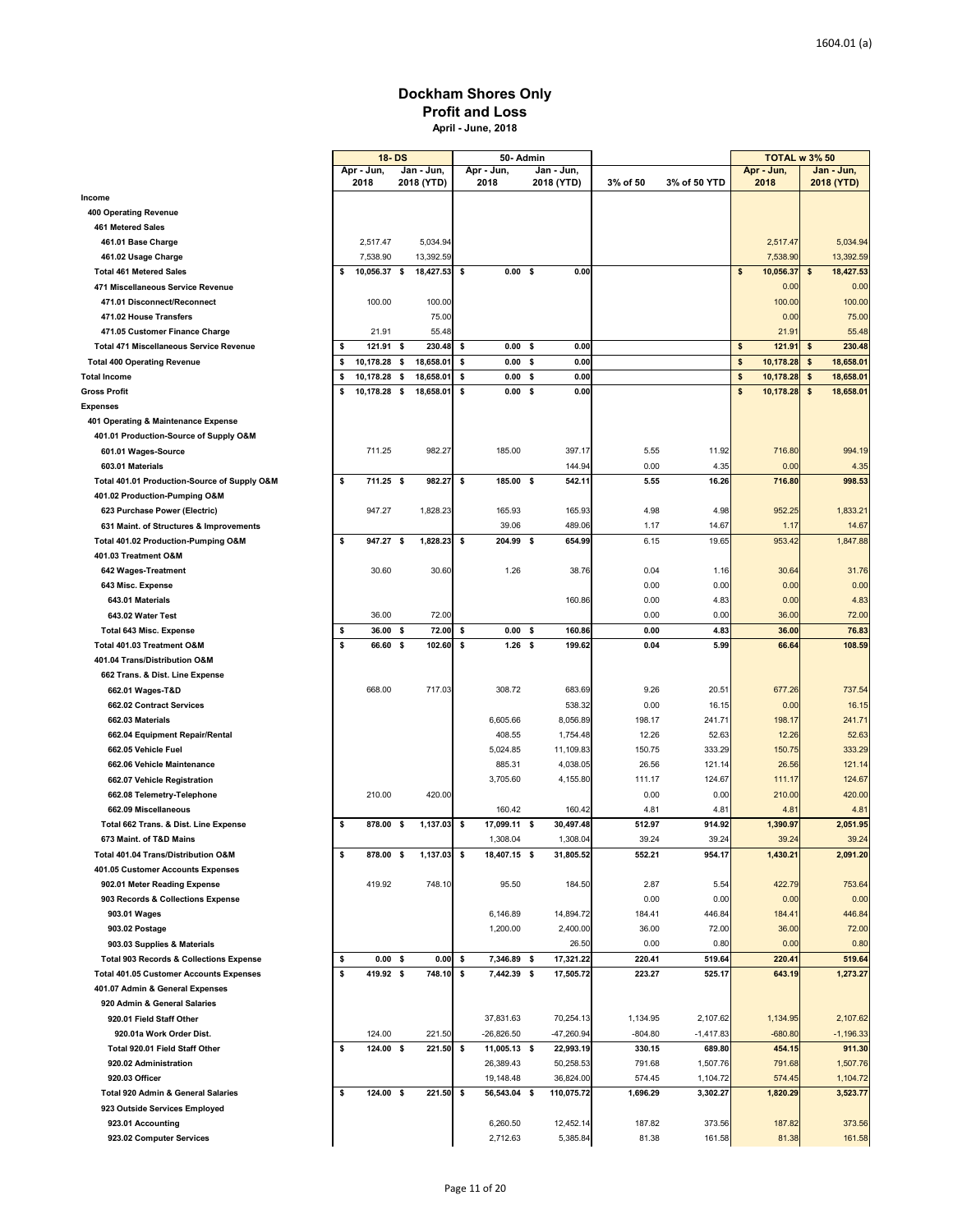| 923.03 Legal                                     |     | 806.23         |              | 806.23    |     | 15,042.81    |     | 16,829.87    | 451.28      | 504.90         | 1,257.51    | 1,311.13    |
|--------------------------------------------------|-----|----------------|--------------|-----------|-----|--------------|-----|--------------|-------------|----------------|-------------|-------------|
| <b>Total 923 Outside Services Employed</b>       | \$  | 806.23 \$      |              | 806.23    | \$  | 24,015.94 \$ |     | 34,667.85    | 720.48      | 1,040.04       | 1,526.7     | 1,846.2     |
| 924 Insurance Expense                            |     |                |              |           |     |              |     |              | 0.00        | 0.00           | 0.00        | 0.00        |
| 924.01 Property Insurance                        |     |                |              |           |     | 6,575.21     |     | 12,719.18    | 197.26      | 381.58         | 197.26      | 381.58      |
| 924.02 Workers Compensation                      |     |                |              |           |     | 1,368.58     |     | 3,070.84     | 41.06       | 92.13          | 41.06       | 92.13       |
| <b>Total 924 Insurance Expense</b>               | \$  | 0.00 S         |              | 0.00      | \$  | 7,943.79 \$  |     | 15,790.02    | 238.31      | 473.70         | 238.31      | 473.70      |
| 926 Employee Pension & Benefits                  |     |                |              |           |     | 12,032.37    |     | 24,064.74    | 360.97      | 721.94         | 360.97      | 721.94      |
| 926.02 Pension                                   |     |                |              |           |     | 2,262.27     |     | 4,524.1      | 67.87       | 135.72         | 67.87       | 135.72      |
| <b>Total 926 Employee Pension &amp; Benefits</b> | \$  | 0.00           | -S           | 0.00      | \$  | 14,294.64    | \$  | 28,588.85    | 428.84      | 857.67         | 428.84      | 857.67      |
| 928 Regulatory Commission Expense                |     |                |              |           |     | 3,919.98     |     | 7,839.96     | 117.60      | 235.20         | 117.60      | 235.20      |
| 930 Miscellaneous General Expense                |     |                |              |           |     |              |     |              |             |                |             |             |
| 930.01 Bank Service Charge                       |     |                |              |           |     | 333.00       |     | 620.32       | 9.99        | $18.6^{\circ}$ | 9.99        | 18.6        |
| 930.02 Building Maintenance                      |     |                |              |           |     | 4,359.73     |     | 11,256.73    | 130.79      | 337.70         | 130.79      | 337.70      |
| 930.03 Dig Safe Notifications                    |     |                |              |           |     | 14.00        |     | 69.00        | 0.42        | 2.07           | 0.42        | 2.07        |
| 930.04 Heat/Electric-Admin Building              |     |                |              |           |     | 367.23       |     | 1,978.33     | 11.02       | 59.35          | 11.02       | 59.35       |
| 930.05 Membership/Dues                           |     |                |              |           |     | 110.00       |     | 1,092.00     | 3.30        | 32.76          | 3.30        | 32.76       |
| 930.07 Training/Workshops                        |     |                |              |           |     | 1,056.00     |     | 1,115.00     | 31.68       | 33.45          | 31.68       | 33.45       |
| 930.08 Shop Supplies/Small Tools                 |     |                |              |           |     | 2,609.17     |     | 5,980.62     | 78.28       | 179.42         | 78.28       | 179.42      |
| 930.09 Telephone                                 |     |                |              |           |     | 1,965.30     |     | 3,487.34     | 58.96       | 104.62         | 58.96       | 104.62      |
| 930.10 Office/Other Expense                      |     |                |              |           |     | 5,232.29     |     | 10,074.12    | 156.97      | 302.22         | 156.97      | 302.22      |
| 930.11 Reimbursements                            |     |                |              |           |     | 164.78       |     | 424.2        | 4.94        | 12.73          | 4.94        | 12.73       |
| 930.12 Other Computer Services                   |     |                |              |           |     | 769.98       |     | 1,599.95     | 23.10       | 48.00          | 23.10       | 48.00       |
| <b>Total 930 Miscellaneous General Expense</b>   | \$  | $0.00\quad$ \$ |              | 0.00      | \$  | 16,981.48    | \$  | 37,697.6     | 509.44      | 1,130.93       | 509.44      | 1,130.93    |
| Total 401.07 Admin & General Expenses            | \$  | 930.23         | \$           | 1,027.73  | \$  | 123,698.87   | \$  | 234,660.04   | 3,710.97    | 7,039.80       | 4,641.20    | 8,067.53    |
| Total 401 Operating & Maintenance Expense        | \$  | 3,953.27 \$    |              | 5,825.96  | \$  | 149,939.66   | \$  | 285,368.00   | 4,498.19    | 8,561.04       | 8,451.46    | 14,387.00   |
| 403 Depreciation Expense                         |     | 1,532.79       |              | 2,554.6   |     | 13,635.21    |     | 22,725.35    | 409.06      | 681.76         | 1,941.85    | 3,236.4     |
| <b>405 Amortization of CIAC</b>                  |     | $-29.01$       |              | $-58.02$  |     |              |     |              | 0.00        | 0.00           | $-29.0$     | $-58.02$    |
| 406 Amort. of Utility Plant Acq.                 |     | $-188.01$      |              | $-376.02$ |     |              |     |              | 0.00        | 0.00           | $-188.0$    | $-376.02$   |
| 408 Taxes Other Than Income                      |     |                |              |           |     |              |     |              |             |                |             |             |
| 408.11 Property Tax- Local                       |     | 309.51         |              | 593.53    |     | 351.99       |     | 672.00       | 10.56       | 20.16          | 320.07      | 613.69      |
| 408.12 Payroll Taxes                             |     |                |              |           |     | 6,581.94     |     | 14, 171.2    | 197.46      | 425.14         | 197.46      | 425.14      |
| 408.12a PR Taxes (WO Dist.)                      |     | 570.51         |              | 769.66    |     | $-7,667.04$  |     | $-13,428.73$ | $-230.01$   | $-402.86$      | 340.50      | 366,80      |
| Total 408.12 Payroll Taxes                       | \$  | 570.51 \$      |              | 769.66    | -\$ | 1,085.10 \$  |     | 742.48       | $-32.55$    | 22.27          | 537.96      | 791.93      |
| 408.13 Utilities Tax- State                      |     |                |              |           |     | 5,086.94     |     | 18, 157.75   | 152.61      | 544.73         | 152.6'      | 544.73      |
| Total 408 Taxes Other Than Income                | \$  | 880.02 \$      |              | 1,363.19  | \$  | 4,353.83     | \$  | 19,572.23    | 130.61      | 587.17         | 1,010.63    | 1,950.36    |
| <b>Total Expenses</b>                            | \$  | 6,149.06       | $\mathbf{s}$ | 9,309.76  | \$  | 167,928.70   | \$  | 327,665.58   | 5,037.86    | 9,829.97       | 11,186.92   | 19,139.73   |
| <b>Net Operating Income</b>                      | \$  | 4,029.22 \$    |              | 9,348.25  | -\$ | 167,928.70   | -\$ | 327,665.58   | $-5,037.86$ | $-9,829.97$    | $-1,008.64$ | $-481.72$   |
| Other Income                                     |     |                |              |           |     |              |     |              |             |                |             |             |
| 415 Revenues from Contract Work                  |     |                |              |           |     | 4,475.00     |     | 7,575.00     | 134.25      | 227.25         | 134.25      | 227.25      |
| 419 Interest and Dividend Income                 |     |                |              |           |     |              |     | 8,759.69     | 0.00        | 262.79         | 0.00        | 262.79      |
| <b>Total Other Income</b>                        | \$  | 0.00 S         |              | 0.00      | \$  | 4,475.00     | \$  | 16,334.69    | 134.25      | 490.04         | 134.25      | 490.04      |
| <b>Other Expenses</b>                            |     |                |              |           |     |              |     |              |             |                |             |             |
| 426 Misc. Nonutility Expense                     |     |                |              |           |     |              |     |              |             |                |             |             |
| 426.01 Amort-Capital Stock Expense               |     |                |              |           |     | 460.26       |     | 920.52       | 13.81       | 27.62          | 13.81       | 27.62       |
| 426.02 Donations                                 |     |                |              |           |     | 500.00       |     | 635.00       | 15.00       | 19.05          | 15.00       | 19.05       |
| <b>Total 426 Misc. Nonutility Expense</b>        | \$  | $0.00-5$       |              | 0.00      | \$  | 960.26 \$    |     | 1,555.52     | 28.81       | 46.67          | 28.81       | 46.67       |
| 427-428 Interest Expenses                        |     |                |              |           |     |              |     |              |             |                |             |             |
| 427 Interest Expense                             |     | 1,821.97       |              | 4,187.55  |     | 11,273.87    |     | 26,566.88    | 338.22      | 797.01         | 2,160.19    | 4,984.56    |
| 428 Amort. Of Debt Expense                       |     |                |              |           |     | 345.42       |     | 690.84       | 10.36       | 20.73          | 10.36       | 20.73       |
| Total 427-428 Interest Expenses                  | \$  | 1,821.97       | -S           | 4,187.55  | \$  | 11,619.29    | \$  | 27,257.7     | 348.58      | 817.73         | 2,170.55    | 5,005.28    |
| <b>Total Other Expenses</b>                      | \$  | 1,821.97       | \$           | 4,187.55  | \$  | 12,579.55    | \$  | 28,813.24    | 377.39      | 864.40         | 2,199.36    | 5,051.95    |
| Net Other Income                                 | -\$ | 1,821.97       | -\$          | 4,187.55  | -\$ | 8,104.55     | -\$ | 12,478.55    | $-243.14$   | $-374.36$      | $-2,065.11$ | $-4,561.91$ |
| Net Income                                       | \$  | 2,207.25       | $\mathbf{s}$ | 5,160.70  | -\$ | 176,033.25   | -\$ | 340,144.13   | $-5,281.00$ | $-10,204.32$   | $-3,073.75$ | $-5,043.62$ |

Saturday, Dec 14, 2019 01:00:20 PM GMT-8 - Accrual Basis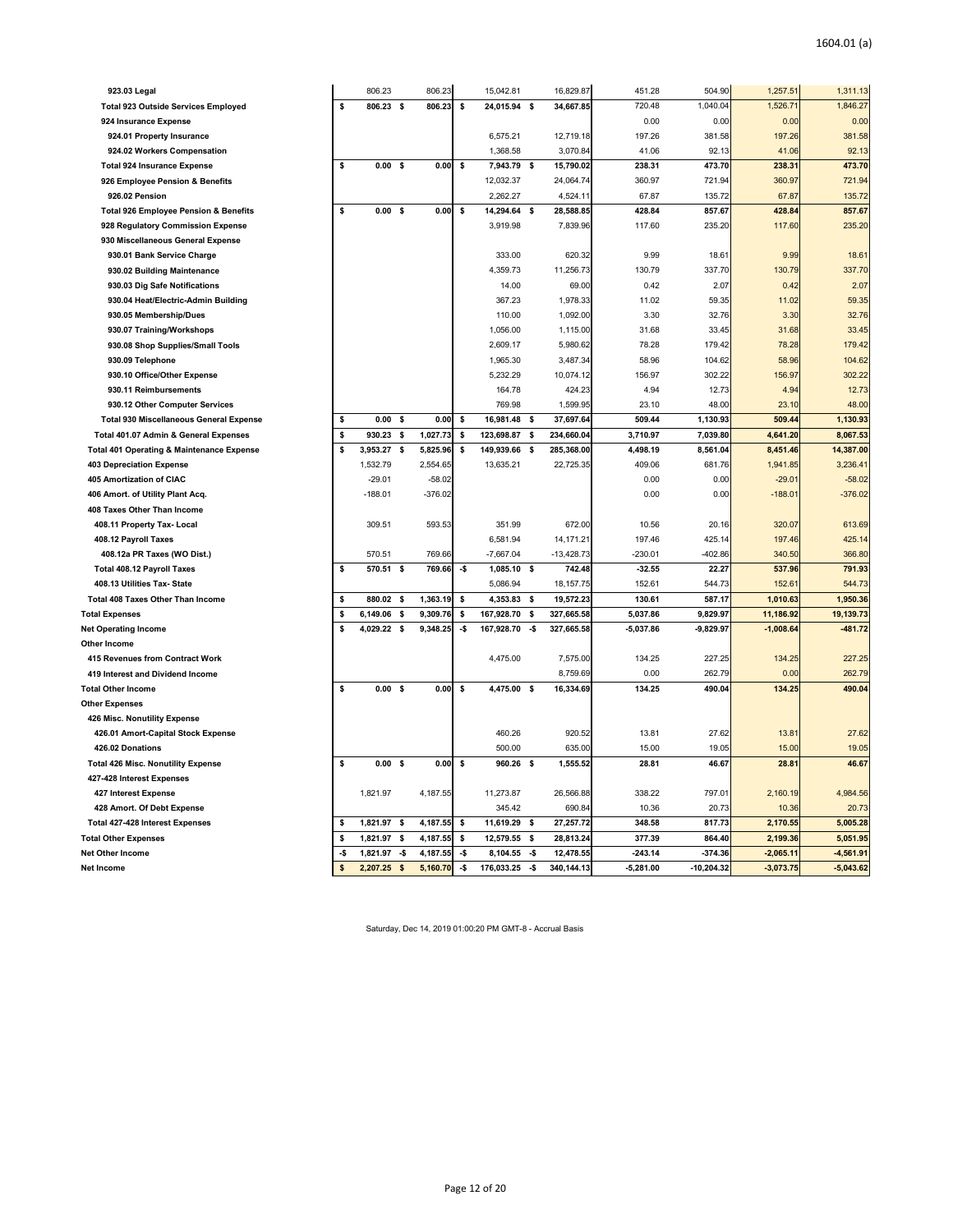# **Dockham Shores Only Balance Sheet As of September 30, 2018**

|                                                     | <b>Total</b> |              |  |  |  |
|-----------------------------------------------------|--------------|--------------|--|--|--|
| <b>ASSETS</b>                                       |              |              |  |  |  |
| <b>Current Assets</b>                               |              |              |  |  |  |
| <b>Other Current Assets</b>                         |              |              |  |  |  |
| <b>141 Accounts Receivable</b>                      |              | 9,900.94     |  |  |  |
| 151 Materials & Supplies-Inventory                  |              |              |  |  |  |
| <b>151.01 Meters</b>                                |              | 140.00       |  |  |  |
| 151.01a Meter (PIS)                                 |              | $-140.00$    |  |  |  |
| Total 151.01 Meters                                 | \$           | 0.00         |  |  |  |
| <b>Total 151 Materials &amp; Supplies-Inventory</b> | \$           | 0.00         |  |  |  |
| 162 Prepayments-Other                               |              | 300.00       |  |  |  |
| 162.03 Monitoring Systems                           |              | 1,015.00     |  |  |  |
| <b>Total 162 Prepayments-Other</b>                  | \$           | 1,315.00     |  |  |  |
| <b>163 Prepaid Taxes</b>                            |              |              |  |  |  |
| 163.01 NHDRA Utility Tax                            |              | 588.75       |  |  |  |
| 163.02 Property Taxes                               |              | 1,187.00     |  |  |  |
| <b>Total 163 Prepaid Taxes</b>                      | \$           | 1,775.75     |  |  |  |
| <b>Total Other Current Assets</b>                   | \$           | 12,991.69    |  |  |  |
| <b>Total Current Assets</b>                         | \$           | 12,991.69    |  |  |  |
| <b>Fixed Assets</b>                                 |              |              |  |  |  |
| 101 Utility Plant                                   |              |              |  |  |  |
| 101.02 Source/Pumping                               |              |              |  |  |  |
| 303.02 Land and Land Rights                         |              | 1,515.00     |  |  |  |
| 304.02 Structures & Improvements                    |              | 7,831.00     |  |  |  |
| 307 Wells                                           |              | 6,778.00     |  |  |  |
| 310 Power Generation Equipment                      |              | 4,718.16     |  |  |  |
| 311 Pumping Equipment                               |              | 38,732.91    |  |  |  |
| <b>Total 101.02 Source/Pumping</b>                  | \$           | 59,575.07    |  |  |  |
| 101.03 Treatment Plant                              |              |              |  |  |  |
| 339.03 Other Plant & Misc. Equip.                   |              | 6,350.00     |  |  |  |
| <b>Total 101.03 Treatment Plant</b>                 | \$           | 6,350.00     |  |  |  |
| 101.04 Transmission & Distribution                  |              |              |  |  |  |
| <b>330 Tank</b>                                     |              | 32,208.00    |  |  |  |
| 331 T&D Mains                                       |              | 49,387.00    |  |  |  |
| 333 Services                                        |              | 3,854.00     |  |  |  |
| 334 Meters & Meter Installations                    |              | 4,300.18     |  |  |  |
| 335 Hydrants                                        |              | 875.00       |  |  |  |
| <b>Total 101.04 Transmission &amp; Distribution</b> | \$           | 90,624.18    |  |  |  |
| <b>Total 101 Utility Plant</b>                      | \$           | 156,549.25   |  |  |  |
| <b>105 Construction Work In Process</b>             |              | 216,489.24   |  |  |  |
| 108 Accumulated Depreciation                        |              | $-81,359.99$ |  |  |  |
| <b>114 Acquisition Adjustment</b>                   |              | $-22,570.57$ |  |  |  |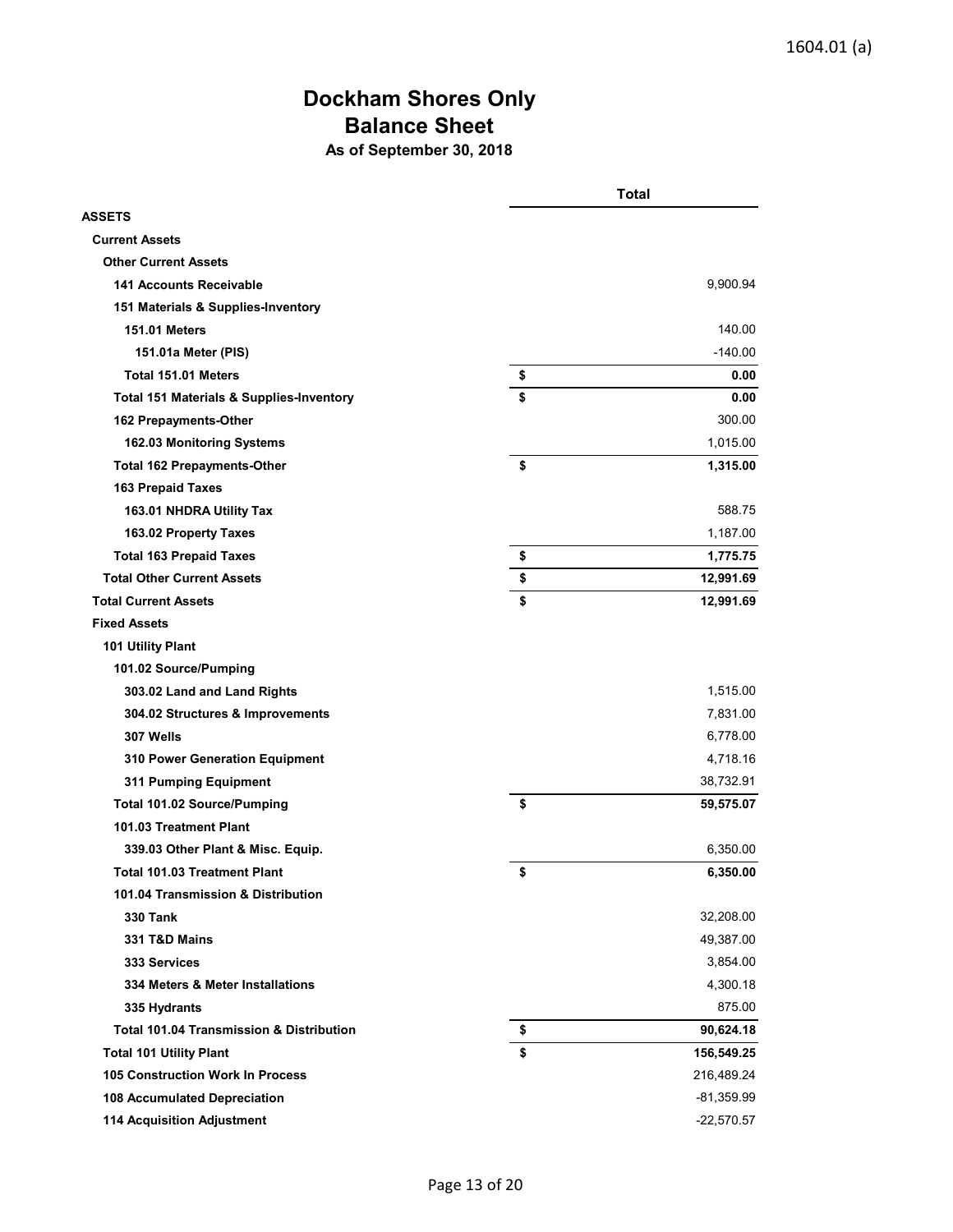## 1604.01 (a)

| 115 Accum. Amort. Aquisition                 |     | 1,316.03      |
|----------------------------------------------|-----|---------------|
| <b>Total Fixed Assets</b>                    | \$  | 270,423.96    |
| <b>Other Assets</b>                          |     |               |
| 186 Misc. Deferred Debts                     |     |               |
| 186.07 Def. Debt- Acquisition Exp.           |     | 36,669.55     |
| 186.08 Def. Debt- DW 15-209 Step 2           |     | 120.00        |
| <b>Total 186 Misc. Deferred Debts</b>        | \$  | 36,789.55     |
| <b>Total Other Assets</b>                    | \$  | 36,789.55     |
| <b>TOTAL ASSETS</b>                          | \$  | 320,205.20    |
| <b>LIABILITIES AND EQUITY</b>                |     |               |
| <b>Liabilities</b>                           |     |               |
| <b>Current Liabilities</b>                   |     |               |
| <b>Accounts Payable</b>                      |     |               |
| 231 Accounts Payable (A/P)                   |     | 0.00          |
| <b>Total Accounts Payable</b>                | \$  | 0.00          |
| <b>Other Current Liabilities</b>             |     |               |
| 232 Short Term Notes Payable                 |     |               |
| 232.03 North Star Leasing                    |     | 18,187.48     |
| <b>Total 232 Short Term Notes Payable</b>    | \$  | 18,187.48     |
| 271 272 Contribution in Aid of Constr.       |     |               |
| 271 CIAC                                     |     | 5,200.00      |
| 272 Accum. Amort of CIAC                     |     | $-3,213.03$   |
| Total 271 272 Contribution in Aid of Constr. | \$  | 1,986.97      |
| <b>Total Other Current Liabilities</b>       | \$  | 20,174.45     |
| <b>Total Current Liabilities</b>             | \$  | 20,174.45     |
| <b>Long-Term Liabilities</b>                 |     |               |
| 221 Long Term Debt-Bonds                     |     |               |
| 221.04 CoBank T04 DS                         |     | 130, 128.31   |
| <b>Total 221 Long Term Debt-Bonds</b>        | \$  | 130,128.31    |
| <b>Total Long-Term Liabilities</b>           | \$  | 130,128.31    |
| <b>Total Liabilities</b>                     | \$  | 150,302.76    |
| <b>Equity</b>                                |     |               |
| <b>217 Retained Earnings</b>                 |     | $-14, 119.62$ |
| <b>Net Income</b>                            |     | $-7,778.79$   |
| <b>Total Equity</b>                          | -\$ | 21,898.41     |
| Due to 50                                    | \$  | 191,800.85    |
| TOTAL LIABILITIES AND EQUITY                 | \$  | 320,205.20    |

Saturday, Dec 14, 2019 01:18:28 PM GMT-8 - Accrual Basis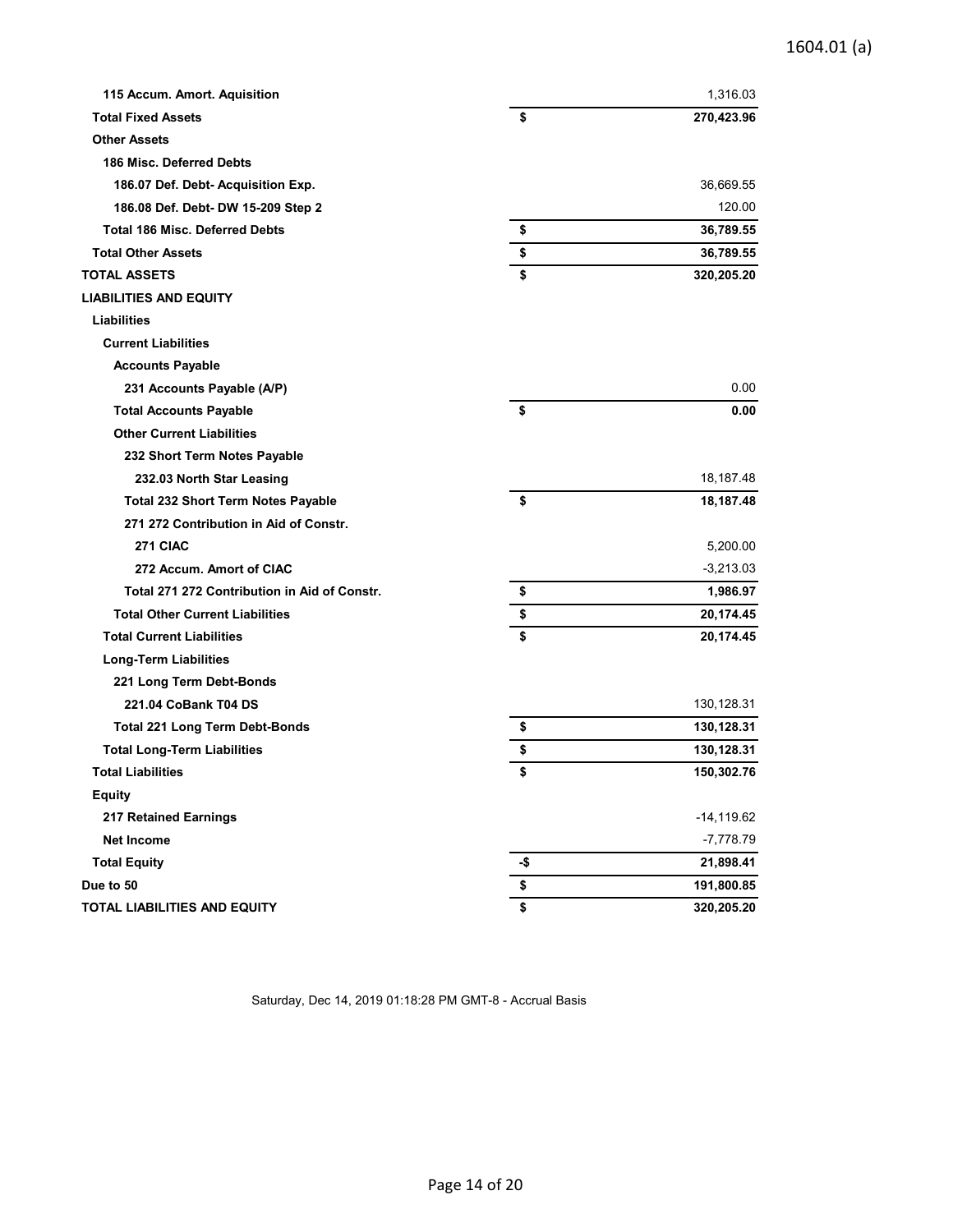### **Dockham Shores Only Profit and Loss July - September, 2018**

|                                                    | 18 DS              |                          |     | 50 Admin          |      |                          |           |              | TOTAL                |                          |
|----------------------------------------------------|--------------------|--------------------------|-----|-------------------|------|--------------------------|-----------|--------------|----------------------|--------------------------|
|                                                    | Jul - Sep,<br>2018 | Jan - Sep,<br>2018 (YTD) |     | Jul - Sep, 2018   |      | Jan - Sep,<br>2018 (YTD) | 3%of 50   | 3% of 50 YTD | <b>Jul</b> Sep, 2018 | Jan - Sep,<br>2018 (YTD) |
| Income                                             |                    |                          |     |                   |      |                          |           |              |                      |                          |
| 400 Operating Revenue                              |                    |                          |     |                   |      |                          |           |              |                      |                          |
| <b>461 Metered Sales</b>                           |                    |                          |     |                   |      |                          |           |              |                      |                          |
| 461.01 Base Charge                                 | 2,517.47           | 7,552.41                 |     |                   |      |                          |           |              | 2,517.47             | 7,552.41                 |
| 461.02 Usage Charge                                | 7,544.36           | 20,936.95                |     |                   |      |                          |           |              | 7,544.36             | 20,936.95                |
| <b>Total 461 Metered Sales</b>                     | \$<br>10,061.83 \$ | 28,489.36                | -\$ | 0.00 <sup>5</sup> |      | 0.00                     |           |              | \$<br>10,061.83      | \$<br>28,489.36          |
| 471 Miscellaneous Service Revenue                  |                    |                          |     |                   |      |                          |           |              |                      |                          |
| 471.01 Disconnect/Reconnect                        |                    | 100.00                   |     |                   |      |                          |           |              | 0.00                 | 100.00                   |
| 471.02 House Transfers                             | 75.00              | 150.00                   |     |                   |      |                          |           |              | 75.00                | 150.00                   |
| 471.05 Customer Finance Charge                     | 24.12              | 79.60                    |     |                   |      |                          |           |              | 24.12                | 79.60                    |
| <b>Total 471 Miscellaneous Service Revenue</b>     | \$<br>99.12 \$     | 329.60                   | \$  | $0.00$ \$         |      | 0.00                     |           |              | \$<br>99.12          | \$<br>329.60             |
| <b>Total 400 Operating Revenue</b>                 | \$<br>10,160.95 \$ | 28,818.96                | \$  | $0.00\frac{1}{2}$ |      | 0.00                     |           |              | \$<br>10,160.95      | \$<br>28,818.96          |
| <b>Total Income</b>                                | \$<br>10,160.95    | \$<br>28,818.96          | \$  | 0.00              | \$   | 0.00                     |           |              | \$<br>10,160.95      | \$<br>28,818.96          |
| <b>Gross Profit</b>                                | \$<br>10,160.95 \$ | 28,818.96                | \$  | $0.00\quad$ \$    |      | 0.00                     |           |              | \$<br>10,160.95      | \$<br>28,818.96          |
| <b>Expenses</b>                                    |                    |                          |     |                   |      |                          |           |              |                      |                          |
| 401 Operating & Maintenance Expense                |                    |                          |     |                   |      |                          |           |              |                      |                          |
| 401.01 Production-Source of Supply O&M             |                    |                          |     |                   |      |                          |           |              |                      |                          |
| 601.01 Wages-Source                                | 454.86             | 1,437.13                 |     | 45.00             |      | 442.17                   | 1.35      | 13.27        | 456.21               | 1,450.40                 |
| 603.01 Materials                                   |                    |                          |     |                   |      | 144.94                   | 0.00      | 4.35         | 0.00                 | 4.35                     |
| Total 401.01 Production-Source of Supply O&M       | \$<br>454.86 \$    | 1,437.13                 | \$  | 45.00 \$          |      | 587.11                   | 1.35      | 17.61        | 456.21               | 1,454.74                 |
| 401.02 Production-Pumping O&M                      |                    |                          |     |                   |      |                          |           |              |                      |                          |
| 623 Purchase Power (Electric)                      | 1,276.56           | 3,104.79                 |     | 650.58            |      | 816.51                   | 19.52     | 24.50        | 1,296.08             | 3,129.29                 |
| 631 Maint. of Structures & Improvements            |                    |                          |     | 951.30            |      | 1,440.36                 | 28.54     | 43.21        | 28.54                | 43.21                    |
| Total 401.02 Production-Pumping O&M                | \$<br>1,276.56 \$  | 3,104.79                 | -\$ | 1,601.88 \$       |      | 2,256.87                 | 48.06     | 67.71        | 1,324.62             | 3,172.50                 |
| 401.03 Treatment O&M                               |                    |                          |     |                   |      |                          |           |              |                      |                          |
| 642 Wages-Treatment                                | 96.00              | 126.60                   |     | 272.00            |      | 310.76                   | 8.16      | 9.32         | 104.16               | 135.92                   |
| 643 Misc. Expense                                  |                    |                          |     |                   |      |                          |           |              |                      |                          |
| 643.01 Materials                                   | 529.51             | 529.51                   |     | 13.36             |      | 174.22                   | 0.40      | 5.23         | 529.91               | 534.74                   |
| 643.02 Water Test                                  | 156.00             | 228.00                   |     |                   |      |                          | 0.00      | 0.00         | 156.00               | 228.00                   |
| <b>Total 643 Misc. Expense</b>                     | \$<br>685.51 \$    | 757.51                   | \$  | 13.36             | \$   | 174.22                   | 0.40      | 5.23         | 685.91               | 762.74                   |
| Total 401.03 Treatment O&M                         | \$<br>781.51 \$    | 884.11                   | \$  | 285.36 \$         |      | 484.98                   | 8.56      | 14.55        | 790.07               | 898.66                   |
| 401.04 Trans/Distribution O&M                      |                    |                          |     |                   |      |                          |           |              |                      |                          |
| 662 Trans. & Dist. Line Expense                    |                    |                          |     |                   |      |                          |           |              |                      |                          |
| 662.01 Wages-T&D                                   | 1,347.34           | 2,064.37                 |     | 308.78            |      | 992.47                   | 9.26      | 29.77        | 1,356.60             | 2,094.14                 |
| 662.02 Contract Services                           |                    |                          |     |                   |      | 538.32                   | 0.00      | 16.15        | 0.00                 | 16.15                    |
| 662.03 Materials                                   |                    |                          |     | 6,355.94          |      | 14,412.83                | 190.68    | 432.38       | 190.68               | 432.38                   |
| 662.04 Equipment Repair/Rental                     |                    |                          |     |                   |      | 1,754.48                 | 0.00      | 52.63        | 0.00                 | 52.63                    |
| 662.05 Vehicle Fuel                                |                    |                          |     | 9,185.29          |      | 20,295.12                | 275.56    | 608.85       | 275.56               | 608.85                   |
| 662.06 Vehicle Maintenance                         |                    |                          |     | 1,514.62          |      | 5,552.67                 | 45.44     | 166.58       | 45.44                | 166.58                   |
| 662.07 Vehicle Registration                        |                    |                          |     |                   |      | 4,155.80                 | 0.00      | 124.67       | 0.00                 | 124.67                   |
| 662.08 Telemetry-Telephone                         | 280.00             | 700.00                   |     |                   |      |                          | 0.00      | 0.00         | 280.00               | 700.00                   |
| 662.09 Miscellaneous                               |                    |                          |     |                   |      | 160.42                   | 0.00      | 4.81         | 0.00                 | 4.81                     |
| Total 662 Trans. & Dist. Line Expense              | \$<br>1,627.34 \$  | 2,764.37                 | \$  | 17,364.63         | - \$ | 47,862.11                | 520.94    | 1,435.86     | 2,148.28             | 4,200.23                 |
| 673 Maint. of T&D Mains                            |                    |                          |     | 282.20            |      | 1,590.24                 | 8.47      | 47.71        | 8.47                 | 47.71                    |
| 675 Maint. of Services                             |                    |                          |     | 2,711.41          |      | 2,711.4                  | 81.34     | 81.34        | 81.34                | 81.34                    |
| 676 Maint. of Meters                               |                    |                          |     | 325.00            |      | 325.00                   | 9.75      | 9.75         | 9.75                 | 9.75                     |
| 678 Maint. of Misc.                                |                    |                          |     | 105.66            |      | 105.66                   | 3.17      | 3.17         | 3.17                 | 3.17                     |
| Total 401.04 Trans/Distribution O&M                | \$<br>1,627.34 \$  | 2,764.37                 | -\$ | 20,788.90 \$      |      | 52,594.42                | 623.67    | 1,577.83     | 2,251.01             | 4,342.20                 |
| 401.05 Customer Accounts Expenses                  |                    |                          |     |                   |      |                          |           |              |                      |                          |
| 902.01 Meter Reading Expense                       | 50.00              | 798.10                   |     |                   |      | 184.50                   | 0.00      | 5.54         | 50.00                | 803.64                   |
| 903 Records & Collections Expense                  |                    |                          |     |                   |      |                          |           |              |                      |                          |
| 903.01 Wages                                       |                    |                          |     | 6,041.26          |      | 20,935.98                | 181.24    | 628.08       | 181.24               | 628.08                   |
| 903.02 Postage                                     |                    |                          |     | 1,200.00          |      | 3,600.00                 | 36.00     | 108.00       | 36.00                | 108.00                   |
| 903.03 Supplies & Materials                        |                    |                          |     |                   |      | 26.50                    | 0.00      | 0.80         | 0.00                 | 0.80                     |
| <b>Total 903 Records &amp; Collections Expense</b> | \$<br>0.00 S       | 0.00                     | \$  | 7,241.26 \$       |      | 24,562.48                | 217.24    | 736.87       | 217.24               | 736.87                   |
| 905.01 Misc. Customer Acct Expense                 |                    |                          |     | 1,358.80          |      | 1,358.80                 | 40.76     | 40.76        | 40.76                | 40.76                    |
| <b>Total 401.05 Customer Accounts Expenses</b>     | \$<br>$50.00$ \$   | 798.10 \$                |     | 8,600.06 \$       |      | 26,105.78                | 258.00    | 783.17       | 308.00               | 1,581.27                 |
| 401.07 Admin & General Expenses                    |                    |                          |     |                   |      |                          |           |              |                      |                          |
| 920 Admin & General Salaries                       |                    |                          |     |                   |      |                          |           |              |                      |                          |
| 920.01 Field Staff Other                           |                    |                          |     | 40,900.75         |      | 111,154.88               | 1,227.02  | 3,334.65     | 1,227.02             | 3,334.65                 |
| 920.01a Work Order Dist.                           | 4.21               | 225.71                   |     | $-28,110.56$      |      | $-75,371.50$             | $-843.32$ | $-2,261.15$  | $-839.11$            | $-2,035.44$              |
| Total 920.01 Field Staff Other                     | \$<br>$4.21$ \$    | 225.71                   | \$  | 12,790.19 \$      |      | 35,783.38                | 383.71    | 1,073.50     | 387.92               | 1,299.21                 |
| 920.02 Administration                              |                    |                          |     | 25,421.93         |      | 75,680.46                | 762.66    | 2,270.41     | 762.66               | 2,270.41                 |
| 920.03 Officer                                     |                    |                          |     | 19,148.48         |      | 55,972.48                | 574.45    | 1,679.17     | 574.45               | 1,679.17                 |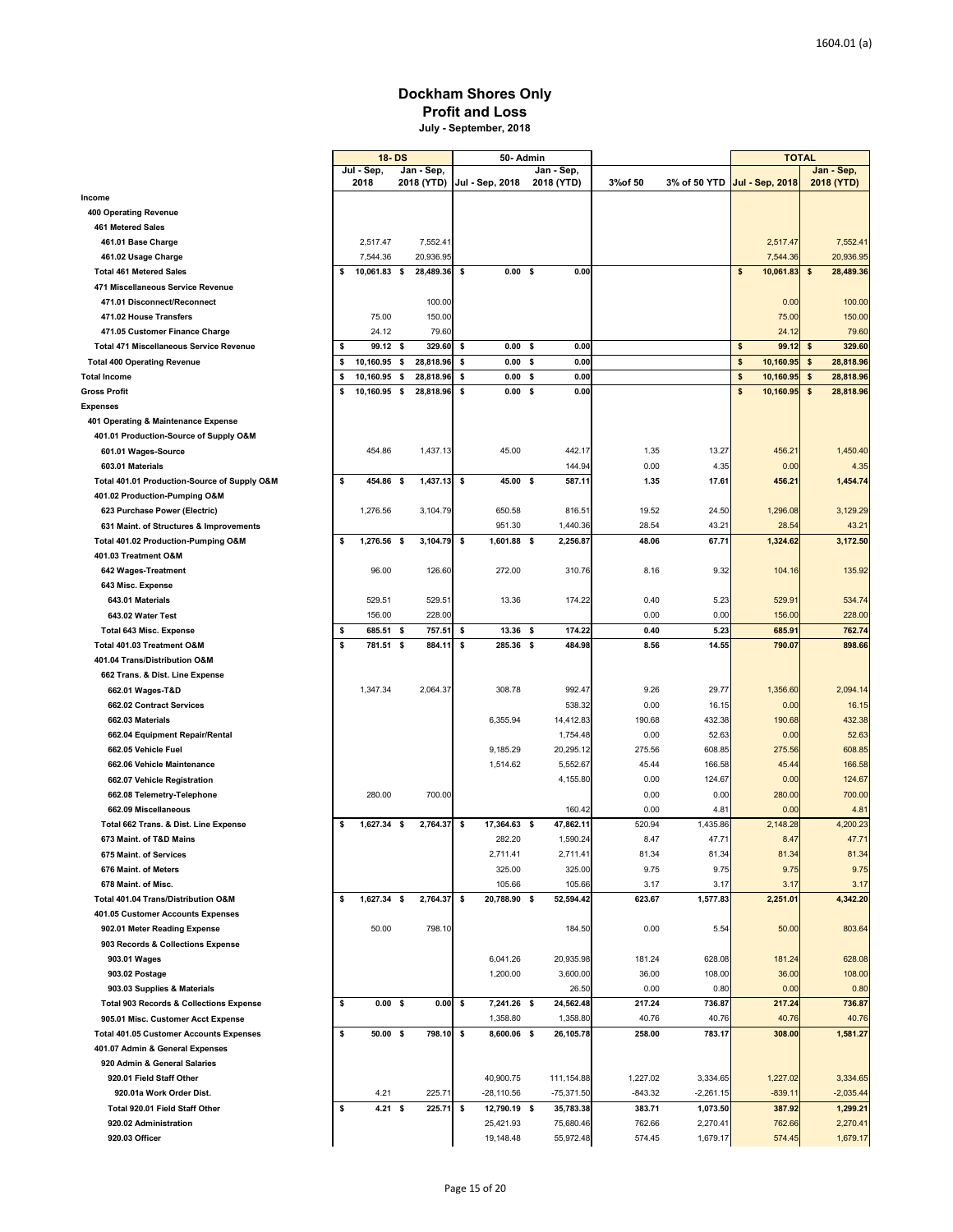| 923 Outside Services Employed                                                            | \$        | 4.21 \$              |           | 225.71               | \$         | 57,360.60 \$                 |     | 167,436.32              | 1,720.82                 | 5,023.09                  | 1,725.03                   | 5,248.80                   |
|------------------------------------------------------------------------------------------|-----------|----------------------|-----------|----------------------|------------|------------------------------|-----|-------------------------|--------------------------|---------------------------|----------------------------|----------------------------|
|                                                                                          |           |                      |           |                      |            |                              |     |                         |                          |                           |                            |                            |
| 923.01 Accounting                                                                        |           |                      |           |                      |            | 1,245.63                     |     | 13,697.77               | 37.37                    | 410.93                    | 37.37                      | 410.93                     |
| 923.02 Computer Services                                                                 |           |                      |           |                      |            | 3,630.13                     |     | 9,015.97                | 108.90                   | 270.48                    | 108.90                     | 270.48                     |
| 923.03 Legal                                                                             |           |                      |           | 806.23               |            | 3,304.86                     |     | 20,134.73               | 99.15                    | 604.04                    | 99.15                      | 1,410.27                   |
| <b>Total 923 Outside Services Employed</b>                                               | \$        | $0.00-5$             |           | 806.23               | \$         | 8,180.62 \$                  |     | 42,848.47               | 245.42                   | 1,285.45                  | 245.42                     | 2,091.68                   |
| 924 Insurance Expense                                                                    |           |                      |           |                      |            |                              |     |                         |                          |                           |                            |                            |
| 924.01 Property Insurance                                                                |           |                      |           |                      |            | 6,790.83                     |     | 19,510.01               | 203.72                   | 585.30                    | 203.72                     | 585.30                     |
| 924.02 Workers Compensation                                                              |           |                      |           |                      |            | 718.74                       |     | 3,789.58                | 21.56                    | 113.69                    | 21.56                      | 113.69                     |
| <b>Total 924 Insurance Expense</b>                                                       | \$        | 0.00                 | \$        | 0.00                 | \$         | 7,509.57 \$                  |     | 23,299.59               | 225.29                   | 698.99                    | 225.29                     | 698.99                     |
| 926 Employee Pension & Benefits                                                          |           |                      |           |                      |            | 10,876.41                    |     | 34,941.15               | 326.29                   | 1,048.23                  | 326.29                     | 1,048.23                   |
| 926.02 Pension                                                                           |           |                      |           |                      |            | 2,140.88                     |     | 6,664.99                | 64.23                    | 199.95                    | 64.23                      | 199.95                     |
| <b>Total 926 Employee Pension &amp; Benefits</b>                                         | \$        | 0.00                 | \$        | 0.00                 | \$         | 13,017.29 \$                 |     | 41,606.14               | 390.52                   | 1,248.18                  | 390.52                     | 1,248.18                   |
| 928 Regulatory Commission Expense                                                        |           |                      |           |                      |            | 3,189.98                     |     | 11,029.94               | 95.70                    | 330.90                    | 95.70                      | 330.90                     |
| 930 Miscellaneous General Expense                                                        |           |                      |           |                      |            |                              |     |                         |                          |                           |                            |                            |
| 930.01 Bank Service Charge                                                               |           |                      |           |                      |            | 267.00                       |     | 887.32                  | 8.01                     | 26.62                     | 8.01                       | 26.62                      |
| 930.02 Building Maintenance                                                              |           |                      |           |                      |            | 3,679.61                     |     | 14,936.34               | 110.39                   | 448.09                    | 110.39                     | 448.09                     |
| 930.03 Dig Safe Notifications                                                            |           |                      |           |                      |            | 114.00                       |     | 183.00                  | 3.42                     | 5.49                      | 3.42                       | 5.49                       |
| 930.04 Heat/Electric-Admin Building                                                      |           |                      |           |                      |            | 175.32                       |     | 2,153.65                | 5.26                     | 64.61                     | 5.26                       | 64.61                      |
| 930.05 Membership/Dues                                                                   |           |                      |           |                      |            | 220.00                       |     | 1,312.00                | 6.60                     | 39.36                     | 6.60                       | 39.36                      |
| 930.06 Operating Permits                                                                 |           | 75.00                |           | 75.00                |            |                              |     |                         | 0.00                     | 0.00                      | 75.00                      | 75.00                      |
| 930.07 Training/Workshops                                                                |           |                      |           |                      |            | 1,074.00                     |     | 2,189.00                | 32.22                    | 65.67                     | 32.22                      | 65.67                      |
| 930.08 Shop Supplies/Small Tools                                                         |           |                      |           |                      |            | 1,661.50                     |     | 7,642.12                | 49.85                    | 229.26                    | 49.85                      | 229.26                     |
| 930.09 Telephone                                                                         |           |                      |           |                      |            | 1,674.17                     |     | 5,161.51                | 50.23                    | 154.85                    | 50.23                      | 154.85                     |
| 930.10 Office/Other Expense                                                              |           |                      |           |                      |            | 1,512.14                     |     | 11,586.26               | 45.36                    | 347.59                    | 45.36                      | 347.59                     |
| 930.11 Reimbursements                                                                    |           |                      |           |                      |            | 212.27                       |     | 636.50                  | 6.37                     | 19.10                     | 6.37                       | 19.10                      |
| 930.12 Other Computer Services                                                           |           |                      |           |                      |            | 1,065.23                     |     | 2,665.18                | 31.96                    | 79.96                     | 31.96                      | 79.96                      |
| <b>Total 930 Miscellaneous General Expense</b>                                           | \$        | 75.00                | \$        | 75.00                | \$         | 11,655.24                    | -\$ | 49,352.88               | 349.66                   | 1,480.59                  | 424.66                     | 1,555.59                   |
| Total 401.07 Admin & General Expenses                                                    | \$        | 79.21                | \$        | 1,106.94             | \$         | 100,913.30                   | -\$ | 335,573.34              | 3,027.40                 | 10,067.20                 | 3,106.61                   | 11,174.14                  |
| <b>Total 401 Operating &amp; Maintenance Expense</b>                                     | \$        | 4,269.48             | \$        | 10,095.44            | \$         | 132,234.50 \$                |     | 417,602.50              | 3,967.04                 | 12,528.08                 | 8,236.52                   | 22,623.52                  |
| 403 Depreciation Expense                                                                 |           | 1,532.79             |           | 4,087.44             |            | 13,635.21                    |     | 36,360.56               | 409.06                   | 1,090.82                  | 1,941.85                   | 5,178.26                   |
| 405 Amortization of CIAC                                                                 |           | $-29.01$             |           | $-87.03$             |            |                              |     |                         | 0.00                     | 0.00                      | $-29.01$                   | $-87.03$                   |
| 406 Amort. of Utility Plant Acq.                                                         |           | $-188.01$            |           | $-564.03$            |            |                              |     |                         | 0.00                     | 0.00                      | $-188.01$                  | $-564.03$                  |
| 408 Taxes Other Than Income                                                              |           |                      |           |                      |            |                              |     |                         | 0.00                     | 0.00                      |                            | 0.00                       |
|                                                                                          |           |                      |           |                      |            |                              |     |                         |                          |                           |                            |                            |
|                                                                                          |           |                      |           |                      |            |                              |     |                         |                          |                           | 0.00                       |                            |
| 408.11 Property Tax- Local                                                               |           | 309.51               |           | 903.04               |            | 351.99                       |     | 1,023.99                | 10.56                    | 30.72                     | 320.07                     | 933.76                     |
| 408.12 Payroll Taxes                                                                     |           |                      |           |                      |            | 6,592.46                     |     | 20,763.67               | 197.77                   | 622.91                    | 197.77                     | 622.91                     |
| 408.12a PR Taxes (WO Dist.)                                                              |           | 562.10               |           | 1,331.76             |            | $-8,107.45$                  |     | $-21,536.18$            | $-243.22$                | $-646.09$                 | 318.88                     | 685.67                     |
| Total 408.12 Payroll Taxes                                                               | \$        | 562.10               | \$        | 1,331.76             | -\$        | $1,514.99 - $$               |     | 772.51                  | $-45.45$                 | $-23.18$                  | 516.65                     | 1,308.58                   |
| 408.13 Utilities Tax- State                                                              |           |                      |           |                      |            |                              |     | 18, 157. 75             | 0.00                     | 544.73                    | 0.00                       | 544.73                     |
| Total 408 Taxes Other Than Income                                                        | \$        | 871.61               | \$        | 2,234.80             | -\$        | 1,163.00                     | -\$ | 18,409.23               | -34.89                   | 552.28                    | 836.72                     | 2,787.08                   |
| <b>Total Expenses</b>                                                                    | \$        | 6,456.86             | \$        | 15,766.62            | \$         | 144,706.71 \$                |     | 472,372.29              | 4,341.20                 | 14,171.17                 | 10,798.06                  | 29,937.79                  |
| <b>Net Operating Income</b>                                                              | \$        | 3,704.09 \$          |           | 13,052.34            | -\$        | 144,706.71                   | -\$ | 472,372.29              | $-4,341.20$              | $-14, 171.17$             | $-637.11$                  | $-1,118.83$                |
| Other Income                                                                             |           |                      |           |                      |            |                              |     |                         | 0.00                     | 0.00                      | 0.00                       | 0.00                       |
| 415 Revenues from Contract Work                                                          |           |                      |           |                      |            | 4,300.00                     |     | 11,875.00               | 129.00                   | 356.25                    | 129.00                     | 356.25                     |
| 419 Interest and Dividend Income                                                         |           |                      |           |                      |            | 1,444.11                     |     | 10,203.80               | 43.32                    | 306.11                    | 43.32                      | 306.11                     |
|                                                                                          | \$        | 0.00 S               |           | 0.00                 | \$         | 5,744.11 \$                  |     | 22,078.80               | 172.32                   | 662.36                    | 172.32                     | 662.36                     |
|                                                                                          |           |                      |           |                      |            |                              |     |                         | 0.00                     | 0.00                      | 0.00                       | 0.00                       |
| 426 Misc. Nonutility Expense                                                             |           |                      |           |                      |            |                              |     |                         | 0.00                     | 0.00                      | 0.00                       | 0.00                       |
| <b>Total Other Income</b><br><b>Other Expenses</b><br>426.01 Amort-Capital Stock Expense |           |                      |           |                      |            | 460.26                       |     | 1,380.78                | 13.81                    | 41.42                     | 13.81                      | 41.42                      |
| 426.02 Donations                                                                         |           |                      |           |                      |            | 135.00                       |     | 770.00                  | 4.05                     | 23.10                     | 4.05                       | 23.10                      |
| <b>Total 426 Misc. Nonutility Expense</b>                                                | \$        | $0.00\quad$ \$       |           | 0.00                 | \$         | 595.26 \$                    |     | 2,150.78                | 17.86                    | 64.52                     | 17.86                      | 64.52                      |
| 427-428 Interest Expenses                                                                |           |                      |           |                      |            |                              |     |                         | 0.00                     | 0.00                      | 0.00                       | 0.00                       |
| 427 Interest Expense                                                                     |           | 1,826.28             |           | 6,013.83             |            | 13,862.58                    |     | 40,429.46               | 415.88                   | 1,212.88                  | 2,242.16                   | 7,226.71                   |
| 428 Amort. Of Debt Expense                                                               |           |                      |           |                      |            | 345.42                       |     | 1,036.26                | 10.36                    | 31.09                     | 10.36                      | 31.09                      |
| Total 427-428 Interest Expenses                                                          | \$        | 1,826.28             | \$        | 6,013.83             | \$         | 14,208.00 \$                 |     | 41,465.72               | 426.24                   | 1,243.97                  | 2,252.52                   | 7,257.80                   |
| <b>Total Other Expenses</b>                                                              | \$        | 1,826.28 \$          |           | 6,013.83             | \$         | 14,803.26 \$                 |     | 43,616.50               | 444.10                   | 1,308.50                  | 2,270.38                   | 7,322 33                   |
| Net Other Income<br>Net Income                                                           | -\$<br>\$ | 1,826.28<br>1,877.81 | -\$<br>\$ | 6,013.83<br>7,038.51 | -\$<br>-\$ | $9,059.15 - $$<br>153,765.86 | -\$ | 21,537.70<br>493,909.99 | $-271.77$<br>$-4,612.98$ | $-646.13$<br>$-14,817.30$ | $-2,098.05$<br>$-2,735.17$ | $-6,659.96$<br>$-7,778.79$ |

Saturday, Dec 14, 2019 01:33:05 PM GMT-8 - Accrual Basis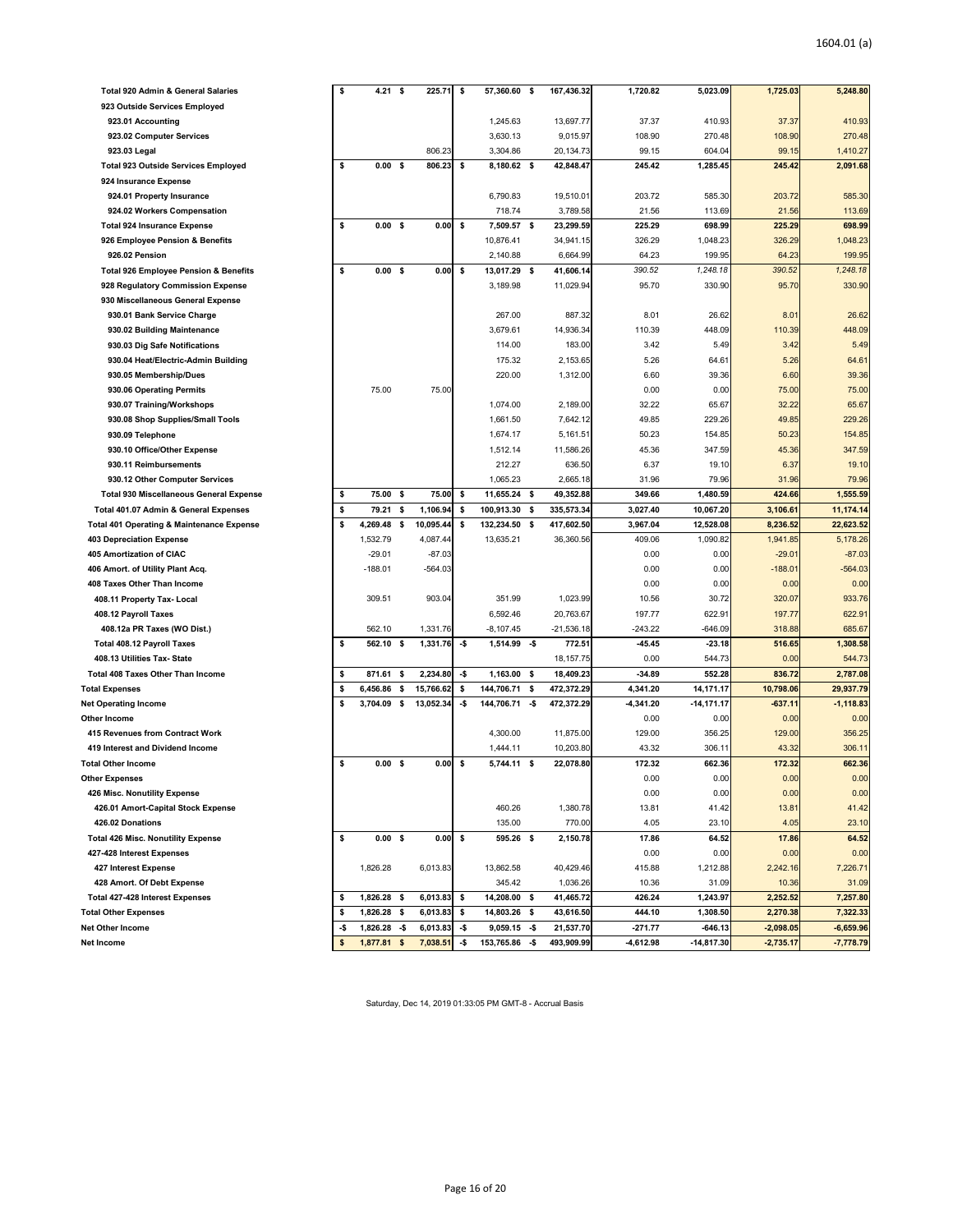# **Dockham Shores Only Balance Sheet As of December 31, 2018**

| <b>ASSETS</b><br><b>Current Assets</b><br><b>Other Current Assets</b><br><b>141 Accounts Receivable</b><br>7,955.69<br>151 Materials & Supplies-Inventory<br><b>151.01 Meters</b><br>140.00<br>$-140.00$<br>151.01a Meter (PIS)<br>Total 151.01 Meters<br>\$<br>0.00<br><b>Total 151 Materials &amp; Supplies-Inventory</b><br>\$<br>0.00<br>162 Prepayments-Other<br>300.00<br>1,735.00<br>162.03 Monitoring Systems<br>\$<br>2,035.00<br><b>Total 162 Prepayments-Other</b><br><b>163 Prepaid Taxes</b><br>588.75<br>163.01 NHDRA Utility Tax<br>163.02 Property Taxes<br>1,187.00<br>\$<br><b>Total 163 Prepaid Taxes</b><br>1,775.75<br><b>Total Other Current Assets</b><br>\$<br>11,766.44<br>\$<br><b>Total Current Assets</b><br>11,766.44<br><b>Fixed Assets</b><br><b>101 Utility Plant</b><br>101.02 Source/Pumping<br>303.02 Land and Land Rights<br>1,515.00<br>304.02 Structures & Improvements<br>160,879.59<br>307 Wells<br>12,433.00<br>310 Power Generation Equipment<br>29,616.97<br>311 Pumping Equipment<br>35,564.90<br>339.02 Other Plant & Misc. Equip.<br>10,328.15<br><b>Total 101.02 Source/Pumping</b><br>\$<br>250,337.61<br>101.03 Treatment Plant<br>339.03 Other Plant & Misc. Equip.<br>6,350.00<br><b>Total 101.03 Treatment Plant</b><br>\$<br>6,350.00<br>101.04 Transmission & Distribution<br><b>330 Tank</b><br>29,975.00<br>331 T&D Mains<br>49,387.00<br>333 Services<br>3,854.00<br>334 Meters & Meter Installations<br>7,178.59<br>335 Hydrants<br>875.00<br><b>Total 101.04 Transmission &amp; Distribution</b><br>91,269.59<br>\$<br><b>Total 101 Utility Plant</b><br>\$<br>347,957.20<br>105 Construction Work In Process<br>$-2,792.62$<br>6,429.22<br>108 Accumulated Depreciation |  | <b>Total</b> |
|-------------------------------------------------------------------------------------------------------------------------------------------------------------------------------------------------------------------------------------------------------------------------------------------------------------------------------------------------------------------------------------------------------------------------------------------------------------------------------------------------------------------------------------------------------------------------------------------------------------------------------------------------------------------------------------------------------------------------------------------------------------------------------------------------------------------------------------------------------------------------------------------------------------------------------------------------------------------------------------------------------------------------------------------------------------------------------------------------------------------------------------------------------------------------------------------------------------------------------------------------------------------------------------------------------------------------------------------------------------------------------------------------------------------------------------------------------------------------------------------------------------------------------------------------------------------------------------------------------------------------------------------------------------------------------------------------------------------------------------|--|--------------|
|                                                                                                                                                                                                                                                                                                                                                                                                                                                                                                                                                                                                                                                                                                                                                                                                                                                                                                                                                                                                                                                                                                                                                                                                                                                                                                                                                                                                                                                                                                                                                                                                                                                                                                                                     |  |              |
|                                                                                                                                                                                                                                                                                                                                                                                                                                                                                                                                                                                                                                                                                                                                                                                                                                                                                                                                                                                                                                                                                                                                                                                                                                                                                                                                                                                                                                                                                                                                                                                                                                                                                                                                     |  |              |
|                                                                                                                                                                                                                                                                                                                                                                                                                                                                                                                                                                                                                                                                                                                                                                                                                                                                                                                                                                                                                                                                                                                                                                                                                                                                                                                                                                                                                                                                                                                                                                                                                                                                                                                                     |  |              |
|                                                                                                                                                                                                                                                                                                                                                                                                                                                                                                                                                                                                                                                                                                                                                                                                                                                                                                                                                                                                                                                                                                                                                                                                                                                                                                                                                                                                                                                                                                                                                                                                                                                                                                                                     |  |              |
|                                                                                                                                                                                                                                                                                                                                                                                                                                                                                                                                                                                                                                                                                                                                                                                                                                                                                                                                                                                                                                                                                                                                                                                                                                                                                                                                                                                                                                                                                                                                                                                                                                                                                                                                     |  |              |
|                                                                                                                                                                                                                                                                                                                                                                                                                                                                                                                                                                                                                                                                                                                                                                                                                                                                                                                                                                                                                                                                                                                                                                                                                                                                                                                                                                                                                                                                                                                                                                                                                                                                                                                                     |  |              |
|                                                                                                                                                                                                                                                                                                                                                                                                                                                                                                                                                                                                                                                                                                                                                                                                                                                                                                                                                                                                                                                                                                                                                                                                                                                                                                                                                                                                                                                                                                                                                                                                                                                                                                                                     |  |              |
|                                                                                                                                                                                                                                                                                                                                                                                                                                                                                                                                                                                                                                                                                                                                                                                                                                                                                                                                                                                                                                                                                                                                                                                                                                                                                                                                                                                                                                                                                                                                                                                                                                                                                                                                     |  |              |
|                                                                                                                                                                                                                                                                                                                                                                                                                                                                                                                                                                                                                                                                                                                                                                                                                                                                                                                                                                                                                                                                                                                                                                                                                                                                                                                                                                                                                                                                                                                                                                                                                                                                                                                                     |  |              |
|                                                                                                                                                                                                                                                                                                                                                                                                                                                                                                                                                                                                                                                                                                                                                                                                                                                                                                                                                                                                                                                                                                                                                                                                                                                                                                                                                                                                                                                                                                                                                                                                                                                                                                                                     |  |              |
|                                                                                                                                                                                                                                                                                                                                                                                                                                                                                                                                                                                                                                                                                                                                                                                                                                                                                                                                                                                                                                                                                                                                                                                                                                                                                                                                                                                                                                                                                                                                                                                                                                                                                                                                     |  |              |
|                                                                                                                                                                                                                                                                                                                                                                                                                                                                                                                                                                                                                                                                                                                                                                                                                                                                                                                                                                                                                                                                                                                                                                                                                                                                                                                                                                                                                                                                                                                                                                                                                                                                                                                                     |  |              |
|                                                                                                                                                                                                                                                                                                                                                                                                                                                                                                                                                                                                                                                                                                                                                                                                                                                                                                                                                                                                                                                                                                                                                                                                                                                                                                                                                                                                                                                                                                                                                                                                                                                                                                                                     |  |              |
|                                                                                                                                                                                                                                                                                                                                                                                                                                                                                                                                                                                                                                                                                                                                                                                                                                                                                                                                                                                                                                                                                                                                                                                                                                                                                                                                                                                                                                                                                                                                                                                                                                                                                                                                     |  |              |
|                                                                                                                                                                                                                                                                                                                                                                                                                                                                                                                                                                                                                                                                                                                                                                                                                                                                                                                                                                                                                                                                                                                                                                                                                                                                                                                                                                                                                                                                                                                                                                                                                                                                                                                                     |  |              |
|                                                                                                                                                                                                                                                                                                                                                                                                                                                                                                                                                                                                                                                                                                                                                                                                                                                                                                                                                                                                                                                                                                                                                                                                                                                                                                                                                                                                                                                                                                                                                                                                                                                                                                                                     |  |              |
|                                                                                                                                                                                                                                                                                                                                                                                                                                                                                                                                                                                                                                                                                                                                                                                                                                                                                                                                                                                                                                                                                                                                                                                                                                                                                                                                                                                                                                                                                                                                                                                                                                                                                                                                     |  |              |
|                                                                                                                                                                                                                                                                                                                                                                                                                                                                                                                                                                                                                                                                                                                                                                                                                                                                                                                                                                                                                                                                                                                                                                                                                                                                                                                                                                                                                                                                                                                                                                                                                                                                                                                                     |  |              |
|                                                                                                                                                                                                                                                                                                                                                                                                                                                                                                                                                                                                                                                                                                                                                                                                                                                                                                                                                                                                                                                                                                                                                                                                                                                                                                                                                                                                                                                                                                                                                                                                                                                                                                                                     |  |              |
|                                                                                                                                                                                                                                                                                                                                                                                                                                                                                                                                                                                                                                                                                                                                                                                                                                                                                                                                                                                                                                                                                                                                                                                                                                                                                                                                                                                                                                                                                                                                                                                                                                                                                                                                     |  |              |
|                                                                                                                                                                                                                                                                                                                                                                                                                                                                                                                                                                                                                                                                                                                                                                                                                                                                                                                                                                                                                                                                                                                                                                                                                                                                                                                                                                                                                                                                                                                                                                                                                                                                                                                                     |  |              |
|                                                                                                                                                                                                                                                                                                                                                                                                                                                                                                                                                                                                                                                                                                                                                                                                                                                                                                                                                                                                                                                                                                                                                                                                                                                                                                                                                                                                                                                                                                                                                                                                                                                                                                                                     |  |              |
|                                                                                                                                                                                                                                                                                                                                                                                                                                                                                                                                                                                                                                                                                                                                                                                                                                                                                                                                                                                                                                                                                                                                                                                                                                                                                                                                                                                                                                                                                                                                                                                                                                                                                                                                     |  |              |
|                                                                                                                                                                                                                                                                                                                                                                                                                                                                                                                                                                                                                                                                                                                                                                                                                                                                                                                                                                                                                                                                                                                                                                                                                                                                                                                                                                                                                                                                                                                                                                                                                                                                                                                                     |  |              |
|                                                                                                                                                                                                                                                                                                                                                                                                                                                                                                                                                                                                                                                                                                                                                                                                                                                                                                                                                                                                                                                                                                                                                                                                                                                                                                                                                                                                                                                                                                                                                                                                                                                                                                                                     |  |              |
|                                                                                                                                                                                                                                                                                                                                                                                                                                                                                                                                                                                                                                                                                                                                                                                                                                                                                                                                                                                                                                                                                                                                                                                                                                                                                                                                                                                                                                                                                                                                                                                                                                                                                                                                     |  |              |
|                                                                                                                                                                                                                                                                                                                                                                                                                                                                                                                                                                                                                                                                                                                                                                                                                                                                                                                                                                                                                                                                                                                                                                                                                                                                                                                                                                                                                                                                                                                                                                                                                                                                                                                                     |  |              |
|                                                                                                                                                                                                                                                                                                                                                                                                                                                                                                                                                                                                                                                                                                                                                                                                                                                                                                                                                                                                                                                                                                                                                                                                                                                                                                                                                                                                                                                                                                                                                                                                                                                                                                                                     |  |              |
|                                                                                                                                                                                                                                                                                                                                                                                                                                                                                                                                                                                                                                                                                                                                                                                                                                                                                                                                                                                                                                                                                                                                                                                                                                                                                                                                                                                                                                                                                                                                                                                                                                                                                                                                     |  |              |
|                                                                                                                                                                                                                                                                                                                                                                                                                                                                                                                                                                                                                                                                                                                                                                                                                                                                                                                                                                                                                                                                                                                                                                                                                                                                                                                                                                                                                                                                                                                                                                                                                                                                                                                                     |  |              |
|                                                                                                                                                                                                                                                                                                                                                                                                                                                                                                                                                                                                                                                                                                                                                                                                                                                                                                                                                                                                                                                                                                                                                                                                                                                                                                                                                                                                                                                                                                                                                                                                                                                                                                                                     |  |              |
|                                                                                                                                                                                                                                                                                                                                                                                                                                                                                                                                                                                                                                                                                                                                                                                                                                                                                                                                                                                                                                                                                                                                                                                                                                                                                                                                                                                                                                                                                                                                                                                                                                                                                                                                     |  |              |
|                                                                                                                                                                                                                                                                                                                                                                                                                                                                                                                                                                                                                                                                                                                                                                                                                                                                                                                                                                                                                                                                                                                                                                                                                                                                                                                                                                                                                                                                                                                                                                                                                                                                                                                                     |  |              |
|                                                                                                                                                                                                                                                                                                                                                                                                                                                                                                                                                                                                                                                                                                                                                                                                                                                                                                                                                                                                                                                                                                                                                                                                                                                                                                                                                                                                                                                                                                                                                                                                                                                                                                                                     |  |              |
|                                                                                                                                                                                                                                                                                                                                                                                                                                                                                                                                                                                                                                                                                                                                                                                                                                                                                                                                                                                                                                                                                                                                                                                                                                                                                                                                                                                                                                                                                                                                                                                                                                                                                                                                     |  |              |
|                                                                                                                                                                                                                                                                                                                                                                                                                                                                                                                                                                                                                                                                                                                                                                                                                                                                                                                                                                                                                                                                                                                                                                                                                                                                                                                                                                                                                                                                                                                                                                                                                                                                                                                                     |  |              |
|                                                                                                                                                                                                                                                                                                                                                                                                                                                                                                                                                                                                                                                                                                                                                                                                                                                                                                                                                                                                                                                                                                                                                                                                                                                                                                                                                                                                                                                                                                                                                                                                                                                                                                                                     |  |              |
|                                                                                                                                                                                                                                                                                                                                                                                                                                                                                                                                                                                                                                                                                                                                                                                                                                                                                                                                                                                                                                                                                                                                                                                                                                                                                                                                                                                                                                                                                                                                                                                                                                                                                                                                     |  |              |
|                                                                                                                                                                                                                                                                                                                                                                                                                                                                                                                                                                                                                                                                                                                                                                                                                                                                                                                                                                                                                                                                                                                                                                                                                                                                                                                                                                                                                                                                                                                                                                                                                                                                                                                                     |  |              |
|                                                                                                                                                                                                                                                                                                                                                                                                                                                                                                                                                                                                                                                                                                                                                                                                                                                                                                                                                                                                                                                                                                                                                                                                                                                                                                                                                                                                                                                                                                                                                                                                                                                                                                                                     |  |              |
|                                                                                                                                                                                                                                                                                                                                                                                                                                                                                                                                                                                                                                                                                                                                                                                                                                                                                                                                                                                                                                                                                                                                                                                                                                                                                                                                                                                                                                                                                                                                                                                                                                                                                                                                     |  |              |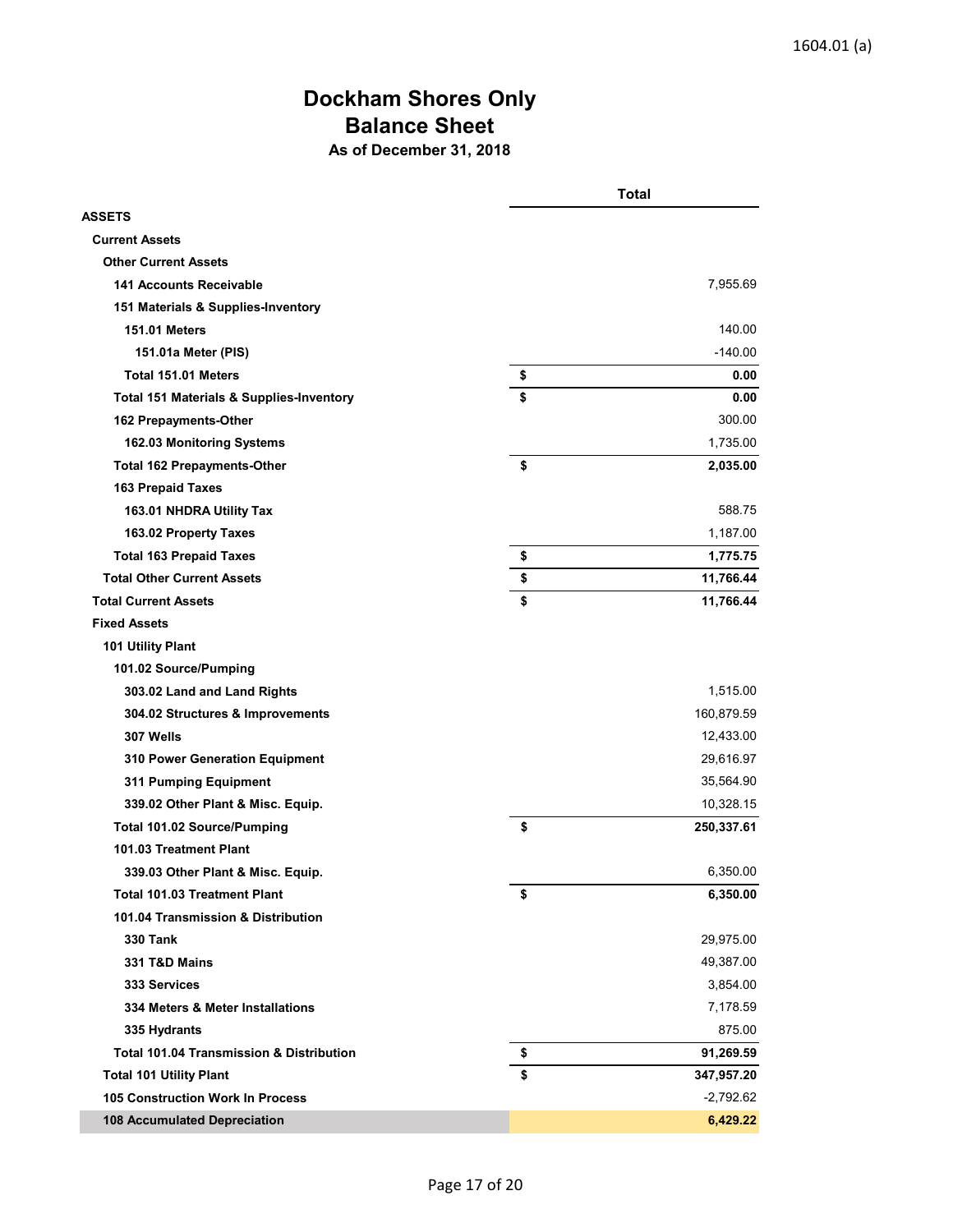## 1604.01 (a)

| <b>114 Acquisition Adjustment</b>            |     | $-22,570.57$  |
|----------------------------------------------|-----|---------------|
| 115 Accum. Amort. Aquisition                 |     | 2,256.04      |
| <b>Total Fixed Assets</b>                    | \$  | 331,279.27    |
| <b>Other Assets</b>                          |     |               |
| 186 Misc. Deferred Debts                     |     |               |
| 186.07 Def. Debits- Acquisition Exp.         |     | 38,272.67     |
| 186.08 Def Debt-Step 2 DW 15-209 Rate Case   |     | 120.00        |
| <b>Total 186 Misc. Deferred Debts</b>        | \$  | 38,392.67     |
| <b>Total Other Assets</b>                    | \$  | 38,392.67     |
| <b>TOTAL ASSETS</b>                          | \$  | 381,438.38    |
| <b>LIABILITIES AND EQUITY</b>                |     |               |
| <b>Liabilities</b>                           |     |               |
| <b>Current Liabilities</b>                   |     |               |
| <b>Accounts Payable</b>                      |     |               |
| 231 Accounts Payable (A/P)                   |     | 0.00          |
| <b>Total Accounts Payable</b>                | \$  | 0.00          |
| <b>Other Current Liabilities</b>             |     |               |
| 232 Short Term Notes Payable                 |     |               |
| 232.03 North Star Leasing                    |     | 12,124.96     |
| <b>Total 232 Short Term Notes Payable</b>    | \$  | 12,124.96     |
| 271 272 Contribution in Aid of Constr.       |     |               |
| 271 CIAC                                     |     | 5,200.00      |
| 272 Accum. Amort of CIAC                     |     | $-3,251.71$   |
| Total 271 272 Contribution in Aid of Constr. | \$  | 1,948.29      |
| <b>Total Other Current Liabilities</b>       | \$  | 14,073.25     |
| <b>Total Current Liabilities</b>             | \$  | 14,073.25     |
| <b>Long-Term Liabilities</b>                 |     |               |
| 221 Long Term Debt-Bonds                     |     |               |
| 221.04 CoBank T04 DS                         |     | 128,985.83    |
| <b>Total 221 Long Term Debt-Bonds</b>        | \$  | 128,985.83    |
| <b>Total Long-Term Liabilities</b>           | \$  | 128,985.83    |
| <b>Total Liabilities</b>                     | \$  | 143,059.08    |
| <b>Equity</b>                                |     |               |
| 217 Retained Earnings                        |     | $-14, 119.62$ |
| <b>Net Income</b>                            |     | -23,831.64    |
| <b>Total Equity</b>                          | -\$ | 37,951.26     |
| Due to 50                                    | \$  | 276,330.56    |
| <b>TOTAL LIABILITIES AND EQUITY</b>          | \$  | 381,438.38    |

Tuesday, Jun 11, 2019 09:49:47 AM GMT-7 - Accrual Basis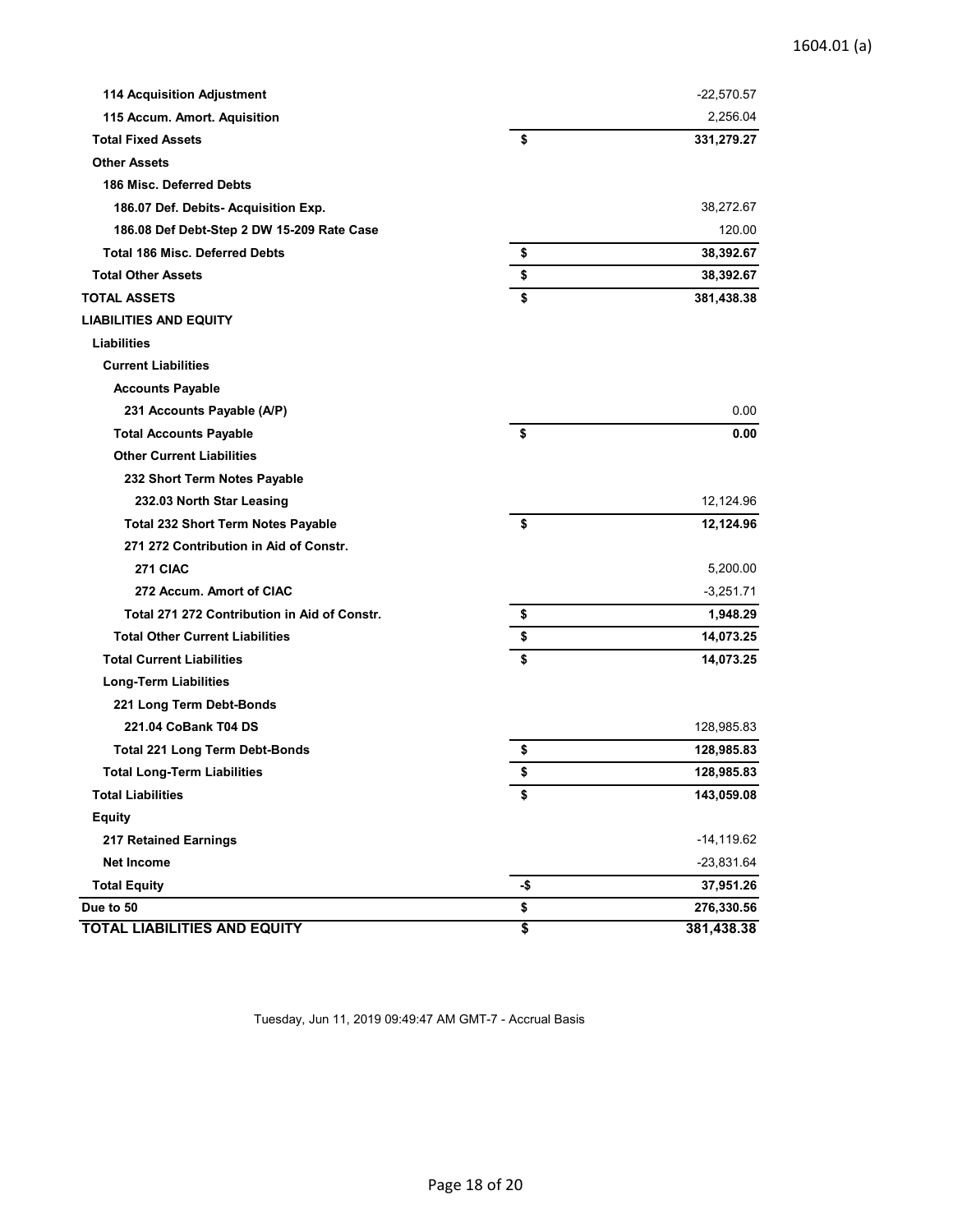### **Dockham Shores Only Profit and Loss October - December, 2018**

|                                                    |     | 18 DS              |                   | 50- Admin               |      |                |          |              |                    | <b>TOTAL</b>    |
|----------------------------------------------------|-----|--------------------|-------------------|-------------------------|------|----------------|----------|--------------|--------------------|-----------------|
|                                                    |     | Oct - Dec.<br>2018 | Jan - Dec         | Oct - Dec.<br>2018      |      | Jan - Dec 2018 | 3% of 50 | 3% of 50 YTD | Oct - Dec,<br>2018 | Jan - Dec 2018  |
|                                                    |     |                    | 2018 (YTD)        |                         |      | (YTD)          |          |              |                    | (YTD)           |
| Income                                             |     |                    |                   |                         |      |                |          |              |                    |                 |
| 400 Operating Revenue                              |     |                    |                   |                         |      |                |          |              |                    |                 |
| <b>461 Metered Sales</b>                           |     |                    |                   |                         |      |                |          |              |                    |                 |
| 461.01 Base Charge                                 |     | 2,517.47           | 10,069.88         |                         |      |                |          |              | 2,517.47           | 10,069.88       |
| 461.02 Usage Charge                                |     | 5,412.64           | 26,349.59         |                         |      |                |          |              | 5,412.64           | 26,349.59       |
| <b>Total 461 Metered Sales</b>                     | \$  | 7,930.11           | \$<br>36,419.47   | 0.00%<br>\$             |      | 0.00           |          |              | \$<br>7,930.11     | 36,419.47<br>\$ |
| 471 Miscellaneous Service Revenue                  |     |                    |                   |                         |      |                |          |              | 0.00               | 0.00            |
| 471.01 Disconnect/Reconnect                        |     |                    | 100.00            |                         |      |                |          |              | 0.00               | 100.00          |
| 471.02 House Transfers                             |     | 75.00              | 225.00            |                         |      |                |          |              | 75.00              | 225.00          |
| 471.05 Customer Finance Charge                     |     | 15.55              | 95.15             |                         |      |                |          |              | 15.55              | 95.15           |
| <b>Total 471 Miscellaneous Service Revenue</b>     | \$  | 90.55              | \$<br>420.15      | $0.00\quad$ \$<br>\$    |      | 0.00           |          |              | \$<br>90.55        | 420.15<br>\$    |
| <b>Total 400 Operating Revenue</b>                 | \$  | 8,020.66           | \$<br>36,839.62   | \$<br>0.00 <sup>5</sup> |      | 0.00           |          |              | \$<br>8,020.66     | \$<br>36,839.62 |
| <b>Total Income</b>                                | \$  | 8,020.66           | \$<br>36,839.62   | \$<br>0.00              | \$   | 0.00           |          |              | \$<br>8,020.66     | 36,839.62<br>\$ |
| <b>Gross Profit</b>                                | \$  | 8,020.66           | \$<br>36,839.62   | \$<br>$0.00\quad$ \$    |      | 0.00           |          |              | \$<br>8,020.66     | \$<br>36,839.62 |
| <b>Expenses</b>                                    |     |                    |                   |                         |      |                |          |              |                    |                 |
| 401 Operating & Maintenance Expense                |     |                    |                   |                         |      |                |          |              |                    |                 |
| 401.01 Production-Source of Supply O&M             |     |                    |                   |                         |      |                |          |              |                    |                 |
| 601.01 Wages-Source                                |     | $-1,437.13$        | 0.00              | $-442.17$               |      | 0.00           | $-13.27$ | 0.00         | $-1,450.40$        | 0.00            |
| 603.01 Materials                                   |     |                    |                   |                         |      | 144.94         | 0.00     | 4.35         | 0.00               | 4.35            |
| Total 401.01 Production-Source of Supply O&M       | -\$ | 1,437.13           | \$<br>0.00        | 442.17 \$<br>-\$        |      | 144.94         | $-13.27$ | 4.35         | $-1,450.40$        | 4.35            |
| 401.02 Production-Pumping O&M                      |     |                    |                   |                         |      |                |          |              |                    |                 |
| 623 Purchase Power (Electric)                      |     | 1,124.99           | 4,229.78          | 351.94                  |      | 1,168.45       | 10.56    | 35.05        | 1,135.55           | 4,264.83        |
| 630 Maint. Supervision & Engineering               |     | 650.78             | 650.78            | 205.17                  |      | 205.17         | 6.16     | 6.16         | 656.94             | 656.94          |
| 631 Maint. of Structures & Improvements            |     |                    |                   | 1,258.52                |      | 2,698.88       | 37.76    | 80.97        | 37.76              | 80.97           |
| 633 Maint. of Pumping Equipt.                      |     | 1,583.50           | 1,583.50          | 90.00                   |      | 90.00          | 2.70     | 2.70         | 1,586.20           | 1,586.20        |
| Total 401.02 Production-Pumping O&M                | \$  | 3,359.27           | \$<br>6,464.06    | 1.905.63<br>-\$         | - \$ | 4,162.50       | 57.17    | 124.88       | 3,416.44           | 6,588.94        |
| 401.03 Treatment O&M                               |     |                    |                   |                         |      |                |          |              |                    |                 |
| 642 Wages-Treatment                                |     | 148.00             | 274.60            | 24.00                   |      | 334.76         | 0.72     | 10.04        | 148.72             | 284.64          |
|                                                    |     |                    |                   |                         |      |                |          |              |                    |                 |
| 643.01 Materials                                   |     |                    | 529.51            |                         |      | 174.22         | 0.00     | 5.23         | 0.00               | 534.74          |
| 643.02 Water Test                                  |     | 148.00             | 376.00            |                         |      |                | 0.00     | 0.00         | 148.00             | 376.00          |
|                                                    |     |                    |                   |                         |      |                |          |              |                    |                 |
| <b>Total 643 Misc. Expense</b>                     | \$  | 148.00             | \$<br>905.51      | \$<br>0.00%             |      | 174.22         | 0.00     | 5.23         | 148.00             | 910.74          |
| Total 401.03 Treatment O&M                         | \$  | 296.00             | \$<br>1,180.11    | 24.00<br>\$             | - \$ | 508.98         | 0.72     | 15.27        | 296.72             | 1,195.38        |
| 401.04 Trans/Distribution O&M                      |     |                    |                   |                         |      |                |          |              |                    |                 |
| 662 Trans. & Dist. Line Expense                    |     |                    |                   |                         |      |                |          |              |                    |                 |
| 662.01 Wages-T&D                                   |     | 726.50             | 2,790.87          | $-332.50$               |      | 659.97         | $-9.98$  | 19.80        | 716.53             | 2,810.67        |
| 662.02 Contract Services                           |     |                    |                   |                         |      | 538.32         | 0.00     | 16.15        | 0.00               | 16.15           |
| 662.03 Materials                                   |     |                    |                   | 951.25                  |      | 15,364.08      | 28.54    | 460.92       | 28.54              | 460.92          |
| 662.04 Equipment Repair/Rental                     |     |                    |                   | 4,389.84                |      | 6,144.32       | 131.70   | 184.33       | 131.70             | 184.33          |
| 662.05 Vehicle Fuel                                |     |                    |                   | 5,142.70                |      | 25,437.82      | 154.28   | 763.13       | 154.28             | 763.13          |
| 662.06 Vehicle Maintenance                         |     |                    |                   | 4,968.18                |      | 10,520.85      | 149.05   | 315.63       | 149.05             | 315.63          |
| 662.07 Vehicle Registration                        |     |                    |                   |                         |      | 4,155.80       | 0.00     | 124.67       | 0.00               | 124.67          |
| 662.08 Telemetry-Telephone                         |     | 315.00             | 1,015.00          |                         |      |                | 0.00     | 0.00         | 315.00             | 1,015.00        |
| 662.09 Miscellaneous                               |     | 19.32              | 19.32             |                         |      | 160.42         | 0.00     | 4.81         | 19.32              | 24.13           |
| Total 662 Trans. & Dist. Line Expense              |     | 1,060.82           | \$<br>3,825.19    | 15,119.47 \$<br>্য      |      | 62,981.58      | 453.58   | 1,889.45     | 1,514.40           | 5,714.64        |
| 671 Maint. of Structures & Improvements            |     | 22.40              | 22.40             |                         |      |                | 0.00     | 0.00         | 22.40              | 22.40           |
| 673 Maint, of T&D Mains                            |     | 29.10              | 29.10             | 2,204.01                |      | 3,794.25       | 66.12    | 113.83       | 95.22              | 142.93          |
| 675 Maint. of Services                             |     |                    |                   | 3,658.27                |      | 6,369.68       | 109.75   | 191.09       | 109.75             | 191.09          |
| 676 Maint. of Meters                               |     |                    |                   |                         |      | 325.00         | 0.00     | 9.75         | 0.00               | 9.75            |
| 678 Maint. of Misc.                                |     |                    |                   |                         |      | 105.66         | 0.00     | 3.17         | 0.00               | 3.17            |
| Total 401.04 Trans/Distribution O&M                | \$  | 1,112.32           | \$<br>3,876.69 \$ | 20,981.75 \$            |      | 73,576.17      | 629.45   | 2,207.29     | 1,741.77           | 6,083.98        |
| 401.05 Customer Accounts Expenses                  |     |                    |                   |                         |      |                |          |              |                    |                 |
| 902.01 Meter Reading Expense                       |     | 53.51              | 851.61            |                         |      | 184.50         | 0.00     | 5.54         | 53.51              | 857.15          |
| 903 Records & Collections Expense                  |     |                    |                   |                         |      |                |          |              |                    |                 |
| 903.01 Wages                                       |     |                    |                   | 7,220.50                |      | 28,156.48      | 216.62   | 844.69       | 216.62             | 844.69          |
| 903.02 Postage                                     |     |                    |                   | 1,225.95                |      | 4,825.95       | 36.78    | 144.78       | 36.78              | 144.78          |
| 903.03 Supplies & Materials                        |     |                    |                   | 1,191.48                |      | 1,217.98       | 35.74    | 36.54        | 35.74              | 36.54           |
| <b>Total 903 Records &amp; Collections Expense</b> | \$  | 0.00               | \$<br>0.00        | 9,637.93 \$<br>-\$      |      | 34,200.41      | 289.14   | 1,026.01     | 289.14             | 1,026.01        |
| 905.01 Misc. Customer Acct Expense                 |     |                    |                   | 193.26                  |      | 1,552.06       | 5.80     | 46.56        | 5.80               | 46.56           |
| <b>Total 401.05 Customer Accounts Expenses</b>     | \$  | 53.51              | \$<br>851.61 \$   | 9,831.19 \$             |      | 35,936.97      | 294.94   | 1,078.11     | 348.45             | 1,929.72        |
| 401.07 Admin & General Expenses                    |     |                    |                   |                         |      |                |          |              |                    |                 |
| 920 Admin & General Salaries                       |     |                    |                   |                         |      |                |          |              |                    |                 |
| 920.01 Field Staff Other                           |     |                    |                   | 43,030.76               |      | 154, 185.64    | 1,290.92 | 4,625.57     | 1,290.92           | 4,625.57        |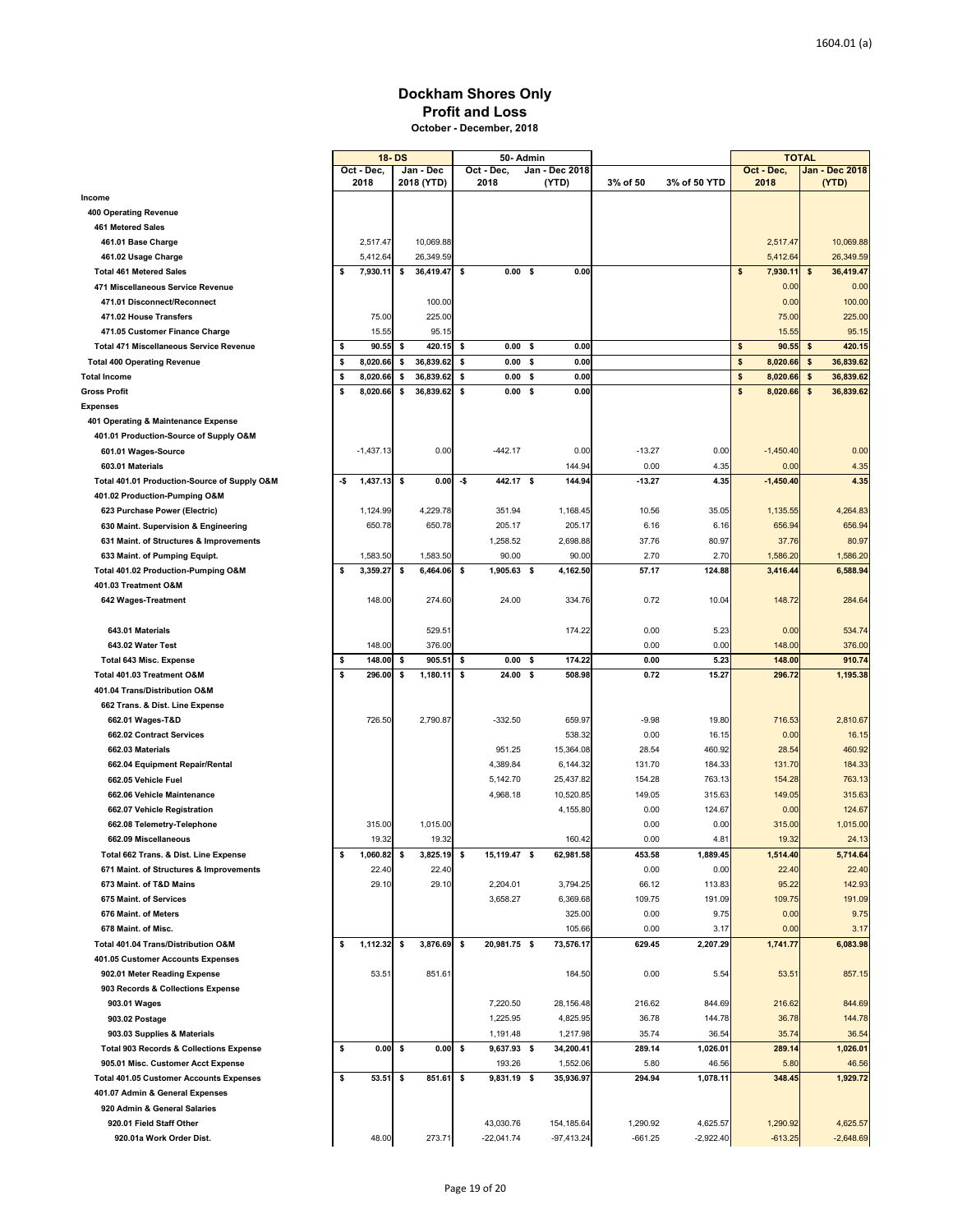|                                                  | \$         | 48.00                | \$                               | 273.71               | \$         | 20,989.02 \$           |            | 56,772.40               | 629.67                  | 1,703.17                  | 677.67                      | 1,976.88                    |
|--------------------------------------------------|------------|----------------------|----------------------------------|----------------------|------------|------------------------|------------|-------------------------|-------------------------|---------------------------|-----------------------------|-----------------------------|
| 920.02 Administration                            |            |                      |                                  |                      |            | 28,494.80              |            | 104,175.26              | 854.84                  | 3,125.26                  | 854.84                      | 3,125.26                    |
| 920.03 Officer                                   |            |                      |                                  |                      |            | 21,121.44              |            | 77,093.92               | 633.64                  | 2,312.82                  | 633.64                      | 2,312.82                    |
| Total 920 Admin & General Salaries               | \$         | 48.00                | \$                               | 273.71               | \$         | 70,605.26 \$           |            | 238,041.58              | 2,118.16                | 7,141.25                  | 2,166.16                    | 7,414.96                    |
| 923 Outside Services Employed                    |            |                      |                                  |                      |            |                        |            |                         |                         |                           |                             |                             |
| 923.01 Accounting                                |            |                      |                                  |                      |            | 2,176.31               |            | 15,874.08               | 65.29                   | 476.22                    | 65.29                       | 476.22                      |
| 923.02 Computer Services                         |            |                      |                                  |                      |            | 1,956.25               |            | 10,972.22               | 58.69                   | 329.17                    | 58.69                       | 329.17                      |
| 923.03 Legal                                     |            |                      |                                  | 806.23               |            | 5,017.94               |            | 25, 152.67              | 150.54                  | 754.58                    | 150.54                      | 1,560.81                    |
| <b>Total 923 Outside Services Employed</b>       | \$         | 0.00                 | \$                               | 806.23               | \$         | 9,150.50 \$            |            | 51,998.97               | 274.52                  | 1,559.97                  | 274.52                      | 2,366.20                    |
| 924 Insurance Expense                            |            |                      |                                  |                      |            |                        |            |                         |                         |                           |                             |                             |
| 924.01 Property Insurance                        |            |                      |                                  |                      |            | 6,940.18               |            | 26,450.19               | 208.21                  | 793.51                    | 208.21                      | 793.51                      |
| 924.02 Workers Compensation                      |            |                      |                                  |                      |            | 1,201.74               |            | 4,991.32                | 36.05                   | 149.74                    | 36.05                       | 149.74                      |
| <b>Total 924 Insurance Expense</b>               | \$         | 0.00                 | \$                               | 0.00                 | \$         | 8,141.92 \$            |            | 31,441.51               | 244.26                  | 943.25                    | 244.26                      | 943.25                      |
| 926 Employee Pension & Benefits                  |            |                      |                                  |                      |            | 11,392.07              |            | 46,333.22               | 341.76                  | 1,390.00                  | 341.76                      | 1,390.00                    |
| 926.02 Pension                                   |            |                      |                                  |                      |            | 2,096.97               |            | 8,761.96                | 62.91                   | 262.86                    | 62.91                       | 262.86                      |
| <b>Total 926 Employee Pension &amp; Benefits</b> | \$         | 0.00                 | \$                               | 0.00                 | \$         | 13,489.04 \$           |            | 55,095.18               | 404.67                  | 1,652.86                  | 404.67                      | 1,652.86                    |
|                                                  |            |                      |                                  |                      |            | 4,025.98               |            | 15,055.92               | 120.78                  | 451.68                    | 120.78                      | 451.68                      |
| 928 Regulatory Commission Expense                |            |                      |                                  |                      |            |                        |            |                         |                         |                           |                             |                             |
| 930 Miscellaneous General Expense                |            |                      |                                  |                      |            |                        |            |                         |                         |                           |                             |                             |
| 930.01 Bank Service Charge                       |            |                      |                                  |                      |            | 237.80                 |            | 1,125.12                | 7.13                    | 33.75                     | 7.13                        | 33.75                       |
| 930.02 Building Maintenance                      |            |                      |                                  |                      |            | 4,630.17               |            | 19,566.51               | 138.91                  | 587.00                    | 138.91                      | 587.00                      |
| 930.03 Dig Safe Notifications                    |            |                      |                                  |                      |            | 175.00                 |            | 358.00                  | 5.25                    | 10.74                     | 5.25                        | 10.74                       |
| 930.04 Heat/Electric-Admin Building              |            |                      |                                  |                      |            | 368.07                 |            | 2,521.72                | 11.04                   | 75.65                     | 11.04                       | 75.65                       |
| 930.05 Membership/Dues                           |            |                      |                                  |                      |            | 105.00                 |            | 1,417.00                | 3.15                    | 42.51                     | 3.15                        | 42.51                       |
| 930.06 Operating Permits                         |            | 75.00                |                                  | 150.00               |            |                        |            |                         | 0.00                    | 0.00                      | 75.00                       | 150.00                      |
| 930.07 Training/Workshops                        |            |                      |                                  |                      |            | 185.00                 |            | 2,374.00                | 5.55                    | 71.22                     | 5.55                        | 71.22                       |
| 930.08 Shop Supplies/Small Tools                 |            |                      |                                  |                      |            | 3,150.62               |            | 10,792.74               | 94.52                   | 323.78                    | 94.52                       | 323.78                      |
| 930.09 Telephone                                 |            |                      |                                  |                      |            | 1,830.81               |            | 6,992.32                | 54.92                   | 209.77                    | 54.92                       | 209.77                      |
| 930.10 Office/Other Expense                      |            | 5.96                 |                                  | 5.96                 |            | 3,910.18               |            | 15,496.44               | 117.31                  | 464.89                    | 123.27                      | 470.85                      |
| 930.11 Reimbursements                            |            |                      |                                  |                      |            | 288.63                 |            | 925.13                  | 8.66                    | 27.75                     | 8.66                        | 27.75                       |
| 930.12 Other Computer Services                   |            |                      |                                  |                      |            | 768.95                 |            | 3,434.13                | 23.07                   | 103.02                    | 23.07                       | 103.02                      |
| <b>Total 930 Miscellaneous General Expense</b>   | \$         | 80.96                | \$                               | 155.96               | \$         | 15,650.23              | -\$        | 65,003.11               | 469.51                  | 1,950.09                  | 550.47                      | 2,106.05                    |
| Total 401.07 Admin & General Expenses            | \$         | 128.96               | \$                               | 1,235.90             | \$         | 121,062.93             | -\$        | 456,636.27              | 3,631.89                | 13,699.09                 | 3,760.85                    | 14,934.99                   |
| Total 401 Operating & Maintenance Expense        | \$         | 3,512.93             | \$                               | 13,608.37            | \$         | 153,363.33             | -\$        | 570,965.83              | 4,600.90                | 17,128.97                 | 8,113.83                    | 30,737.34                   |
| <b>403 Depreciation Expense</b>                  |            | 8,224.95             |                                  | 12,312.39            |            | 35,898.62              |            | 72,259.18               | 1,076.96                | 2,167.78                  | 9,301.91                    | 14,480.17                   |
| 405 Amortization of CIAC                         |            | $-29.01$             |                                  | $-116.04$            |            |                        |            |                         | 0.00                    | 0.00                      | $-29.01$                    | $-116.04$                   |
|                                                  |            |                      |                                  |                      |            |                        |            |                         |                         |                           |                             |                             |
| 406 Amort. of Utility Plant Acq.                 |            | $-940.01$            |                                  | $-1,504.04$          |            |                        |            |                         | 0.00                    | 0.00                      | $-940.01$                   | $-1,504.04$                 |
| 408 Taxes Other Than Income                      |            |                      |                                  |                      |            |                        |            |                         |                         |                           |                             |                             |
| 408.11 Property Tax- Local                       |            | 304.50               |                                  | 1,207.54             |            | 312.51                 |            | 1,336.50                | 9.38                    | 40.10                     | 313.88                      | 1,247.64                    |
| 408.12 Payroll Taxes                             |            |                      |                                  |                      |            | 6,739.50               |            | 27,503.17               | 202.19                  | 825.10                    | 202.19                      | 825.10                      |
| 408.12a PR Taxes (WO Dist.)                      |            | 522.42               |                                  | 1,854.18             |            | $-6,407.21$            |            | $-27,943.39$            | $-192.22$               | $-838.30$                 | 330.20                      | 1,015.88                    |
| Total 408.12 Payroll Taxes                       | \$         | 522.42               | \$                               | 1,854.18             | \$         | $332.29 - $$           |            | 440.22                  | 9.97                    | $-13.21$                  | 532.39                      | 1,840.97                    |
| 408.13 Utilities Tax- State                      |            |                      |                                  |                      |            | 7,242.10               |            | 25,399.85               | 217.26                  | 762.00                    | 217.26                      | 762.00                      |
| Total 408 Taxes Other Than Income                | \$         | 826.92               | \$                               | 3,061.72             | \$         | 7,886.90               | -\$        | 26,296.13               | 236.61                  | 788.88                    | 1,063.53                    | 3,850.60                    |
| 409 410 Income Taxes                             |            |                      |                                  |                      |            |                        |            |                         |                         |                           |                             |                             |
| 409.01 Federal Income Taxes                      |            |                      |                                  |                      |            | 21,296.00              |            | 21,296.00               | 638.88                  | 638.88                    | 638.88                      | 638.88                      |
| 409.02 State Business Tax                        |            |                      |                                  |                      |            | 2,850.00               |            | 2,850.00                | 85.50                   | 85.50                     | 85.50                       | 85.50                       |
| 410.01 Def. Federal Income Tax                   |            |                      |                                  |                      |            | 125,000.00             |            | 125,000.00              | 3,750.00                | 3,750.00                  | 3,750.00                    | 3,750.00                    |
| Total 409 410 Income Taxes                       | \$         | 0.00                 | \$                               | 0.00                 | \$         | 149,146.00 \$          |            | 149,146.00              | 4,474.38                | 4,474.38                  | 4,474.38                    | 4,474.38                    |
| <b>Total Expenses</b>                            | \$         | 11,595.78            | \$                               | 27,362.40            | \$         | 346,294.85 \$          |            | 818,667.14              | 10,388.85               | 24,560.01                 | 21,984.63                   | 51,922.41                   |
| <b>Net Operating Income</b>                      | -\$        | 3,575.12             | \$                               | 9,477.22             | -\$        | 346,294.85 - \$        |            | 818,667.14              | $-10,388.85$            | $-24,560.01$              | $-13,963.97$                | $-15,082.79$                |
| Other Income                                     |            |                      |                                  |                      |            |                        |            |                         |                         |                           |                             |                             |
| 415 Revenues from Contract Work                  |            |                      |                                  |                      |            | 3,100.00               |            | 14,975.00               | 93.00                   | 449.25                    | 93.00                       | 449.25                      |
| 419 Interest and Dividend Income                 |            |                      |                                  |                      |            |                        |            | 10,203.80               | 0.00                    | 306.11                    | 0.00                        | 306.11                      |
| <b>Total Other Income</b>                        | \$         | 0.00                 | \$                               | 0.00                 | \$         | $3,100.00$ \$          |            | 25,178.80               | 93.00                   | 755.36                    | 93.00                       | 755.36                      |
| <b>Other Expenses</b>                            |            |                      |                                  |                      |            |                        |            |                         | 0.00                    | 0.00                      | 0.00                        | 0.00                        |
| 426 Misc. Nonutility Expense                     |            |                      |                                  |                      |            |                        |            |                         | 0.00                    | 0.00                      | 0.00                        | 0.00                        |
| 426.01 Amort-Capital Stock Expense               |            |                      |                                  |                      |            | 460.26                 |            | 1,841.04                | 13.81                   | 55.23                     | 13.81                       | 55.23                       |
| 426.02 Donations                                 |            |                      |                                  |                      |            |                        |            | 770.00                  | 0.00                    | 23.10                     | 0.00                        | 23.10                       |
| <b>Total 426 Misc. Nonutility Expense</b>        | \$         | 0.00                 | \$                               | 0.00                 | \$         | 460.26 \$              |            | 2,611.04                | 13.81                   | 78.33                     | 13.81                       | 78.33                       |
| 427-428 Interest Expenses                        |            |                      |                                  |                      |            |                        |            |                         |                         |                           |                             |                             |
| 427 Interest Expense                             |            | 1,810.54             |                                  | 7,824.37             |            | 11,572.43              |            | 52,001.89               | 347.17                  | 1,560.06                  | 2,157.71                    | 9,384.43                    |
| 428 Amort. Of Debt Expense                       |            |                      |                                  |                      |            | 345.42                 |            | 1,381.68                | 10.36                   | 41.45                     | 10.36                       | 41.45                       |
| Total 427-428 Interest Expenses                  | \$         | 1,810.54             | \$                               | 7,824.37             | \$         | 11,917.85              | -\$        | 53,383.57               | 357.54                  | 1,601.51                  | 2,168.08                    | 9,425.88                    |
| <b>Total Other Expenses</b>                      | s          | 1,810.54             | \$                               | 7,824.37             | \$         | 12,378.11              | -\$        | 55,994.61               | 371.34                  | 1,679.84                  | 2,181.88                    | 9,504.21                    |
| <b>Net Other Income</b><br><b>Net Income</b>     | -\$<br>-\$ | 1,810.54<br>5,385.66 | -\$<br>$\boldsymbol{\mathsf{s}}$ | 7,824.37<br>1,652.85 | -\$<br>-\$ | 9,278.11<br>355,572.96 | -\$<br>-\$ | 30,815.81<br>849,482.95 | -278.34<br>$-10,667.19$ | $-924.47$<br>$-25,484.49$ | $-2,088.88$<br>$-16,052.85$ | $-8,748.84$<br>$-23,831.64$ |

Saturday, Dec 14, 2019 01:16:22 PM GMT-8 - Accrual Basis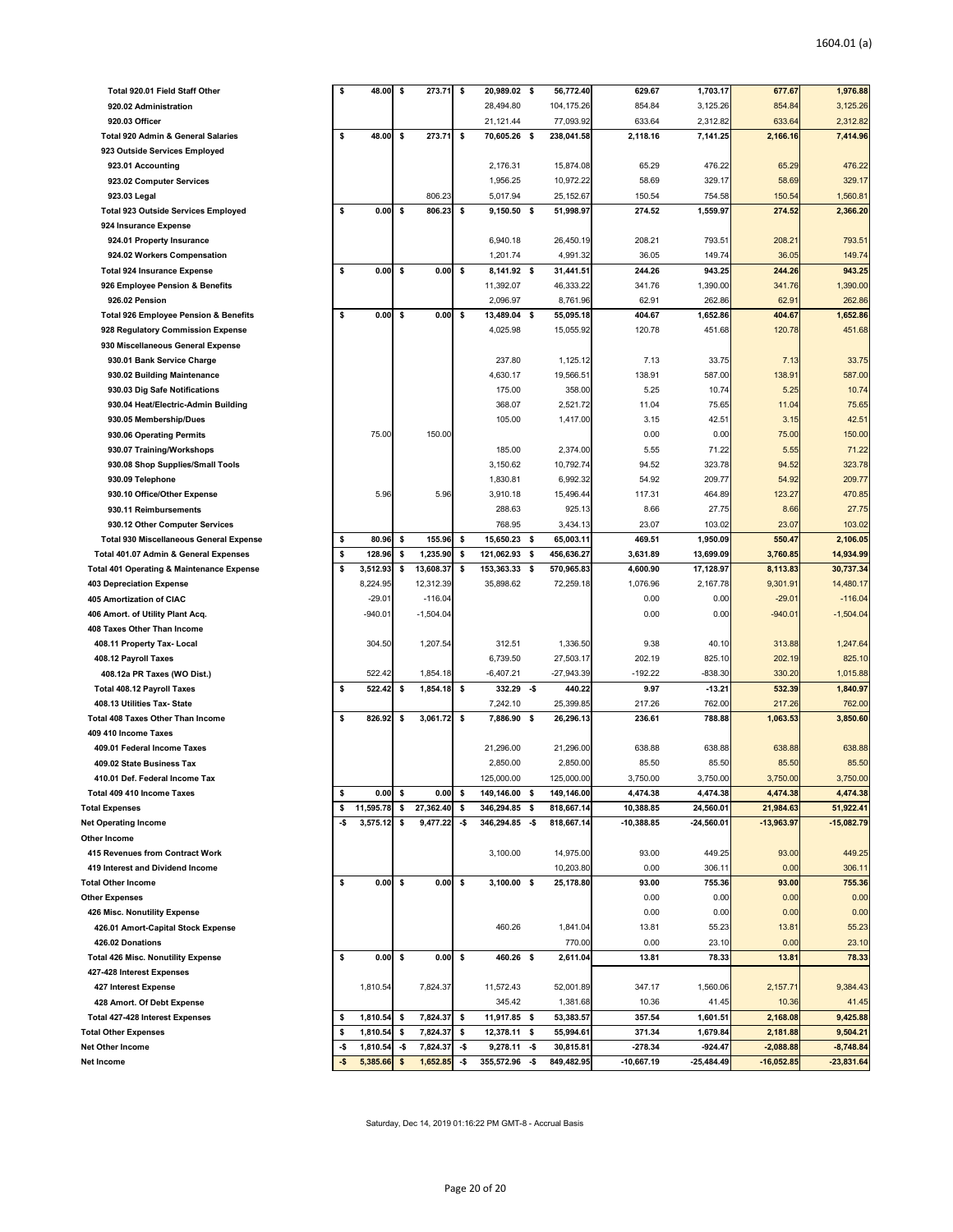### **Dockham Shores Only Balance Sheet As of December 31, 2018**

|                                          |    | 18-DS        |                                           |
|------------------------------------------|----|--------------|-------------------------------------------|
| <b>ASSETS</b>                            |    |              |                                           |
| <b>Current Assets</b>                    |    |              |                                           |
| <b>Bank Accounts</b>                     |    |              |                                           |
| 131.01 BNH (Operating Account)           |    |              |                                           |
| 131.04 BNH (Debit Card)                  |    |              |                                           |
| <b>Total Bank Accounts</b>               | \$ | 0.00         |                                           |
| <b>Accounts Receivable</b>               |    |              |                                           |
| 145 Accounts Receivable (LRWS)           |    |              |                                           |
| <b>Total Accounts Receivable</b>         | \$ | 0.00         |                                           |
| <b>Other Current Assets</b>              |    |              |                                           |
| 125 CoBank Patronage                     |    |              |                                           |
| <b>141 Accounts Receivable</b>           |    | 7,955.69     |                                           |
| 151 Materials & Supplies-Inventory       |    |              |                                           |
| <b>151.01 Meters</b>                     |    | 140.00       |                                           |
| 151.01a Meter (PIS)                      |    | $-140.00$    |                                           |
| Total 151.01 Meters                      | \$ | 0.00         |                                           |
| Total 151 Materials & Supplies-Inventory | \$ | 0.00         |                                           |
| 162 Prepayments-Other                    |    | 300.00       |                                           |
| 162.01 Insurance                         |    |              |                                           |
| 162.02 One Call                          |    |              |                                           |
| 162.03 Monitoring Systems                |    | 1,735.00     |                                           |
| <b>Total 162 Prepayments-Other</b>       | \$ | 2,035.00     |                                           |
| 163 Prepaid Taxes                        |    |              |                                           |
| 163.01 NHDRA Utility Tax                 |    | 588.75       |                                           |
| 163.02 Property Taxes                    |    | 1,187.00     |                                           |
| <b>Total 163 Prepaid Taxes</b>           | \$ | 1,775.75     |                                           |
| <b>Total Other Current Assets</b>        | \$ | 11,766.44    |                                           |
| <b>Total Current Assets</b>              | \$ | 11,766.44    |                                           |
| <b>Fixed Assets</b>                      |    |              |                                           |
| 101 Utility Plant                        |    |              |                                           |
| 101.02 Source/Pumping                    |    |              |                                           |
| 303.02 Land and Land Rights              |    | 1,515.00     |                                           |
| 304.02 Structures & Improvements         |    | 160,879.59   |                                           |
| 307 Wells                                |    | 12,433.00    |                                           |
| 310 Power Generation Equipment           |    | 29,616.97    |                                           |
| 311 Pumping Equipment                    |    | 35,564.90    |                                           |
| 339.02 Other Plant & Misc. Equip.        |    | 10,328.15    |                                           |
| Total 101.02 Source/Pumping              | \$ | 250,337.61   |                                           |
| 101.03 Treatment Plant                   |    |              |                                           |
| 339.03 Other Plant & Misc. Equip.        |    | 6,350.00     |                                           |
| <b>Total 101.03 Treatment Plant</b>      | \$ | 6,350.00     |                                           |
| 101.04 Transmission & Distribution       |    |              |                                           |
| <b>330 Tank</b>                          |    | 29,975.00    |                                           |
| 331 T&D Mains                            |    | 49,387.00    |                                           |
| 333 Services                             |    | 3,854.00     |                                           |
| 334 Meters & Meter Installations         |    | 7,178.59     |                                           |
| 335 Hydrants                             |    | 875.00       |                                           |
| 339.04 Other Plant & Misc. Equip.        |    |              |                                           |
| Total 101.04 Transmission & Distribution | \$ | 91,269.59    |                                           |
| 101.05 General Plant                     |    |              |                                           |
| 303.05 Land and Land Rights-Admin Bld    |    |              |                                           |
|                                          |    |              |                                           |
| 304.05 Structures & Improvements         |    |              |                                           |
| 340 Office Furniture & Equipment         |    |              |                                           |
| 341 Transportation Equipment             |    |              |                                           |
| 343 Shop Equipment                       |    |              |                                           |
| 344 Laboratory Equipment                 |    |              |                                           |
| 346 Communication Equipment              |    |              |                                           |
| 347.05 Computer Equipment                |    |              |                                           |
| Total 101.05 General Plant               | \$ | 0.00         |                                           |
| <b>Total 101 Utility Plant</b>           | s  | 347,957.20   |                                           |
| 105 Construction Work In Process         |    | $-2,792.62$  |                                           |
| 108 Accumulated Depreciation             |    | 6,429.22     | Includes \$12,500.00 for desposal of Tank |
| 114 Acquisition Adjustment               |    | $-22,570.57$ | And 01/01/19 Entry to correct Depr. Entry |

 **115 Accum. Amort. Aquisition** 2,256.04

|      |     | Debt   | Cr     |
|------|-----|--------|--------|
| nk   | 108 | 12,500 |        |
| itry | 105 |        | 12,500 |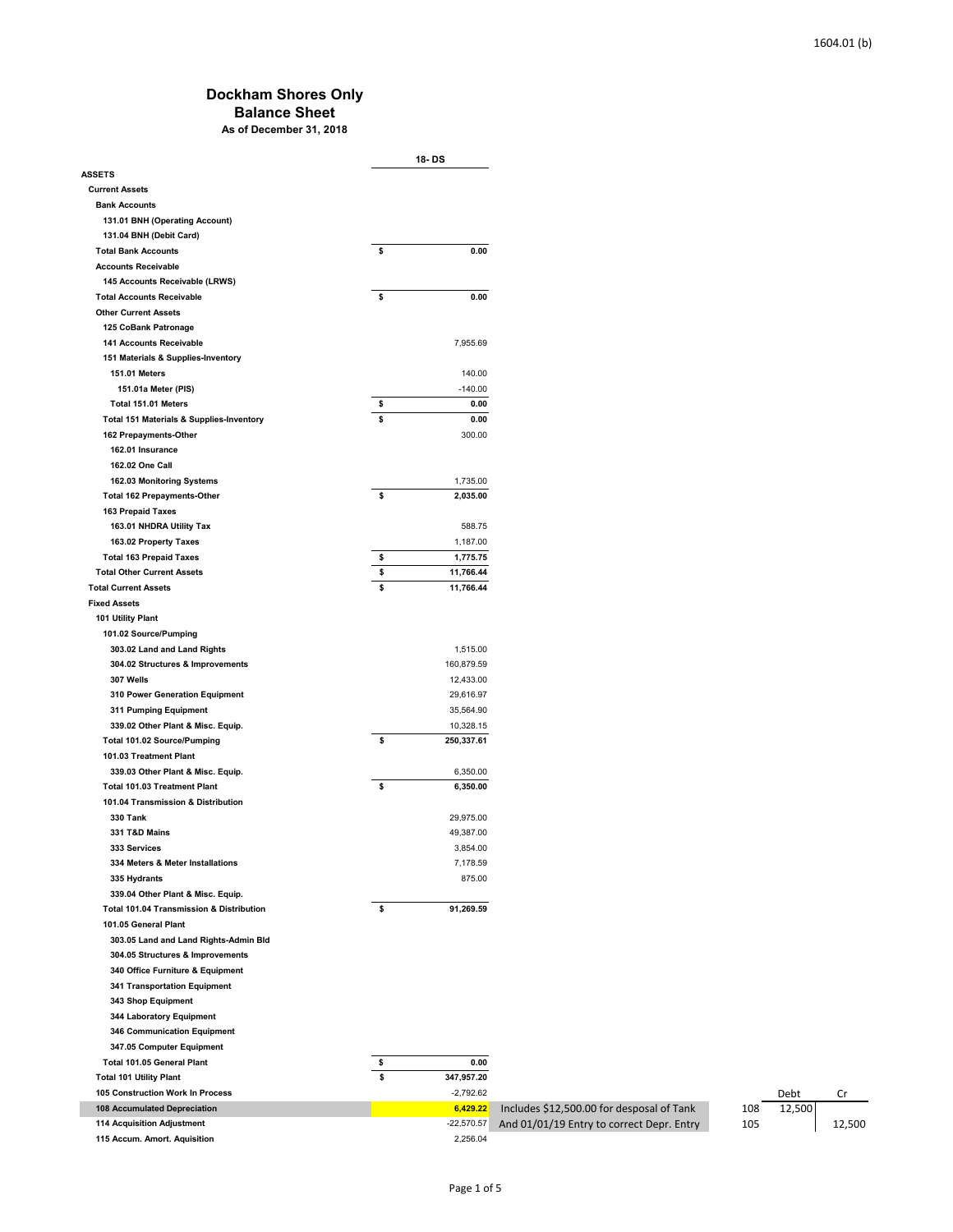| <b>Total Fixed Assets</b>                    | \$ | 331,279.27  |
|----------------------------------------------|----|-------------|
| <b>Other Assets</b>                          |    |             |
| 181 Unamort Debt-Deff. Debt                  |    |             |
| 181.01 Cobank Refinance                      |    |             |
| 181.02 Cobank (Indian Mound)                 |    |             |
| 181.03 Cobank (Step 2)                       |    |             |
| 181.04 Ford Motor Credit                     |    |             |
| <b>Total 181 Unamort Debt-Deff. Debt</b>     | \$ | 0.00        |
| 186 Misc. Deferred Debts                     |    |             |
| 186.03 Def. Debt- DW 07-105                  |    |             |
| 186.04 Def. Debt- Mt. Roberts                |    |             |
| 186.06 Def. Debt- DW 15-209 Rate Case        |    |             |
| 186.07 Def. Debits- Acquisition Exp.         |    | 38,272.67   |
| 186.08 Def Debt-Step 2 DW 15-209 Rate Case   |    | 120.00      |
| 186.09 ROE Petition                          |    |             |
| <b>Total 186 Misc. Deferred Debts</b>        | \$ | 38,392.67   |
| <b>Total Other Assets</b>                    | \$ | 38,392.67   |
| <b>TOTAL ASSETS</b>                          | \$ | 381,438.38  |
| <b>LIABILITIES AND EQUITY</b>                |    |             |
| Liabilities                                  |    |             |
| <b>Current Liabilities</b>                   |    |             |
| <b>Accounts Payable</b>                      |    |             |
| 231 Accounts Payable (A/P)                   |    | 0.00        |
| <b>Total Accounts Payable</b>                | \$ | 0.00        |
| <b>Other Current Liabilities</b>             |    |             |
| 232 Short Term Notes Payable                 |    |             |
| 232.01 Health/Dental Payable                 |    |             |
| 232.02 Retirement Payable                    |    |             |
| 232.03 North Star Leasing                    |    | 12,124.96   |
| Total 232 Short Term Notes Payable           | \$ | 12,124.96   |
| 236 Accrued Taxes                            |    |             |
| 236.01 Accur. Payroll Taxes                  |    |             |
| 236.01a 941 PR Taxes                         |    |             |
| 236.01b 940 PR Taxes                         |    |             |
| 236.01c Accr. NH UC                          |    |             |
| Total 236.01 Accur. Payroll Taxes            | \$ | 0.00        |
| 236.02 Accr. Federal Income Taxes            |    |             |
| 236.03 Accr. NHBPT                           |    |             |
| <b>Total 236 Accrued Taxes</b>               | \$ | 0.00        |
| 238 Accrued Payroll                          |    |             |
| 271 272 Contribution in Aid of Constr.       |    |             |
| 271 CIAC                                     |    | 5,200.00    |
| 272 Accum. Amort of CIAC                     |    | $-3,242.04$ |
| Total 271 272 Contribution in Aid of Constr. | \$ | 1,957.96    |
| 282 Accum Def Income Taxes-Lib Depr          |    |             |
| Total Other Current Liabilities              | ¢  | 14,082.92   |
| <b>Total Current Liabilities</b>             | \$ | 14,082.92   |
| <b>Long-Term Liabilities</b>                 |    |             |
| 221 Long Term Debt-Bonds                     |    |             |
| 221.01 CoBank T01 (15yr Note)                |    |             |
| 221.01a CoBank S01 (LOC)                     |    |             |
| 221.02 CoBank T02 (5 Yr Note)                |    |             |
| 221.03 CoBank T03 (15yr Note)                |    |             |
| 221.04 CoBank T04 DS                         |    | 128,985.83  |
| 221.05 Cobank T05 (20yr Note) Stp2           |    |             |
| Total 221 Long Term Debt-Bonds               | \$ | 128,985.83  |
| 224 Other Long Term Debt                     |    |             |
| 224.04 Ford 2014 F150 6505                   |    |             |
| 224.05 Ford 2016 F150 8576                   |    |             |
| 224.07 Ford 2017 F550 0334                   |    |             |
| 224.08 Ford 2018 F250 2428                   |    |             |
|                                              |    |             |
| 224.09 Ford 2018 F250 2159                   |    |             |
| Total 224 Other Long Term Debt               | \$ | 0.00        |
| <b>Total Long-Term Liabilities</b>           | \$ | 128,985.83  |
| <b>Total Liabilities</b>                     | \$ | 143,068.75  |
| Equity                                       |    |             |
| 201 Common Stock                             |    |             |
| 211 Other Paid in Capital                    |    |             |

 **213 Capital Stock**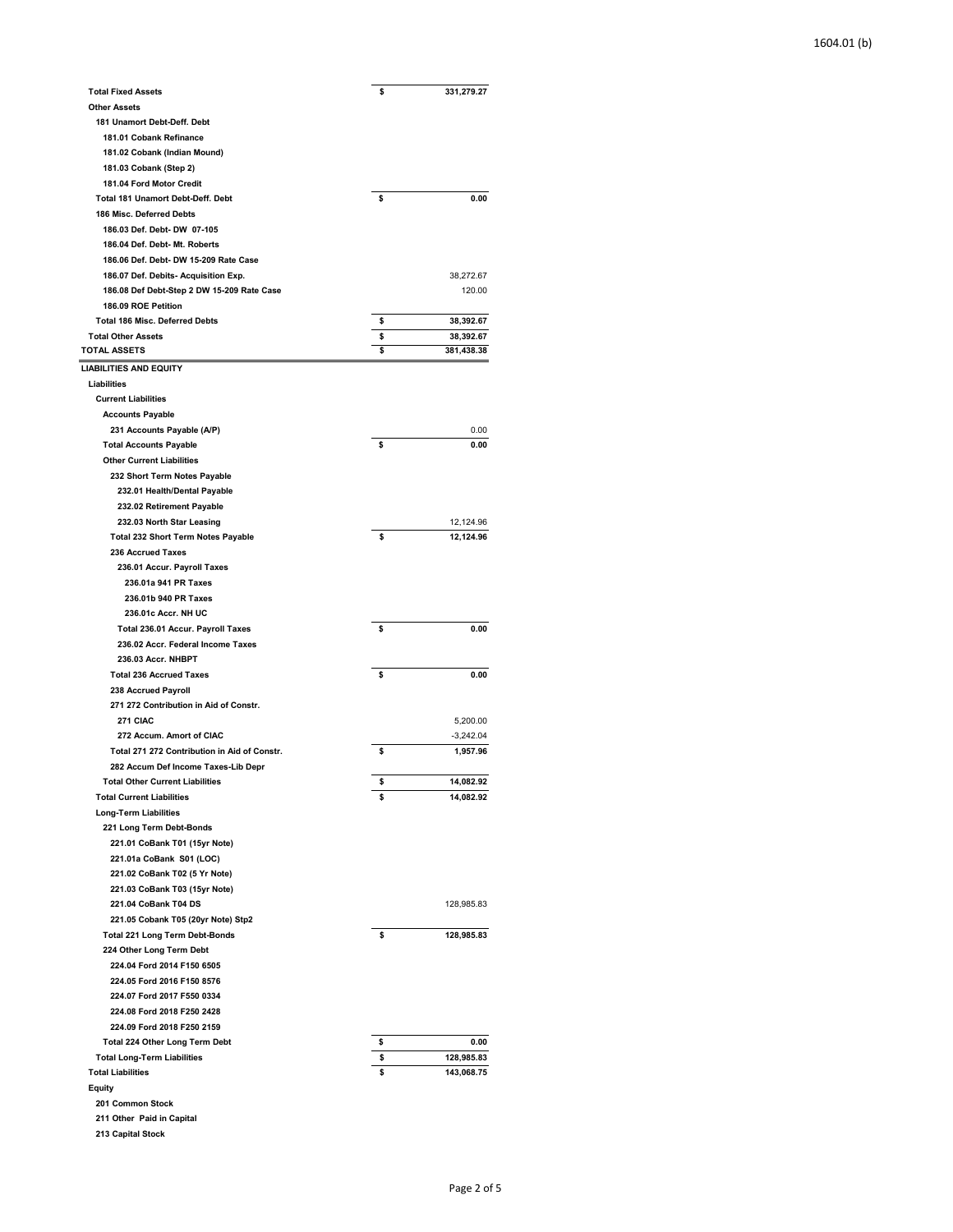| TOTAL LIABILITIES AND EQUITY         |     | 381,438.38   | (0.00) |
|--------------------------------------|-----|--------------|--------|
| Due to 50                            |     | 251.734.66   |        |
| <b>Total Equity</b>                  | -\$ | 13.365.03    |        |
| Net Income                           |     | $-23.751.57$ |        |
| 438 Dividends Declared-Common Stock  |     |              |        |
| 217.01 Inter-Div Profit Distribution |     |              |        |
| 217 Retained Earnings                |     | 10.386.54    |        |
|                                      |     |              |        |

Tuesday, June 11, 2019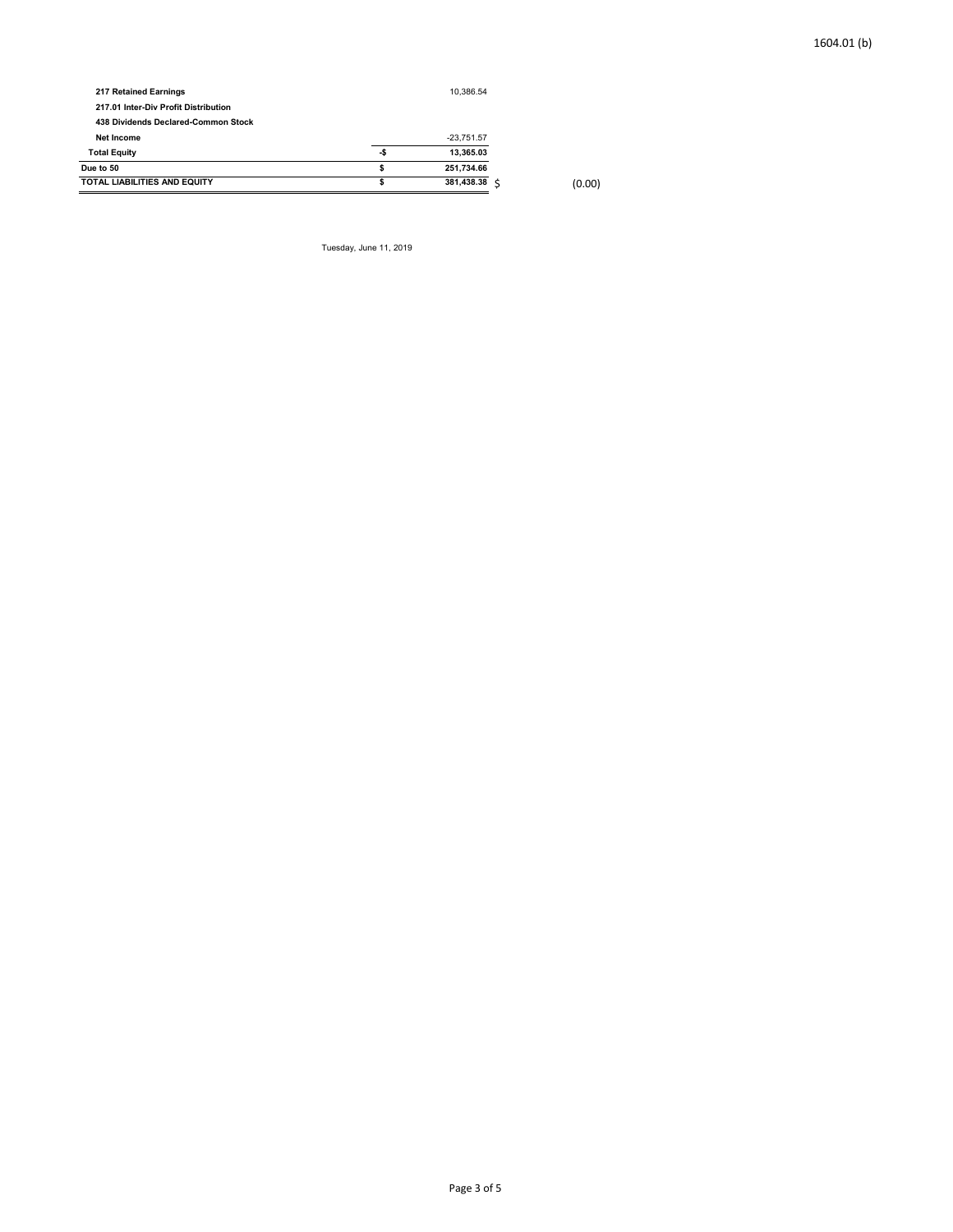#### **Dockham Shores Only Profit and Loss**

۰

Î.

÷.

**January - December 2018**

|                                                    | 18- ມຣ          | 50- Admin        | IUIAL            | 3% of 50    | Total 3%of 50            |
|----------------------------------------------------|-----------------|------------------|------------------|-------------|--------------------------|
| Income                                             |                 |                  |                  |             |                          |
| 400 Operating Revenue                              |                 |                  | 0.00             |             |                          |
| <b>461 Metered Sales</b>                           |                 |                  | 0.00             |             |                          |
| 461.01 Base Charge                                 | 10,069.88       |                  | 10,069.88        |             |                          |
| 461.02 Usage Charge                                | 26,349.59       |                  | 26,349.59        |             |                          |
| <b>Total 461 Metered Sales</b>                     | \$<br>36,419.47 | \$<br>0.00       | \$<br>36.419.47  |             |                          |
|                                                    |                 |                  |                  |             | 36,419.47<br>S           |
| 471 Miscellaneous Service Revenue                  |                 |                  |                  |             |                          |
| 471.01 Disconnect/Reconnect                        | 100.00          |                  | 100.00           |             | 100.00<br>\$             |
| 471.02 House Transfers                             | 225.00          |                  | 225.00           |             | S<br>225.00              |
| 471.05 Customer Finance Charge                     | 95.15           |                  | 95.15            |             | 95.15                    |
| <b>Total 471 Miscellaneous Service Revenue</b>     | \$<br>420.15    | Ś<br>0.00        | \$<br>420.15     |             | Ś<br>420.15              |
| <b>Total 400 Operating Revenue</b>                 | \$<br>36,839.62 | 0.00<br>s        | \$<br>36.839.62  |             | \$<br>36,839.62          |
| <b>Total Income</b>                                | \$<br>36,839.62 | \$<br>0.00       | 36,839.62<br>\$  |             | S<br>36,839.62           |
| <b>Gross Profit</b>                                | \$<br>36,839.62 | \$<br>0.00       | \$<br>36,839.62  |             | s<br>36,839.62           |
| <b>Expenses</b>                                    |                 |                  |                  |             |                          |
|                                                    |                 |                  |                  |             |                          |
| 401 Operating & Maintenance Expense                |                 |                  |                  |             |                          |
| 401.01 Production-Source of Supply O&M             |                 |                  |                  |             |                          |
| 601.01 Wages-Source                                | 0.00            | 0.00             | 0.00             |             | 0.00                     |
| 603.01 Materials                                   |                 | 144.94           | 144.94           | 4.35        | 4.35                     |
| Total 401.01 Production-Source of Supply O&M       | \$<br>0.00      | 144.94<br>\$     | 144.94<br>\$     | 4.35        | Ś<br>4.35                |
| 401.02 Production-Pumping O&M                      |                 |                  |                  | ٠           |                          |
| 623 Purchase Power (Electric)                      | 4,229.78        | 1,168.45         | 5,398.23         | 35.05       | 4,264.83                 |
| 630 Maint. Supervision & Engineering               | 650.78          | 205.17           | 855.95           | 6.16        | 656.94                   |
| 631 Maint. of Structures & Improvements            |                 | 2,698.88         | 2,698.88         | 80.97       | 80.97                    |
| 633 Maint. of Pumping Equipt.                      | 1,583.50        | 90.00            | 1,673.50         | 2.70        | 1,586.20                 |
| Total 401.02 Production-Pumping O&M                | \$<br>6,464.06  | 4,162.50<br>\$   | 10.626.56<br>\$  | 124.88      | 6,588.94                 |
| 401.03 Treatment O&M                               |                 |                  | 0.00             |             |                          |
| 642 Wages-Treatment                                | 274.60          | 334.76           | 609.36           |             |                          |
|                                                    |                 |                  | 0.00             | 10.04       | 284.64                   |
| 643 Misc. Expense                                  |                 |                  |                  |             | 0.00                     |
| 643.01 Materials                                   | 529.51          | 174.22           | 703.73           | 5.23        | 534.74                   |
| 643.02 Water Test                                  | 376.00          |                  | 376.00           |             | 376.00                   |
| Total 643 Misc. Expense                            | \$<br>905.51    | 174.22<br>s      | \$<br>1,079.73   | 5.23        | 910.74                   |
| Total 401.03 Treatment O&M                         | \$<br>1,180.11  | \$<br>508.98     | \$<br>1,689.09   | 15.27       | 1,195.38                 |
| 401.04 Trans/Distribution O&M                      |                 |                  | 0.00             |             |                          |
| 662 Trans. & Dist. Line Expense                    |                 |                  | 0.00             |             |                          |
| 662.01 Wages-T&D                                   | 2,790.87        | 659.97           | 3,450.84         | 19.80       | 2,810.67                 |
| 662.02 Contract Services                           |                 | 538.32           | 538.32           | 16.15       | \$<br>16.15              |
| 662.03 Materials                                   |                 | 15,364.08        | 15,364.08        | 460.92      | \$<br>460.92             |
| 662.04 Equipment Repair/Rental                     |                 | 6,144.32         | 6,144.32         | 184.33      | S                        |
| 662.05 Vehicle Fuel                                |                 | 25,437.82        | 25,437.82        |             | 184.33                   |
|                                                    |                 |                  |                  | 763.13      | 763.13<br>\$             |
| 662.06 Vehicle Maintenance                         |                 | 10,520.85        | 10,520.85        | 315.63      | S<br>315.63              |
| 662.07 Vehicle Registration                        |                 | 4,155.80         | 4,155.80         | 124.67      | 124.67<br>\$             |
| 662.08 Telemetry-Telephone                         | 1,015.00        |                  | 1,015.00         |             | 1,015.00<br>\$           |
| 662.09 Miscellaneous                               | 19.32           | 160.42           | 179.74           | 4.81        | 24.13                    |
| Total 662 Trans. & Dist. Line Expense              | \$<br>3,825.19  | 62,981.58<br>\$  | 66,806.77<br>\$  | 1,889.45    | 5,714.64                 |
| 671 Maint. of Structures & Improvements            | 22.40           |                  | 22.40            |             | 22.40                    |
| 673 Maint, of T&D Mains                            | 29.10           | 3,794.25         | 3,823.35         | 113.83      | \$<br>142.93             |
| 675 Maint. of Services                             |                 | 6,369.68         | 6,369.68         | 191.09      | 191.09<br>\$             |
| 676 Maint. of Meters                               |                 | 325.00           | 325.00           | 9.75        | S<br>9.75                |
| 678 Maint. of Misc.                                |                 | 105.66           | 105.66           | 3.17        | 3.17                     |
| Total 401.04 Trans/Distribution O&M                | \$<br>3,876.69  | \$<br>73,576.17  | 77,452.86<br>\$  |             |                          |
| 401.05 Customer Accounts Expenses                  |                 |                  | 0.00             | 2,207.29    | 6,083.98                 |
|                                                    |                 |                  |                  |             |                          |
| 902.01 Meter Reading Expense                       | 851.61          | 184.50           | 1,036.11         | 5.54        | 857.15<br>S              |
| 903 Records & Collections Expense                  |                 |                  | 0.00             |             |                          |
| 903.01 Wages                                       |                 | 28,156.48        | 28, 156.48       | 844.69      | $\mathfrak{s}$<br>844.69 |
| 903.02 Postage                                     |                 | 4,825.95         | 4,825.95         | 144.78      | 144.78<br>\$             |
| 903.03 Supplies & Materials                        |                 | 1,217.98         | 1,217.98         | 36.54       | 36.54                    |
| <b>Total 903 Records &amp; Collections Expense</b> | \$<br>0.00      | 34,200.41<br>\$  | 34,200.41<br>\$  | 1,026.01    | 1,026.01<br>S            |
| 905.01 Misc. Customer Acct Expense                 |                 | 1,552.06         | 1,552.06         | 46.56       | 46.56                    |
| <b>Total 401.05 Customer Accounts Expenses</b>     | \$<br>851.61    | \$<br>35,936.97  | \$<br>36,788.58  | 1,078.11    | 1,929.72                 |
| 401.07 Admin & General Expenses                    |                 |                  | 0.00             |             |                          |
| 920 Admin & General Salaries                       |                 |                  | 0.00             |             |                          |
| 920.01 Field Staff Other                           |                 | 154, 185.64      | 154, 185.64      | 4,625.57 \$ | 4,625.57                 |
| 920.01a Work Order Dist.                           | 273.71          | $-97,413.24$     | $-97, 139.53$    | (2,922.40)  | -\$<br>2,648.69          |
| Total 920.01 Field Staff Other                     | 273.71<br>\$    | \$<br>56,772.40  | 57,046.11<br>\$  | 1,703.17    | 1,976.88<br>\$           |
| 920.02 Administration                              |                 | 104,175.26       | 104, 175.26      |             |                          |
|                                                    |                 |                  | 77,093.92        | 3,125.26    | \$<br>3,125.26           |
| 920.03 Officer                                     |                 | 77,093.92        |                  | 2,312.82    | 2,312.82                 |
| Total 920 Admin & General Salaries                 | \$<br>273.71    | \$<br>238,041.58 | 238,315.29<br>\$ | 7,141.25    | 7,414.96                 |
| 923 Outside Services Employed                      |                 |                  | 0.00             |             |                          |
| 923.01 Accounting                                  |                 | 15,874.08        | 15,874.08        | 476.22      | 476.22<br>S              |
| 923.02 Computer Services                           |                 | 10,972.22        | 10,972.22        | 329.17      | $\mathfrak{S}$<br>329.17 |
| 923.03 Legal                                       | 806.23          | 25,152.67        | 25,958.90        | 754.58      | 1,560.81                 |
| <b>Total 923 Outside Services Employed</b>         | 806.23<br>\$    | 51,998.97<br>\$  | 52,805.20<br>\$  | 1,559.97    | 2,366.20<br>\$           |
| 924 Insurance Expense                              |                 |                  | 0.00             |             | 0.00                     |
| 924.01 Property Insurance                          |                 | 26,450.19        | 26,450.19        | 793.51      | 793.51<br>$\mathfrak{S}$ |
| 924.02 Workers Compensation                        |                 | 4,991.32         | 4,991.32         | 149.74      | 149.74                   |
| <b>Total 924 Insurance Expense</b>                 | 0.00<br>\$      | \$<br>31,441.51  | \$<br>31,441.51  | $943.25$ \$ | 943.25                   |
|                                                    |                 |                  |                  |             |                          |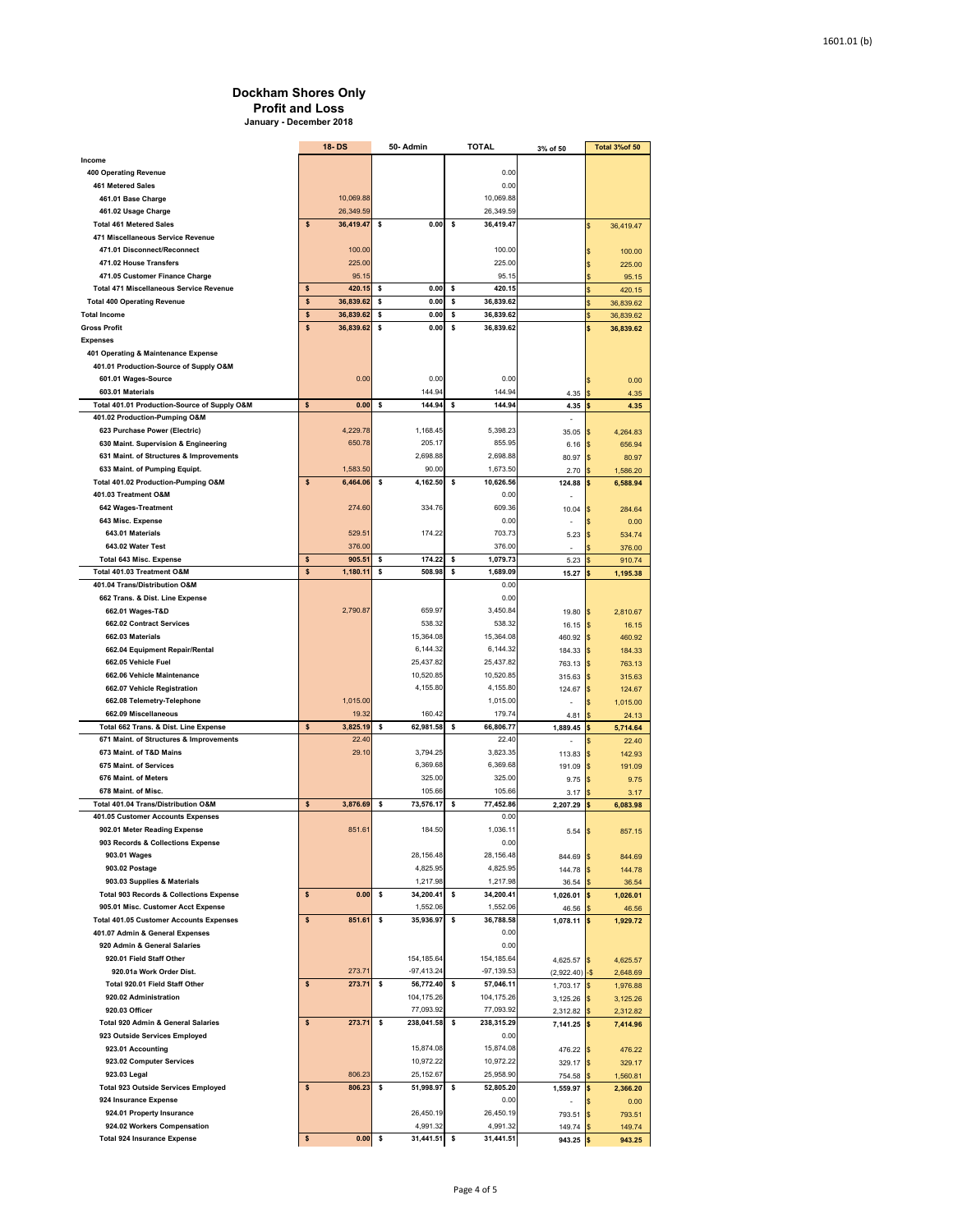| 1601.01 (b) |  |
|-------------|--|
|-------------|--|

| 46,333.22<br>46,333.22<br>926 Employee Pension & Benefits<br>926.02 Pension<br>8,761.96<br>8,761.96<br>\$<br>\$<br>55,095.18<br><b>Total 926 Employee Pension &amp; Benefits</b><br>0.00<br>55,095.18<br>\$<br>928 Regulatory Commission Expense<br>15,055.92<br>15,055.92<br>930 Miscellaneous General Expense<br>0.00<br>930.01 Bank Service Charge<br>1,125.12<br>1,125.12<br>930.02 Building Maintenance<br>19,566.51<br>19,566.51<br>930.03 Dig Safe Notifications<br>358.00<br>358.00<br>2,521.72<br>930.04 Heat/Electric-Admin Building<br>2,521.72<br>1,417.00<br>1,417.00<br>930.05 Membership/Dues | <b>S</b><br>S  | 1,390.00 \$<br>262.86<br>1,652.86<br>451.68<br>33.75 | 1,390.00<br>262.86<br>1,652.86<br>451.68 |
|--------------------------------------------------------------------------------------------------------------------------------------------------------------------------------------------------------------------------------------------------------------------------------------------------------------------------------------------------------------------------------------------------------------------------------------------------------------------------------------------------------------------------------------------------------------------------------------------------------------|----------------|------------------------------------------------------|------------------------------------------|
|                                                                                                                                                                                                                                                                                                                                                                                                                                                                                                                                                                                                              |                |                                                      |                                          |
|                                                                                                                                                                                                                                                                                                                                                                                                                                                                                                                                                                                                              |                |                                                      |                                          |
|                                                                                                                                                                                                                                                                                                                                                                                                                                                                                                                                                                                                              |                |                                                      |                                          |
|                                                                                                                                                                                                                                                                                                                                                                                                                                                                                                                                                                                                              |                |                                                      |                                          |
|                                                                                                                                                                                                                                                                                                                                                                                                                                                                                                                                                                                                              |                |                                                      |                                          |
|                                                                                                                                                                                                                                                                                                                                                                                                                                                                                                                                                                                                              |                |                                                      | 33.75                                    |
|                                                                                                                                                                                                                                                                                                                                                                                                                                                                                                                                                                                                              |                | 587.00                                               | 587.00                                   |
|                                                                                                                                                                                                                                                                                                                                                                                                                                                                                                                                                                                                              |                | 10.74                                                | 10.74                                    |
|                                                                                                                                                                                                                                                                                                                                                                                                                                                                                                                                                                                                              |                | 75.65                                                | 75.65                                    |
|                                                                                                                                                                                                                                                                                                                                                                                                                                                                                                                                                                                                              |                | 42.51                                                | 42.51                                    |
| 150.00<br>150.00<br>930.06 Operating Permits                                                                                                                                                                                                                                                                                                                                                                                                                                                                                                                                                                 |                |                                                      | 150.00                                   |
| 2,374.00<br>2,374.00<br>930.07 Training/Workshops                                                                                                                                                                                                                                                                                                                                                                                                                                                                                                                                                            |                | 71.22                                                | 71.22                                    |
| 10,792.74<br>10,792.74<br>930.08 Shop Supplies/Small Tools                                                                                                                                                                                                                                                                                                                                                                                                                                                                                                                                                   | $\mathfrak{S}$ | 323.78                                               | 323.78                                   |
| 6,992.32<br>6,992.32<br>930.09 Telephone                                                                                                                                                                                                                                                                                                                                                                                                                                                                                                                                                                     |                | 209.77                                               | 209.77                                   |
| 930.10 Office/Other Expense<br>5.96<br>15,496.44<br>15,502.40                                                                                                                                                                                                                                                                                                                                                                                                                                                                                                                                                |                | 464.89                                               | 470.85                                   |
| 925.13<br>925.13<br>930.11 Reimbursements                                                                                                                                                                                                                                                                                                                                                                                                                                                                                                                                                                    |                | 27.75                                                | 27.75                                    |
| 3,434.13<br>930.12 Computer Support/Programs<br>3,434.13                                                                                                                                                                                                                                                                                                                                                                                                                                                                                                                                                     |                | 103.02                                               | 103.02                                   |
| \$<br>155.96<br>65,003.11<br>65,159.07<br><b>Total 930 Miscellaneous General Expense</b><br>\$<br>\$                                                                                                                                                                                                                                                                                                                                                                                                                                                                                                         |                | 1,950.09                                             | 2,106.05                                 |
| Total 401.07 Admin & General Expenses<br>\$<br>1,235.90<br>\$<br>456,636.27<br>\$<br>457,872.17                                                                                                                                                                                                                                                                                                                                                                                                                                                                                                              |                | 13,699.09                                            | 14,934.99                                |
| \$<br>\$<br><b>Total 401 Operating &amp; Maintenance Expense</b><br>13,608.37<br>570,965.83<br>\$<br>584,574.20                                                                                                                                                                                                                                                                                                                                                                                                                                                                                              | S              | 17,128.97                                            | 30,737.34                                |
| <b>403 Depreciation Expense</b><br>12,296.55<br>70,118.09<br>82,414.64                                                                                                                                                                                                                                                                                                                                                                                                                                                                                                                                       | ls             | 2,103.54                                             | 14,400.09                                |
| $-116.04$<br>$-116.04$<br>405 Amortization of CIAC                                                                                                                                                                                                                                                                                                                                                                                                                                                                                                                                                           |                |                                                      | 116.04<br>-\$                            |
| $-1,504.04$<br>$-1,504.04$<br>406 Amort. of Utility Plant Acq.                                                                                                                                                                                                                                                                                                                                                                                                                                                                                                                                               |                | ä,                                                   | -\$<br>1,504.04                          |
| 0.00<br>408 Taxes Other Than Income                                                                                                                                                                                                                                                                                                                                                                                                                                                                                                                                                                          |                |                                                      |                                          |
| 408.11 Property Tax- Local<br>1,207.54<br>1,336.50<br>2,544.04                                                                                                                                                                                                                                                                                                                                                                                                                                                                                                                                               | <b>S</b>       | 40.10                                                | 1,247.64                                 |
| 408.12 Payroll Taxes<br>27,503.17<br>27,503.17                                                                                                                                                                                                                                                                                                                                                                                                                                                                                                                                                               |                | 825.10                                               | 825.10                                   |
| $-27,943.39$<br>$-26,089.21$<br>408.12a PR Taxes (WO Dist.)<br>1,854.18                                                                                                                                                                                                                                                                                                                                                                                                                                                                                                                                      |                | (838.30)                                             | 1,015.88                                 |
| <b>Total 408.12 Payroll Taxes</b><br>\$<br>1,854.18<br>-\$<br>440.22<br>\$<br>1,413.96                                                                                                                                                                                                                                                                                                                                                                                                                                                                                                                       |                | (13.21)                                              | 1,840.97                                 |
| 408.13 Utilities Tax- State<br>25,399.85<br>25,399.85                                                                                                                                                                                                                                                                                                                                                                                                                                                                                                                                                        |                | 762.00                                               | 762.00                                   |
| 29,357.85<br><b>Total 408 Taxes Other Than Income</b><br>\$<br>3,061.72<br>\$<br>26,296.13<br>\$                                                                                                                                                                                                                                                                                                                                                                                                                                                                                                             |                | 788.88                                               | 3,850.60                                 |
| 0.00<br>409 410 Income Taxes                                                                                                                                                                                                                                                                                                                                                                                                                                                                                                                                                                                 |                |                                                      |                                          |
| 21,296.00<br>21,296.00<br>409.01 Federal Income Taxes                                                                                                                                                                                                                                                                                                                                                                                                                                                                                                                                                        |                | 638.88                                               | 638.88                                   |
| 2,850.00<br>2,850.00<br>409.02 State Business Tax                                                                                                                                                                                                                                                                                                                                                                                                                                                                                                                                                            |                | 85.50                                                | 85.50                                    |
| 125,000.00<br>125,000.00<br>410.01 Def. Federal Income Tax                                                                                                                                                                                                                                                                                                                                                                                                                                                                                                                                                   |                | 3,750.00                                             | 3,750.00                                 |
| Total 409 410 Income Taxes<br>\$<br>0.00<br>149,146.00<br>\$<br>149,146.00<br>\$                                                                                                                                                                                                                                                                                                                                                                                                                                                                                                                             |                | 4,474.38                                             | 4,474.38                                 |
| <b>Total Expenses</b><br>s<br>27,346.56<br>s<br>816,526.05<br>\$<br>843,872.61                                                                                                                                                                                                                                                                                                                                                                                                                                                                                                                               |                | 24,495.78                                            | 51,842.34                                |
| s<br>9.493.06<br>816,526.05<br>807,032.99<br><b>Net Operating Income</b><br>-\$<br>-\$                                                                                                                                                                                                                                                                                                                                                                                                                                                                                                                       |                | $(24, 495.78)$ -\$                                   | 15,002.72                                |
| Other Income                                                                                                                                                                                                                                                                                                                                                                                                                                                                                                                                                                                                 |                |                                                      |                                          |
| 415 Revenues from Contract Work<br>14,975.00<br>14,975.00                                                                                                                                                                                                                                                                                                                                                                                                                                                                                                                                                    |                | 449.25                                               | 449.25                                   |
| 10,203.80<br>419 Interest and Dividend Income<br>10,203.80                                                                                                                                                                                                                                                                                                                                                                                                                                                                                                                                                   |                | 306.11                                               | 306.11                                   |
| <b>Total Other Income</b><br>\$<br>0.00<br>s<br>25,178.80<br>s<br>25,178.80                                                                                                                                                                                                                                                                                                                                                                                                                                                                                                                                  |                | 755.36                                               | 755.36                                   |
| <b>Other Expenses</b>                                                                                                                                                                                                                                                                                                                                                                                                                                                                                                                                                                                        |                |                                                      |                                          |
| 426 Misc. Nonutility Expense<br>0.00                                                                                                                                                                                                                                                                                                                                                                                                                                                                                                                                                                         |                |                                                      |                                          |
| 1,841.04<br>1,841.04<br>426.01 Amort-Capital Stock Expense                                                                                                                                                                                                                                                                                                                                                                                                                                                                                                                                                   |                | 55.23                                                | 55.23                                    |
| 770.00<br>770.00<br>426.02 Donations                                                                                                                                                                                                                                                                                                                                                                                                                                                                                                                                                                         |                |                                                      |                                          |
| \$<br>\$<br>2,611.04<br><b>Total 426 Misc. Nonutility Expense</b><br>0.00<br>2,611.04<br>\$                                                                                                                                                                                                                                                                                                                                                                                                                                                                                                                  |                | 23.10                                                | 23.10                                    |
| 0.00<br>427-428 Interest Expenses                                                                                                                                                                                                                                                                                                                                                                                                                                                                                                                                                                            |                | 78.33                                                | 78.33                                    |
| 52,001.89<br>59,826.26<br>427 Interest Expense<br>7,824.37                                                                                                                                                                                                                                                                                                                                                                                                                                                                                                                                                   | <b>S</b>       | 1.560.06                                             | 9,384.43                                 |
| 428 Amort. Of Debt Expense<br>1,381.68<br>1.381.68                                                                                                                                                                                                                                                                                                                                                                                                                                                                                                                                                           |                |                                                      |                                          |
| \$<br>7,824.37<br>\$<br>53,383.57<br>\$<br>61,207.94<br>Total 427-428 Interest Expenses                                                                                                                                                                                                                                                                                                                                                                                                                                                                                                                      |                | 41.45                                                | 41.45                                    |
| $\mathsf{s}$<br>63,818.98<br><b>Total Other Expenses</b><br>7,824.37<br>\$<br>55.994.61<br>\$                                                                                                                                                                                                                                                                                                                                                                                                                                                                                                                |                | 1.601.51                                             | 9.425.88                                 |
| -\$<br>$-\$$<br>7,824.37<br>-\$<br>38,640.18<br><b>Net Other Income</b><br>30,815.81                                                                                                                                                                                                                                                                                                                                                                                                                                                                                                                         |                | 1,679.84                                             | 9,504.21                                 |
| 1.668.69<br>845,673.17<br><b>Net Income</b><br>$\mathbf{s}$<br>-S<br>847,341.86<br>-\$                                                                                                                                                                                                                                                                                                                                                                                                                                                                                                                       |                | $(924.47)$ -S                                        | 8,748.84                                 |
|                                                                                                                                                                                                                                                                                                                                                                                                                                                                                                                                                                                                              |                | $(25, 420.26)$ -\$                                   | 23,751.57                                |

Includes 01/01/19 Entry to correct Depr. Entry

Tuesday, June 11, 2019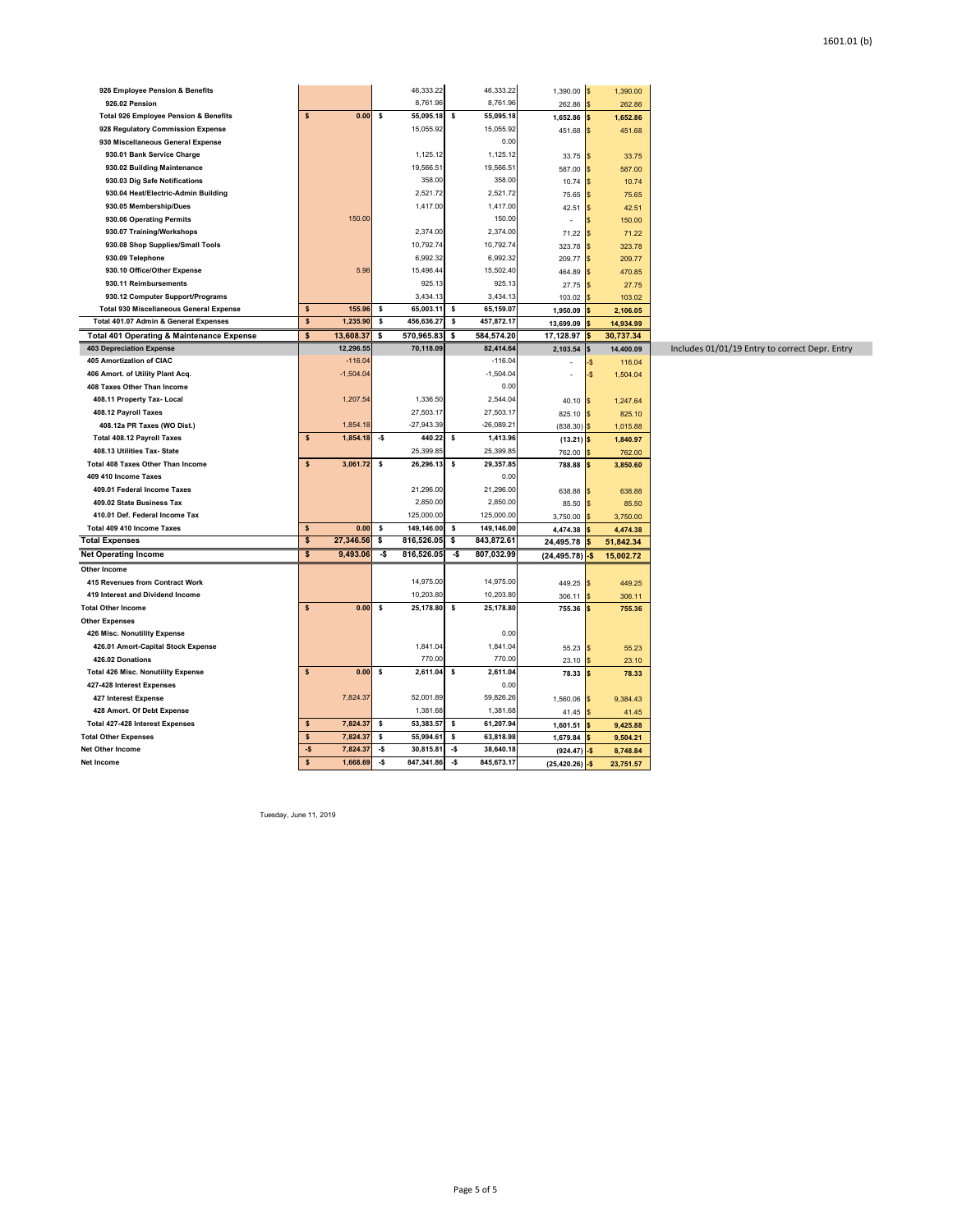## **Dockham Shores Only Balance Sheet**

**As of September 30, 2017**

| NOTE: Dockham Shores was purchased 07/01/2017       |                     |              |
|-----------------------------------------------------|---------------------|--------------|
|                                                     | <b>18-DS</b>        | <b>TOTAL</b> |
| <b>ASSETS</b>                                       |                     |              |
| <b>Current Assets</b>                               |                     |              |
| <b>Other Current Assets</b>                         |                     |              |
| <b>141 Accounts Receivable</b>                      | 10,189.92           | 10,189.92    |
| 151 Materials & Supplies-Inventory                  |                     | 0.00         |
| 151.01 Meters                                       | 140.00              | 140.00       |
| <b>Total 151 Materials &amp; Supplies-Inventory</b> | \$<br>140.00 \$     | 140.00       |
| 162 Prepayments-Other                               |                     | 0.00         |
| 162.03 Monitoring Systems                           | 840.00              | 840.00       |
| <b>Total 162 Prepayments-Other</b>                  | \$<br>840.00 \$     | 840.00       |
| <b>Total Other Current Assets</b>                   | \$<br>11,169.92 \$  | 11,169.92    |
| <b>Total Current Assets</b>                         | \$<br>11,169.92 \$  | 11,169.92    |
| <b>Fixed Assets</b>                                 |                     |              |
| 101 Utility Plant                                   |                     | 0.00         |
| 101.02 Source/Pumping                               |                     | 0.00         |
| 303.02 Land and Land Rights                         | 1,515.00            | 1,515.00     |
| 304.02 Structures & Improvements                    | 7,831.00            | 7,831.00     |
| 307 Wells                                           | 6,778.00            | 6,778.00     |
| 310 Power Generation Equipment                      | 7,830.16            | 7,830.16     |
| 311 Pumping Equipment                               | 38,732.91           | 38,732.91    |
| <b>Total 101.02 Source/Pumping</b>                  | \$<br>62,687.07 \$  | 62,687.07    |
| 101.03 Treatment Plant                              |                     | 0.00         |
| 339.03 Other Plant & Misc. Equip.                   | 6,350.00            | 6,350.00     |
| <b>Total 101.03 Treatment Plant</b>                 | \$<br>$6,350.00$ \$ | 6,350.00     |
| 101.04 Transmission & Distribution                  |                     | 0.00         |
| <b>330 Tank</b>                                     | 32,208.00           | 32,208.00    |
| 331 T&D Mains                                       | 49,387.00           | 49,387.00    |
| 333 Services                                        | 3,854.00            | 3,854.00     |
| 334 Meters & Meter Installations                    | 4,124.00            | 4,124.00     |
| 335 Hydrants                                        | 875.00              | 875.00       |
| Total 101.04 Transmission & Distribution            | \$<br>90,448.00 \$  | 90,448.00    |
| <b>Total 101 Utility Plant</b>                      | \$<br>159,485.07 \$ | 159,485.07   |
| <b>105 Construction Work In Process</b>             | 7,284.24            | 7,284.24     |
| <b>108 Accumulated Depreciation</b>                 | -74,820.00          | $-74,820.00$ |
| <b>114 Acquisition Adjustment</b>                   | $-22,570.57$        | $-22,570.57$ |
| <b>Total Fixed Assets</b>                           | \$<br>69,378.74 \$  | 69,378.74    |
| <b>Other Assets</b>                                 |                     |              |
| 186 Misc. Deferred Debts                            |                     | 0.00         |
| 186.07 Def. Debt- Acquisition Exp.                  | 35,944.30           | 35,944.30    |
| <b>Total 186 Misc. Deferred Debts</b>               | \$<br>35,944.30 \$  | 35,944.30    |
| <b>Total Other Assets</b>                           | \$<br>35,944.30 \$  | 35,944.30    |
| <b>TOTAL ASSETS</b>                                 | \$<br>116,492.96 \$ | 116,492.96   |
| <b>LIABILITIES AND EQUITY</b>                       |                     |              |
| Liabilities                                         |                     |              |

 **Current Liabilities**

 **Accounts Payable**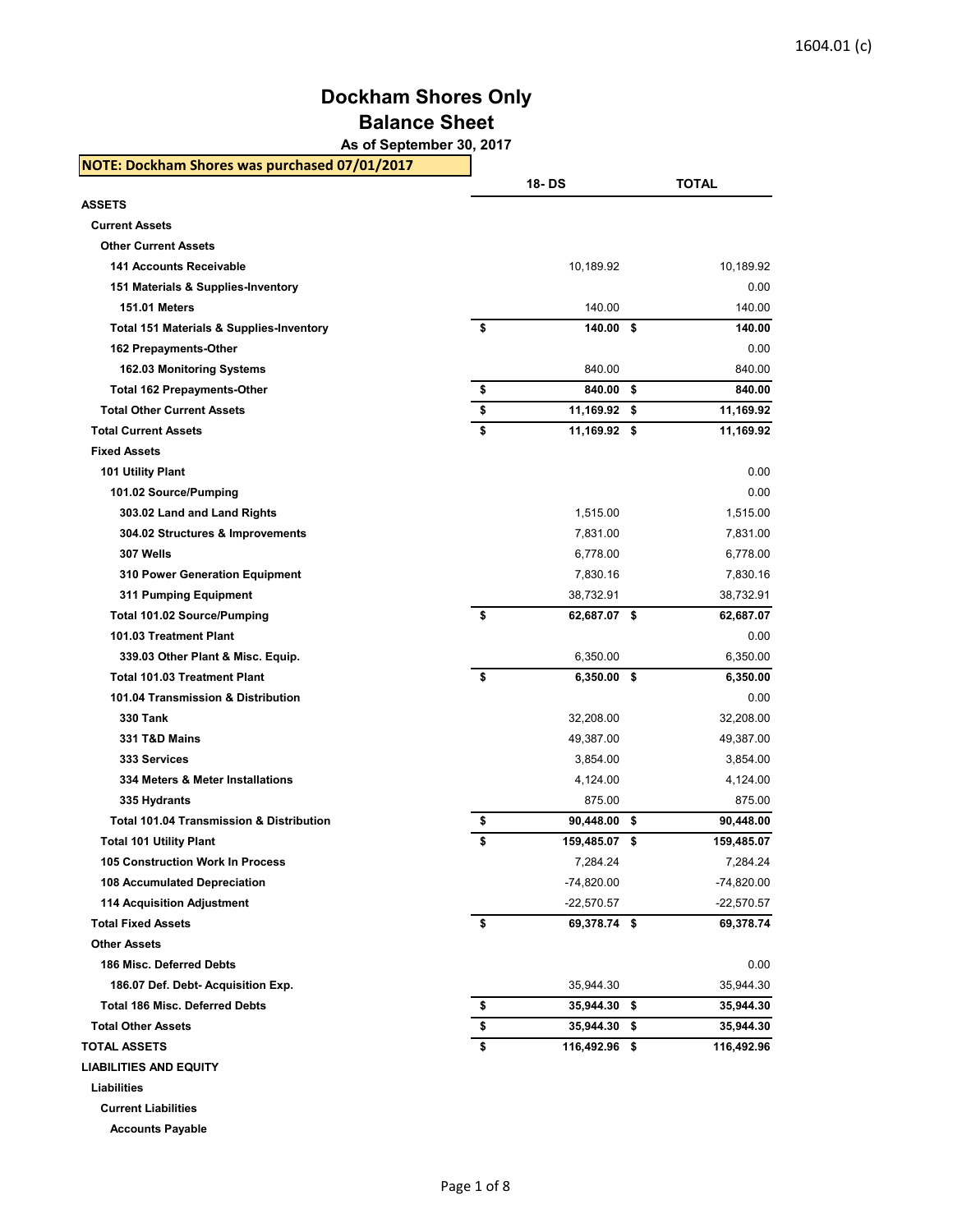## 1604.01 (c)

| 231 Accounts Payable (A/P)                   |      | 0.00           | 0.00          |  |
|----------------------------------------------|------|----------------|---------------|--|
| <b>Total Accounts Payable</b>                | \$   | 0.00 S         | 0.00          |  |
| <b>Other Current Liabilities</b>             |      |                |               |  |
| 271 272 Contribution in Aid of Constr.       |      |                | 0.00          |  |
| 271 CIAC                                     |      | 5,200.00       | 5,200.00      |  |
| 272 Accum. Amort of CIAC                     |      | $-3,068.00$    | $-3,068.00$   |  |
| Total 271 272 Contribution in Aid of Constr. | \$   | $2,132.00$ \$  | 2,132.00      |  |
| <b>Total Other Current Liabilities</b>       | \$   | $2,132.00$ \$  | 2,132.00      |  |
| <b>Total Current Liabilities</b>             | \$   | $2,132.00$ \$  | 2,132.00      |  |
| <b>Long-Term Liabilities</b>                 |      |                |               |  |
| 221 Long Term Debt-Bonds                     |      |                | 0.00          |  |
| 221.04 CoBank T04 DS                         |      | 135,000.00     | 135,000.00    |  |
| <b>Total 221 Long Term Debt-Bonds</b>        | \$   | 135,000.00 \$  | 135,000.00    |  |
| <b>Total Long-Term Liabilities</b>           | \$   | 135,000.00 \$  | 135,000.00    |  |
| <b>Total Liabilities</b>                     | \$   | 137,132.00 \$  | 137,132.00    |  |
| Equity                                       |      |                |               |  |
| <b>217 Retained Earnings</b>                 |      |                | 0.00          |  |
| <b>Net Income</b>                            |      | $-6,758.80$    | $-6,758.80$   |  |
| <b>Total Equity</b>                          | $-5$ | $6,758.80 - $$ | 6,758.80      |  |
| Due to 50                                    | -\$  | 13,880.24 -\$  | 13,880.24     |  |
| TOTAL LIABILITIES AND EQUITY                 | \$   | 116,492.96 \$  | 116,492.96 \$ |  |

Sunday, Dec 15, 2019 09:35:22 AM GMT-8 - Accrual Basis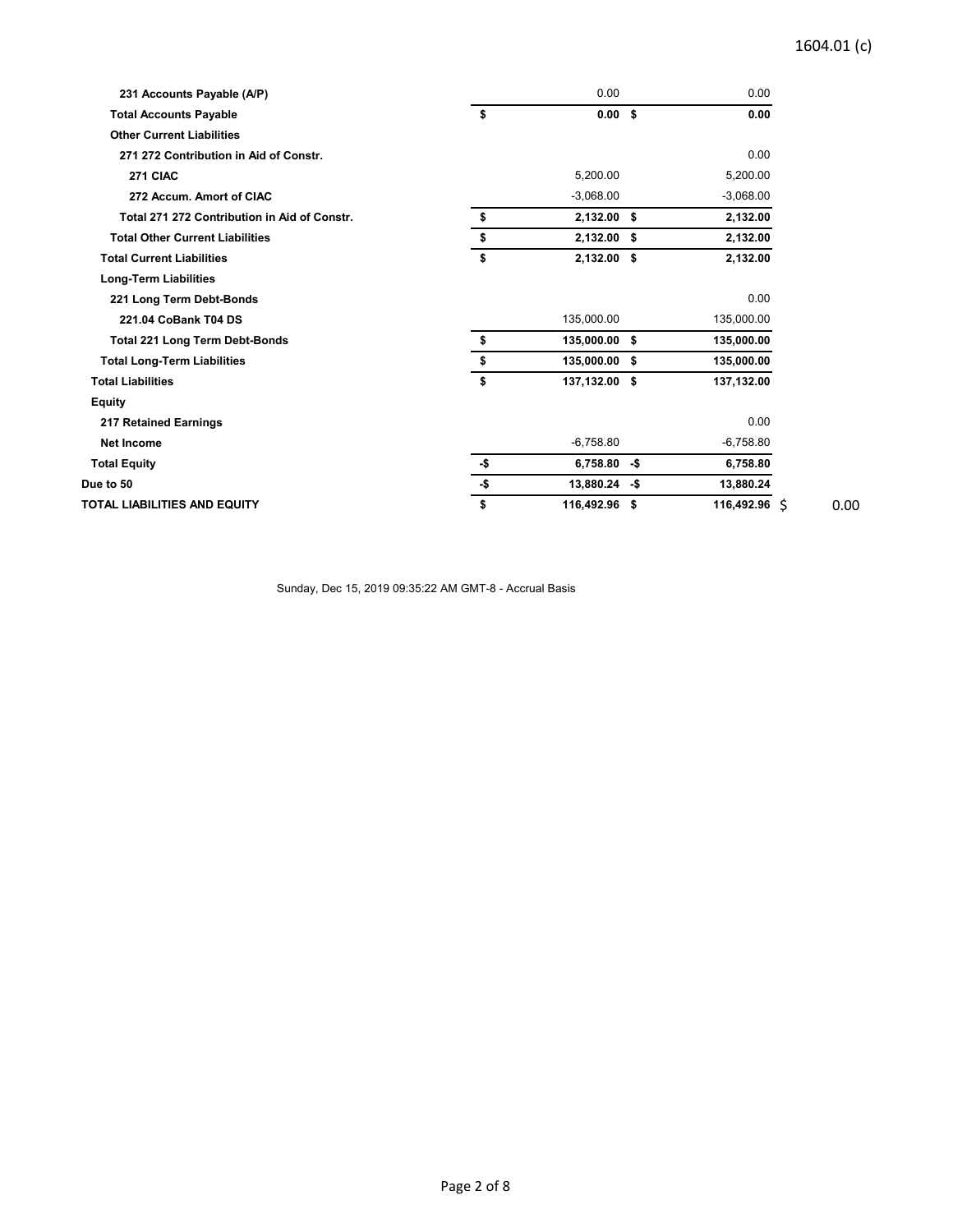### **Dockham Shores Only Profit and Loss July - September, 2017**

|                                                    |    | 18-DS       |            |             |     | 50 Admin        |       |              |           |              |               | <b>TOTAL</b>           |              |             |
|----------------------------------------------------|----|-------------|------------|-------------|-----|-----------------|-------|--------------|-----------|--------------|---------------|------------------------|--------------|-------------|
|                                                    |    | Jul - Sep,  | Jan - Sep, |             |     |                 |       | Jan - Sep,   |           |              |               |                        |              | Jan - Sep.  |
|                                                    |    | 2017        |            | 2017 (YTD)  |     | Jul - Sep, 2017 |       | 2017 (YTD)   | 3% of 50  | 3% of 50 YTD |               | <b>Jul - Sep, 2017</b> |              | 2017 (YTD)  |
| Income                                             |    |             |            |             |     |                 |       |              |           |              |               |                        |              |             |
| <b>400 Operating Revenue</b>                       |    |             |            |             |     |                 |       |              |           |              |               | 0.00                   |              | 0.00        |
| <b>461 Metered Sales</b>                           |    |             |            |             |     |                 |       |              |           |              |               | 0.00                   |              | 0.00        |
| 461.01 Base Charge                                 |    | 2,476.20    |            | 2,476.20    |     |                 |       |              |           |              |               | 2,476.20               |              | 2,476.20    |
| 461.02 Usage Charge                                |    | 7,676.28    |            | 7,676.28    |     |                 |       |              |           |              |               | 7,676.28               |              | 7,676.28    |
| <b>Total 461 Metered Sales</b>                     |    | \$10,152.48 |            | \$10,152.48 | \$  | 0.00            | \$    | 0.00         |           |              | \$            | 10,152.48              | \$           | 10,152.48   |
| 471 Miscellaneous Service Revenue                  |    |             |            |             |     |                 |       |              |           |              |               | 0.00                   |              | 0.00        |
| 471.02 House Transfers                             |    | 75.00       |            | 75.00       |     |                 |       |              |           |              |               | 75.00                  |              | 75.00       |
| <b>Total 471 Miscellaneous Service Revenue</b>     | s  | 75.00       | \$         | 75.00       | \$  | 0.00            | \$    | 0.00         |           |              | \$            | 75.00                  | \$           | 75.00       |
| 474 Other Water Revenue                            |    |             |            |             |     |                 |       |              |           |              |               | 0.00                   |              | 0.00        |
| 474.01 Rate Case Expense Surcharge                 |    |             |            |             |     | $-0.36$         |       | $-0.36$      |           |              |               | $-0.36$                |              | $-0.36$     |
| Total 474 Other Water Revenue                      | \$ | 0.00        | \$         | 0.00        | -\$ | 0.36            | -\$   | 0.36         |           |              | $-5$          | 0.36                   | $-5$         | 0.36        |
| <b>Total 400 Operating Revenue</b>                 |    | \$10,227.48 |            | \$10,227.48 | -\$ | 0.36            | -\$   | 0.36         |           |              | $\frac{2}{3}$ | 10,227.12              | \$           | 10,227.12   |
| <b>Total Income</b>                                |    | \$10,227.48 |            | \$10,227.48 | -\$ | 0.36            | -\$   | 0.36         |           |              | $\frac{2}{3}$ | 10,227.12              | \$           | 10,227.12   |
| <b>Gross Profit</b>                                |    | \$10,227.48 |            | \$10,227.48 | -\$ | 0.36            | $-\$$ | 0.36         |           |              | \$            | 10,227.12              | $\mathsf{s}$ | 10,227.12   |
| <b>Expenses</b>                                    |    |             |            |             |     |                 |       |              |           |              |               |                        |              |             |
| 401 Operating & Maintenance Expense                |    |             |            |             |     |                 |       |              |           |              |               |                        |              |             |
| 401.01 Production-Source of Supply O&M             |    |             |            |             |     |                 |       |              |           |              |               |                        |              |             |
| 601.01 Wages-Source                                |    | 587.50      |            | 587.50      |     | 28.00           |       | 249.00       | 0.84      | 7.47         |               | 588.34                 |              | 594.97      |
| 603.01 Materials                                   |    | 191.10      |            | 191.10      |     |                 |       | 1,715.00     | 0.00      | 51.45        |               | 191.10                 |              | 242.55      |
|                                                    |    |             |            |             |     |                 |       |              |           |              |               |                        |              |             |
| Total 401.01 Production-Source of Supply O&M       | \$ | 778.60      | \$         | 778.60      | \$  | 28.00           | -\$   | 1,964.00     | 0.84      | 58.92        |               | 779.44                 |              | 837.52      |
| 401.02 Production-Pumping O&M                      |    |             |            |             |     |                 |       |              |           |              |               |                        |              |             |
| 623 Purchase Power (Electric)                      |    | 949.91      |            | 949.91      |     |                 |       |              | 0.00      | 0.00         |               | 949.91                 |              | 949.91      |
| Total 401.02 Production-Pumping O&M                | \$ | 949.91      | \$         | 949.91      | \$  | 0.00            | \$    | 0.00         | 0.00      | 0.00         |               | 949.91                 |              | 949.91      |
| 401.03 Treatment O&M                               |    |             |            |             |     |                 |       |              |           |              |               |                        |              |             |
| 642 Wages-Treatment                                |    |             |            |             |     | 188.50          |       | 440.50       | 5.66      | 13.22        |               | 5.66                   |              | 13.22       |
| 643 Misc. Expense                                  |    |             |            |             |     |                 |       |              |           |              |               |                        |              |             |
| 643.01 Materials                                   |    | 440.53      |            | 440.53      |     |                 |       |              | 0.00      | 0.00         |               | 440.53                 |              | 440.53      |
| 643.02 Water Test                                  |    | 36.00       |            | 36.00       |     |                 |       |              | 0.00      | 0.00         |               | 36.00                  |              | 36.00       |
| Total 643 Misc. Expense                            | \$ | 476.53      | \$         | 476.53      | \$  | 0.00            | \$    | 0.00         | 0.00      | 0.00         |               | 476.53                 |              | 476.53      |
| Total 401.03 Treatment O&M                         | \$ | 476.53      | \$         | 476.53      | \$  | 188.50          | \$    | 440.50       | 5.66      | 13.22        |               | 482.19                 |              | 489.75      |
| 401.04 Trans/Distribution O&M                      |    |             |            |             |     |                 |       |              |           |              |               |                        |              |             |
| 662 Trans. & Dist. Line Expense                    |    |             |            |             |     |                 |       |              |           |              |               |                        |              |             |
| 662.01 Wages-T&D                                   |    | 50.17       |            | 50.17       |     | 209.50          |       | 335.50       | 6.29      | 10.07        |               | 56.46                  |              | 60.24       |
| 662.03 Materials                                   |    | 166.60      |            | 166.60      |     | 2,750.84        |       | $-1,412.26$  | 82.53     | $-42.37$     |               | 249.13                 |              | 124.23      |
| 662.04 Equipment Repair/Rental                     |    |             |            |             |     |                 |       | 3,372.96     | 0.00      | 101.19       |               | 0.00                   |              | 101.19      |
| 662.05 Vehicle Fuel                                |    |             |            |             |     | 5,717.25        |       | 15,342.88    | 171.52    | 460.29       |               | 171.52                 |              | 460.29      |
| 662.06 Vehicle Maintenance                         |    |             |            |             |     | 3,729.40        |       | 10,585.96    | 111.88    | 317.58       |               | 111.88                 |              | 317.58      |
| 662.07 Vehicle Registration                        |    |             |            |             |     | 24.00           |       | 2,190.52     | 0.72      | 65.72        |               | 0.72                   |              | 65.72       |
| Total 662 Trans. & Dist. Line Expense              | \$ | 216.77      | \$         | 216.77      | \$  | 12,430.99       | \$    | 30,415.56    | 372.93    | 912.47       |               | 589.70                 |              | 1,129.24    |
| Total 401.04 Trans/Distribution O&M                | \$ | 216.77      | \$         | 216.77      | \$  | 12,430.99       | \$    | 30,415.56    | 372.93    | 912.47       |               | 589.70                 |              | 1,129.24    |
| 401.05 Customer Accounts Expenses                  |    |             |            |             |     |                 |       |              |           |              |               |                        |              |             |
| 902.01 Meter Reading Expense                       |    | 535.50      |            | 535.50      |     | 25.00           |       | 25.00        | 0.75      | 0.75         |               | 536.25                 |              | 536.25      |
| 903 Records & Collections Expense                  |    |             |            |             |     | 10,182.83       |       | 28,518.78    | 305.48    | 855.56       |               | 305.48                 |              | 855.56      |
| 903.02 Postage                                     |    |             |            |             |     | 700.00          |       | 3,272.45     | 21.00     | 98.17        |               | 21.00                  |              | 98.17       |
| 903.03 Supplies & Materials                        |    |             |            |             |     | 20.00           |       | 20.00        | 0.60      | 0.60         |               | 0.60                   |              | 0.60        |
| <b>Total 903 Records &amp; Collections Expense</b> | \$ | 0.00        | \$         | 0.00        | \$  | 10,902.83       | \$    | 31,811.23    | 327.08    | 954.34       |               | 327.08                 |              | 954.34      |
| <b>Total 401.05 Customer Accounts Expenses</b>     | \$ | 535.50      | \$         | 535.50      | \$  | 10,927.83       | -\$   | 31,836.23    | 327.83    | 955.09       |               | 863.33                 |              | 1,490.59    |
| 401.07 Admin & General Expenses                    |    |             |            |             |     |                 |       |              |           |              |               |                        |              |             |
| 920 Admin & General Salaries                       |    |             |            |             |     |                 |       |              |           |              |               |                        |              |             |
| 920.01 Field Staff Other                           |    |             |            |             |     | 41,439.51       |       | 101,219.27   | 1,243.19  | 3,036.58     |               | 1,243.19               |              | 3,036.58    |
| 920.01a Work Order Dist.                           |    | 123.00      |            | 123.00      |     | $-30,527.34$    |       | $-69,451.62$ | $-915.82$ | $-2,083.55$  |               | $-792.82$              |              | $-1,960.55$ |
| Total 920.01 Field Staff Other                     | \$ | 123.00      | \$         | 123.00      | \$  | 10,912.17       | - \$  | 31,767.65    | 327.37    | 953.03       |               | 450.37                 |              | 1,076.03    |
| 920.02 Administration                              |    |             |            |             |     | 26,294.43       |       | 84,626.05    | 788.83    | 2,538.78     |               | 788.83                 |              | 2,538.78    |
| 920.03 Officer                                     |    |             |            |             |     | 19,148.48       |       | 56,645.44    | 574.45    | 1,699.36     |               | 574.45                 |              | 1,699.36    |
| Total 920 Admin & General Salaries                 | \$ | 123.00      | \$         | 123.00      | \$  | 56,355.08       | -\$   | 173,039.14   | 1,690.65  | 5,191.17     |               | 1,813.65               |              | 5,314.17    |
| 923 Outside Services Employed                      |    |             |            |             |     |                 |       |              |           |              |               |                        |              |             |
| 923.01 Accounting                                  |    |             |            |             |     | 9,495.25        |       | 19,012.81    | 284.86    | 570.38       |               | 284.86                 |              | 570.38      |
| 923.02 Computer Services                           |    |             |            |             |     | 1,971.00        |       | 5,256.00     | 59.13     | 157.68       |               | 59.13                  |              | 157.68      |
| 923.03 Legal                                       |    |             |            |             |     | 967.00          |       | 5,847.61     | 29.01     | 175.43       |               | 29.01                  |              | 175.43      |
| 923.04 Other                                       |    |             |            |             |     |                 |       | 75.00        | 0.00      | 2.25         |               | 0.00                   |              | 2.25        |
| <b>Total 923 Outside Services Employed</b>         | \$ | 0.00        | \$         | 0.00        | \$  | 12,433.25       | -\$   | 30,191.42    | 373.00    | 905.74       |               | 373.00                 |              | 905.74      |
| 924 Insurance Expense                              |    |             |            |             |     |                 |       |              |           |              |               |                        |              |             |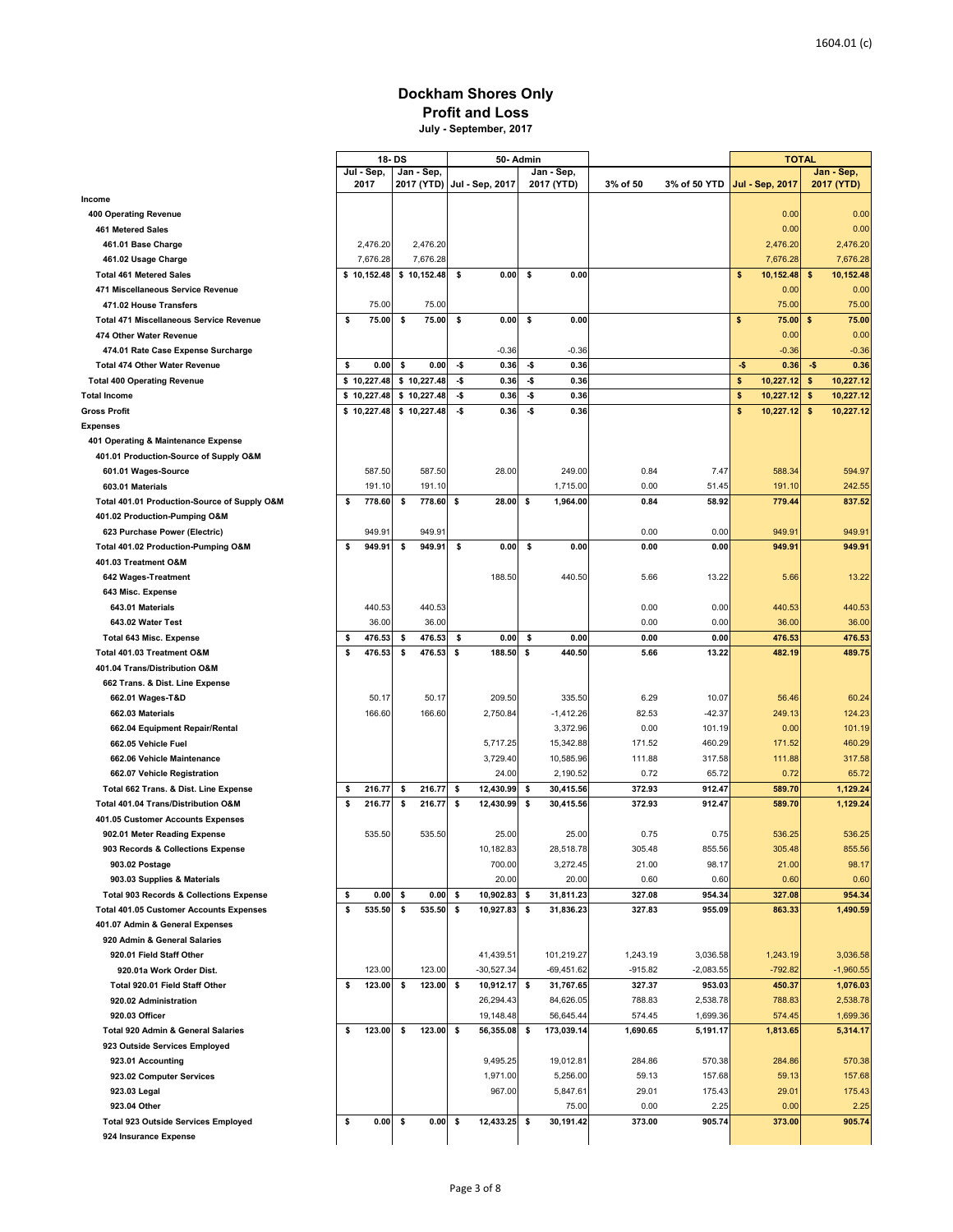| 924.01 Property Insurance                            |    |            |    |            |     | 6,143.97    |     | 18,214.91    | 184.32      | 546.45       | 184.32         | 546.45      |
|------------------------------------------------------|----|------------|----|------------|-----|-------------|-----|--------------|-------------|--------------|----------------|-------------|
| 924.02 Workers Compensation                          |    |            |    |            |     | 210.26      |     | 3,639.78     | 6.31        | 109.19       | 6.3'           | 109.19      |
| <b>Total 924 Insurance Expense</b>                   | \$ | 0.00       | \$ | 0.00       | \$  | 6,354.23    | \$  | 21,854.69    | 190.63      | 655.64       | 190.63         | 655.64      |
| 926 Employee Pension & Benefits                      |    |            |    |            |     | 11,480.81   |     | 26,506.69    | 344.42      | 795.20       | 344.42         | 795.20      |
| 926.02 Pension                                       |    |            |    |            |     | 2,413.79    |     | 6,611.92     | 72.41       | 198.36       | 72.4           | 198.36      |
| <b>Total 926 Employee Pension &amp; Benefits</b>     | \$ | 0.00       | \$ | 0.00       | \$  | 13,894.60   | \$  | 33,118.61    | 416.84      | 993.56       | 416.84         | 993.56      |
| 928 Regulatory Commission Expense                    |    |            |    |            |     | 3,467.98    |     | 23,110.87    | 104.04      | 693.33       | 104.04         | 693.33      |
| 930 Miscellaneous General Expense                    |    |            |    |            |     |             |     |              |             |              |                |             |
| 930.01 Bank Service Charge                           |    |            |    |            |     | 336.00      |     | 897.00       | 10.08       | 26.91        | 10.08          | 26.91       |
| 930.02 Building Maintenance                          |    |            |    |            |     | 10,331.77   |     | $-1,476.38$  | 309.95      | $-44.29$     | 309.95         | $-44.29$    |
| 930.03 Dig Safe Notifications                        |    |            |    |            |     | 76.00       |     | 103.00       | 2.28        | 3.09         | 2.28           | 3.09        |
| 930.04 Heat/Electric-Admin Building                  |    |            |    |            |     | 585.53      |     | 2,443.12     | 17.57       | 73.29        | 17.57          | 73.29       |
| 930.05 Membership/Dues                               |    |            |    |            |     | 845.00      |     | 962.50       | 25.35       | 28.88        | 25.35          | 28.88       |
| 930.07 Training/Workshops                            |    |            |    |            |     | 430.00      |     | 430.00       | 12.90       | 12.90        | 12.90          | 12.90       |
| 930.08 Shop Supplies/Small Tools                     |    |            |    |            |     | 13,805.63   |     | 31,610.07    | 414.17      | 948.30       | 414.17         | 948.30      |
| 930.09 Telephone                                     |    |            |    |            |     | 1,656.84    |     | 5,126.83     | 49.71       | 153.80       | 49.71          | 153.80      |
| 930.10 Office/Other Expense                          |    |            |    |            |     | 4,835.35    |     | 18,394.39    | 145.06      | 551.83       | 145.06         | 551.83      |
| <b>Total 930 Miscellaneous General Expense</b>       | \$ | 0.00       | \$ | 0.00       | \$  | 32,902.12   | \$  | 58,490.53    | 987.06      | 1,754.72     | 987.06         | 1,754.72    |
| Total 401.07 Admin & General Expenses                | \$ | 123.00     | \$ | 123.00     | \$  | 125,407.26  | \$  | 339,805.26   | 3,762.22    | 10,194.16    | 3,885.22       | 10,317.16   |
| <b>Total 401 Operating &amp; Maintenance Expense</b> | \$ | 3,080.31   |    | \$3,080.31 | \$  | 148,982.58  | \$  | 404,461.55   | 4,469.48    | 12,133.85    | 7,549.79       | 15,214.16   |
| <b>403 Depreciation Expense</b>                      |    |            |    |            |     | 14,755.26   |     | 44,265.78    | 442.66      | 1,327.97     | 442.66         | 1,327.97    |
| 408 Taxes Other Than Income                          |    |            |    |            |     |             |     |              |             |              |                |             |
| 408.11 Property Tax- Local                           |    |            |    |            |     | 381.00      |     | 1,131.45     | 11.43       | 33.94        | 11.43          | 33.94       |
| 408.12 Payroll Taxes                                 |    |            |    |            |     | 6,718.70    |     | 21,072.69    | 201.56      | 632.18       | 201.56         | 632.18      |
| 408.12a PR Taxes (WO Dist.)                          |    | 44.27      |    | 44.27      |     | $-8,792.63$ |     | $-19,350.24$ | $-263.78$   | $-580.51$    | $-219.5$       | $-536.24$   |
| Total 408.12 Payroll Taxes                           | \$ | 44.27      | \$ | 44.27      | -\$ | 2,073.93    | \$  | 1,722.45     | $-62.22$    | 51.67        | $-17.95$       | 95.94       |
| <b>Total 408 Taxes Other Than Income</b>             | s  | 44.27      | s  | 44.27      | -\$ | 1,692.93    | \$  | 2,853.90     | $-50.79$    | 85.62        | $-6.52$        | 129.89      |
| <b>Total Expenses</b>                                | \$ | 3,124.58   |    | \$3,124.58 | \$  | 162,044.91  | \$  | 451,581.23   | 4,861.35    | 13,547.44    | 7,985.93       | 16,672.02   |
| <b>Net Operating Income</b>                          |    | \$7,102.90 |    | \$7,102.90 | -\$ | 162,045.27  | -\$ | 451,581.59   | -4,861.36   | $-13,547.45$ | 2,241.54       | $-6,444.55$ |
| Other Income                                         |    |            |    |            |     |             |     |              |             |              |                |             |
| 415 Revenues from Contract Work                      |    |            |    |            |     | 4,125.00    |     | 13,912.50    | 123.75      | 417.38       | 123.75         | 417.38      |
| 419 Interest and Dividend Income                     |    |            |    |            |     |             |     | 7,811.60     | 0.00        | 234.35       | 0.00           | 234.35      |
| <b>Total Other Income</b>                            | \$ | 0.00       | s  | 0.00       | \$  | 4,125.00    | \$  | 21,724.10    | 123.75      | 651.72       | 123.75         | 651.72      |
| <b>Other Expenses</b>                                |    |            |    |            |     |             |     |              |             |              |                |             |
| 426 Misc. Nonutility Expense                         |    |            |    |            |     |             |     |              |             |              |                |             |
| 426.01 Amort-Capital Stock Expense                   |    |            |    |            |     | 460.26      |     | 1,380.78     | 13.81       | 41.42        | $13.8^{\circ}$ | 41.42       |
| 426.02 Donations                                     |    |            |    |            |     |             |     | 135.00       | 0.00        | 4.05         | 0.00           | 4.05        |
| <b>Total 426 Misc. Nonutility Expense</b>            | \$ | 0.00       | -S | 0.00       | \$  | 460.26 \$   |     | 1,515.78     | 13.81       | 45.47        | 13.81          | 45.47       |
| 427-428 Interest Expenses                            |    |            |    |            |     |             |     |              |             |              |                |             |
| 427 Interest Expense                                 |    |            |    |            |     | 8,791.65    |     | 30,683.43    | 263.75      | 920.50       | 263.75         | 920.50      |
| Total 427-428 Interest Expenses                      | \$ | 0.00       | \$ | 0.00       | \$  | 8,791.65    | \$  | 30,683.43    | 263.75      | 920.50       | 263.75         | 920.50      |
| <b>Total Other Expenses</b>                          | \$ | 0.00       | \$ | 0.00       | \$  | 9,251.91    | \$  | 32,199.21    | 277.56      | 965.98       | 277.56         | 965.98      |
| <b>Net Other Income</b>                              | \$ | 0.00       | \$ | 0.00       | -\$ | 5,126.91    | -\$ | 10,475.11    | $-153.81$   | $-314.25$    | $-153.8'$      | $-314.25$   |
| Net Income                                           | \$ | 7,102.90   |    | \$7,102.90 | -\$ | 167,172.18  | -\$ | 462,056.70   | $-5,015.17$ | $-13,861.70$ | 2,087.73       | $-6,758.80$ |
|                                                      |    |            |    |            |     |             |     |              |             |              |                |             |

Sunday, Dec 15, 2019 09:38:58 AM GMT-8 - Accrual Basis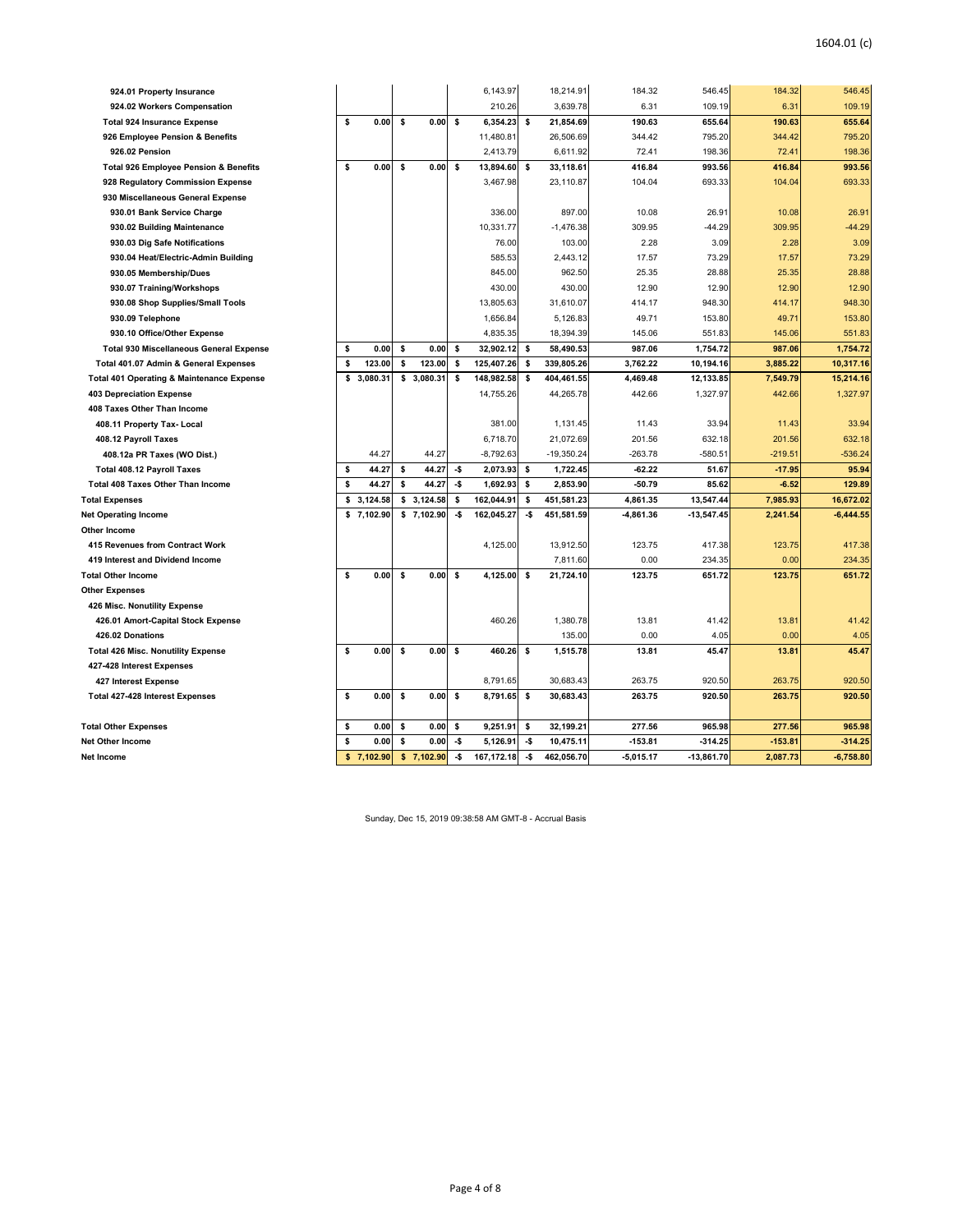## **Dockham Shores Only Balance Sheet As of December 31, 2017**

|                                                     | <b>18-DS</b>            | <b>TOTAL</b> |
|-----------------------------------------------------|-------------------------|--------------|
| <b>ASSETS</b>                                       |                         |              |
| <b>Current Assets</b>                               |                         |              |
| <b>Other Current Assets</b>                         |                         |              |
| <b>141 Accounts Receivable</b>                      | 9,361.29                | 9,361.29     |
| 151 Materials & Supplies-Inventory                  |                         | 0.00         |
| <b>151.01 Meters</b>                                | 140.00                  | 140.00       |
| 151.01a Meter (PIS)                                 | $-140.00$               | $-140.00$    |
| Total 151.01 Meters                                 | \$<br>0.00 <sup>5</sup> | 0.00         |
| <b>Total 151 Materials &amp; Supplies-Inventory</b> | \$<br>0.00 <sup>5</sup> | 0.00         |
| 162 Prepayments-Other                               |                         | 0.00         |
| 162.03 Monitoring Systems                           | 1,015.00                | 1,015.00     |
| <b>Total 162 Prepayments-Other</b>                  | \$<br>$1,015.00$ \$     | 1,015.00     |
| 163 Prepaid Taxes                                   |                         | 0.00         |
| 163.01 NHDRA Utility Tax                            | 588.75                  | 588.75       |
| 163.02 Property Taxes                               | 568.00                  | 568.00       |
| <b>Total 163 Prepaid Taxes</b>                      | \$<br>1,156.75 \$       | 1,156.75     |
| <b>Total Other Current Assets</b>                   | \$<br>11,533.04 \$      | 11,533.04    |
| <b>Total Current Assets</b>                         | \$<br>11,533.04 \$      | 11,533.04    |
| <b>Fixed Assets</b>                                 |                         |              |
| 101 Utility Plant                                   |                         | 0.00         |
| 101.02 Source/Pumping                               |                         | 0.00         |
| 303.02 Land and Land Rights                         | 1,515.00                | 1,515.00     |
| 304.02 Structures & Improvements                    | 7,831.00                | 7,831.00     |
| 307 Wells                                           | 6,778.00                | 6,778.00     |
| 310 Power Generation Equipment                      | 4,718.16                | 4,718.16     |
| 311 Pumping Equipment                               | 38,732.91               | 38,732.91    |
| <b>Total 101.02 Source/Pumping</b>                  | \$<br>59,575.07 \$      | 59,575.07    |
| 101.03 Treatment Plant                              |                         | 0.00         |
| 339.03 Other Plant & Misc. Equip.                   | 6,350.00                | 6,350.00     |
| <b>Total 101.03 Treatment Plant</b>                 | \$<br>$6,350.00$ \$     | 6,350.00     |
| 101.04 Transmission & Distribution                  |                         | 0.00         |
| <b>330 Tank</b>                                     | 32,208.00               | 32,208.00    |
| 331 T&D Mains                                       | 49,387.00               | 49,387.00    |
| 333 Services                                        | 3,854.00                | 3,854.00     |
| 334 Meters & Meter Installations                    | 4,300.18                | 4,300.18     |
| 335 Hydrants                                        | 875.00                  | 875.00       |
| <b>Total 101.04 Transmission &amp; Distribution</b> | \$<br>90,624.18 \$      | 90,624.18    |
| <b>Total 101 Utility Plant</b>                      | \$<br>156,549.25 \$     | 156,549.25   |
| <b>105 Construction Work In Process</b>             | 22,311.15               | 22,311.15    |
| <b>108 Accumulated Depreciation</b>                 | $-77,272.55$            | $-77,272.55$ |
| <b>114 Acquisition Adjustment</b>                   | $-22,570.57$            | $-22,570.57$ |
| 115 Accum. Amort. Aquisition                        | 752.00                  | 752.00       |
| <b>Total Fixed Assets</b>                           | \$<br>79,769.28 \$      | 79,769.28    |
| <b>Other Assets</b>                                 |                         |              |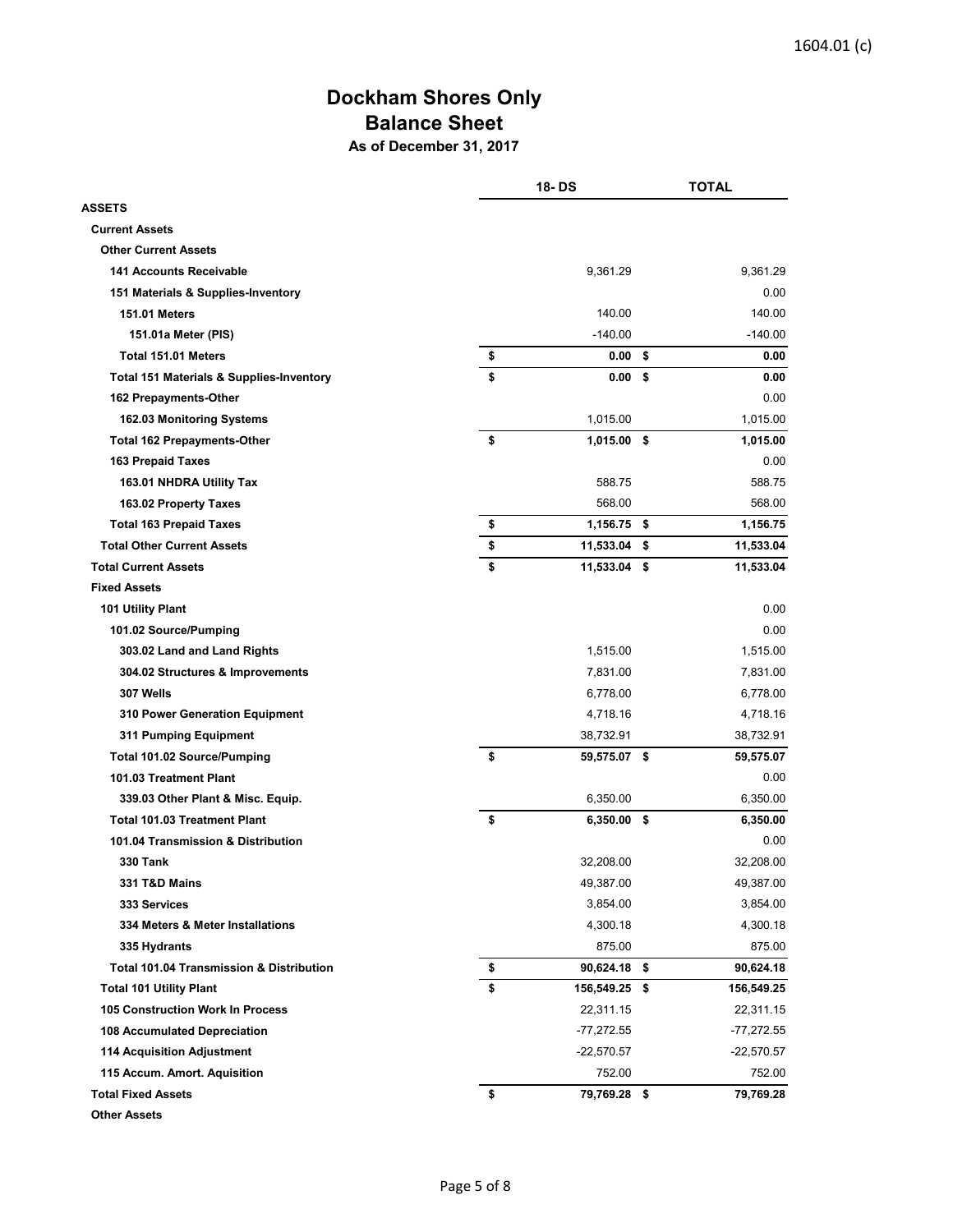| 186 Misc. Deferred Debts                     |     |                   | 0.00          |              |
|----------------------------------------------|-----|-------------------|---------------|--------------|
| 186.07 Def. Debt- Acquisition Exp.           |     | 36,096.17         | 36,096.17     |              |
| <b>Total 186 Misc. Deferred Debts</b>        | \$  | 36,096.17 \$      | 36,096.17     |              |
| <b>Total Other Assets</b>                    | \$  | 36,096.17 \$      | 36,096.17     |              |
| <b>TOTAL ASSETS</b>                          | \$  | 127,398.49 \$     | 127,398.49    |              |
| <b>LIABILITIES AND EQUITY</b>                |     |                   |               |              |
| <b>Liabilities</b>                           |     |                   |               |              |
| <b>Current Liabilities</b>                   |     |                   |               |              |
| <b>Accounts Payable</b>                      |     |                   |               |              |
| 231 Accounts Payable (A/P)                   |     | 0.00              | 0.00          |              |
| <b>Total Accounts Payable</b>                | \$  | 0.00 <sup>5</sup> | 0.00          |              |
| <b>Other Current Liabilities</b>             |     |                   |               |              |
| 271 272 Contribution in Aid of Constr.       |     |                   | 0.00          |              |
| 271 CIAC                                     |     | 5,200.00          | 5,200.00      |              |
| 272 Accum. Amort of CIAC                     |     | $-3,126.00$       | $-3,126.00$   |              |
| Total 271 272 Contribution in Aid of Constr. | \$  | 2,074.00 \$       | 2,074.00      |              |
| <b>Total Other Current Liabilities</b>       | \$  | 2,074.00 \$       | 2,074.00      |              |
| <b>Total Current Liabilities</b>             | \$  | 2,074.00 \$       | 2,074.00      |              |
| <b>Long-Term Liabilities</b>                 |     |                   |               |              |
| 221 Long Term Debt-Bonds                     |     |                   | 0.00          |              |
| 221.04 CoBank T04 DS                         |     | 133,892.31        | 133,892.31    |              |
| <b>Total 221 Long Term Debt-Bonds</b>        | \$  | 133,892.31 \$     | 133,892.31    |              |
| <b>Total Long-Term Liabilities</b>           | \$  | 133,892.31 \$     | 133,892.31    |              |
| <b>Total Liabilities</b>                     | \$  | 135,966.31 \$     | 135,966.31    |              |
| <b>Equity</b>                                |     |                   |               |              |
| <b>217 Retained Earnings</b>                 |     |                   | 0.00          |              |
| <b>Net Income</b>                            |     | $-14,119.62$      | $-14, 119.62$ |              |
| <b>Total Equity</b>                          | -\$ | 14,119.62 -\$     | 14,119.62     |              |
| Due to 50                                    | \$  | 5,551.80          |               | \$<br>(0.00) |
| TOTAL LIABILITIES AND EQUITY                 | \$  | 127,398.49 \$     | 127,398.49    |              |

1604.01 (c)

Sunday, Dec 15, 2019 09:36:19 AM GMT-8 - Accrual Basis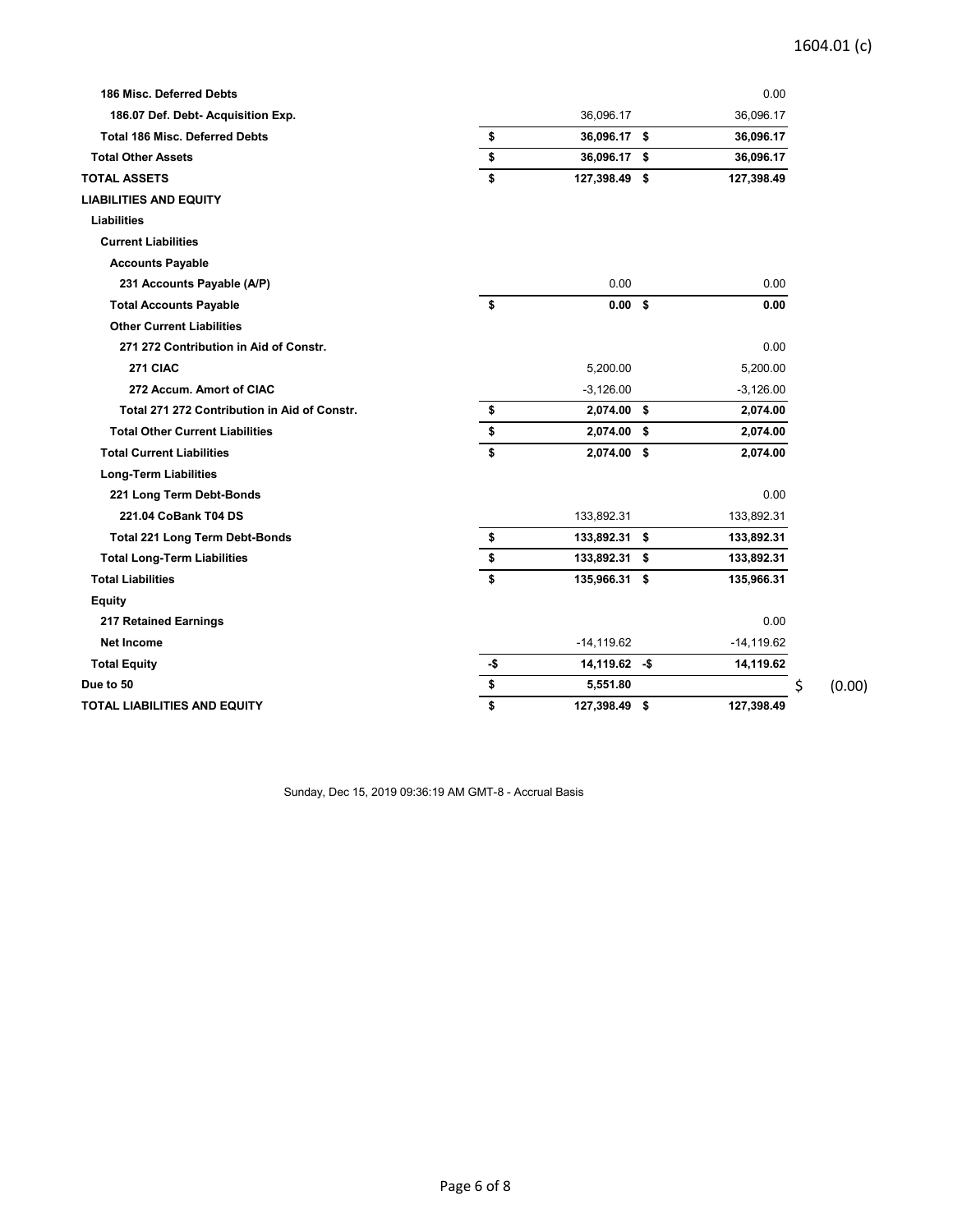#### **Dockham Shores Only Profit and Loss October - December, 2017**

|                                                    | 18 DS             |      |            |      | 50 Admin          |     |                     |                |              |                |     | <b>TOTAL</b> |  |
|----------------------------------------------------|-------------------|------|------------|------|-------------------|-----|---------------------|----------------|--------------|----------------|-----|--------------|--|
|                                                    | Oct - Dec.        |      | Jan - Dec  |      | Oct - Dec,        |     | Jan - Dec 2017      |                |              | Oct - Dec,     |     | Jan Dec 2017 |  |
|                                                    | 2017              |      | 2017 (YTD) |      | 2017              |     | (YTD)               | 3% of 50       | 3% of 50 YTD | 2017           |     | (YTD)        |  |
| Income                                             |                   |      |            |      |                   |     |                     |                |              |                |     |              |  |
| 400 Operating Revenue                              |                   |      |            |      |                   |     |                     |                |              | 0.00           |     | 0.00         |  |
| <b>461 Metered Sales</b>                           | 2,504.89          |      |            |      |                   |     |                     |                |              | 0.00           |     | 0.00         |  |
| 461.01 Base Charge                                 |                   |      | 4,981.09   |      |                   |     |                     |                |              | 2,504.89       |     | 4,981.09     |  |
| 461.02 Usage Charge                                | 5,579.15          |      | 13,255.43  |      |                   |     |                     |                |              | 5,579.15       |     | 13,255.43    |  |
| <b>Total 461 Metered Sales</b>                     | \$<br>8,084.04 \$ |      | 18,236.52  | \$   | 0.00 <sup>5</sup> |     | 0.00                |                |              | \$<br>8,084.04 | \$  | 18,236.52    |  |
| 471 Miscellaneous Service Revenue                  |                   |      |            |      |                   |     |                     |                |              | 0.00           |     | 0.00         |  |
| 471.02 House Transfers                             | 175.00            |      | 250.00     |      |                   |     |                     |                |              | 175.00         |     | 250.00       |  |
| 471.05 Customer Finance Charge                     | 43.35             |      | 43.35      |      |                   |     |                     |                |              | 43.35          |     | 43.35        |  |
| <b>Total 471 Miscellaneous Service Revenue</b>     | \$<br>218.35 \$   |      | 293.35 \$  |      | $0.00\quad$ \$    |     | 0.00                |                |              | \$<br>218.35   | \$  | 293.35       |  |
| 474 Other Water Revenue                            |                   |      |            |      |                   |     |                     |                |              | 0.00           |     | 0.00         |  |
| 474.01 Rate Case Expense Surcharge                 |                   |      |            |      |                   |     | $-0.36$             |                |              | 0.00           |     | $-0.36$      |  |
| <b>Total 474 Other Water Revenue</b>               | \$<br>0.00        | -\$  | 0.00       | \$   | 0.00              | -\$ | 0.36                |                |              | \$<br>0.00     | -\$ | 0.36         |  |
| <b>Total 400 Operating Revenue</b>                 | \$<br>8,302.39    | \$   | 18,529.87  | \$   | 0.00              | -\$ | 0.36                |                |              | \$<br>8,302.39 | \$  | 18,529.51    |  |
| <b>Total Income</b>                                | \$<br>8,302.39    | - \$ | 18,529.87  | \$   | 0.00              | -\$ | 0.36                |                |              | \$<br>8,302.39 | \$  | 18,529.51    |  |
| <b>Gross Profit</b>                                | \$<br>8,302.39    | \$   | 18,529.87  | \$   | 0.00              | -\$ | 0.36                |                |              | \$<br>8,302.39 | \$  | 18,529.51    |  |
| <b>Expenses</b>                                    |                   |      |            |      |                   |     |                     |                |              |                |     |              |  |
| 401 Operating & Maintenance Expense                |                   |      |            |      |                   |     |                     |                |              |                |     |              |  |
| 401.01 Production-Source of Supply O&M             |                   |      |            |      |                   |     |                     |                |              |                |     |              |  |
| 601.01 Wages-Source                                | 422.93            |      | 1,010.43   |      | 23.33             |     | 272.33              | 0.70           | 8.17         | 423.63         |     | 1,018.60     |  |
| 603.01 Materials                                   | 350.00            |      | 541.10     |      | 1,714.00          |     | 3,429.00            | 51.42          | 102.87       | 401.42         |     | 643.97       |  |
| Total 401.01 Production-Source of Supply O&M       | \$<br>772.93 \$   |      | 1,551.53   | \$   | 1,737.33 \$       |     | 3,701.33            | 52.12          | 111.04       | 825.05         |     | 1,662.57     |  |
| 401.02 Production-Pumping O&M                      |                   |      |            |      |                   |     |                     |                |              |                |     |              |  |
| 623 Purchase Power (Electric)                      | 876.91            |      | 1.826.82   |      | $-357.64$         |     | $-357.64$           | $-10.73$       | $-10.73$     | 866.18         |     | 1,816.09     |  |
| Total 401.02 Production-Pumping O&M                | \$<br>876.91 \$   |      | 1,826.82   | -\$  | 357.64            | -\$ | 357.64              | $-10.73$       | $-10.73$     | 866.18         |     | 1,816.09     |  |
| 401.03 Treatment O&M                               |                   |      |            |      |                   |     |                     |                |              |                |     |              |  |
| 642 Wages-Treatment                                |                   |      |            |      | 70.00             |     | 510.50              | 2.10           | 15.32        | 2.10           |     | 15.32        |  |
| 643 Misc. Expense                                  |                   |      |            |      |                   |     |                     | 0.00           | 0.00         | 0.00           |     | 0.00         |  |
| 643.01 Materials                                   |                   |      | 440.53     |      |                   |     |                     | 0.00           | 0.00         | 0.00           |     | 440.53       |  |
| 643.02 Water Test                                  | 223.00            |      | 259.00     |      | 112.81            |     | 112.81              | 3.38           | 3.38         | 226.38         |     | 262.38       |  |
| <b>Total 643 Misc. Expense</b>                     | \$<br>223.00      | \$   | 699.53     | s    | 112.81            | \$  | 112.81              | 3.38           | 3.38         | 226.38         |     | 702.91       |  |
| Total 401.03 Treatment O&M                         | \$<br>223.00 \$   |      | 699.53     | \$   | 182.81 \$         |     | 623.31              | 5.48           | 18.70        | 228.48         |     | 718.23       |  |
| 401.04 Trans/Distribution O&M                      |                   |      |            |      |                   |     |                     |                |              |                |     |              |  |
| 662 Trans. & Dist. Line Expense                    |                   |      |            |      |                   |     |                     |                |              |                |     |              |  |
| 662.01 Wages-T&D                                   | 70.50             |      | 120.67     |      |                   |     | 335.50              | 0.00           | 10.07        | 70.50          |     | 130.74       |  |
| 662.02 Contract Services                           |                   |      |            |      | $-348.98$         |     | $-348.98$           | $-10.47$       | $-10.47$     | $-10.47$       |     | $-10.47$     |  |
| 662.03 Materials                                   |                   |      | 166.60     |      | 19,624.83         |     | 18,212.57           | 588.74         | 546.38       | 588.74         |     | 712.98       |  |
| 662.04 Equipment Repair/Rental                     | 230.00            |      | 230.00     |      |                   |     | 3,372.96            | 0.00           | 101.19       | 230.00         |     | 331.19       |  |
| 662.05 Vehicle Fuel                                |                   |      |            |      | 8,605.17          |     | 23,948.05           | 258.16         | 718.44       | 258.16         |     | 718.44       |  |
| 662.06 Vehicle Maintenance                         |                   |      |            |      | 2,500.70          |     | 13,086.66           | 75.02          | 392.60       | 75.02          |     | 392.60       |  |
| 662.07 Vehicle Registration                        |                   |      |            |      | 718.26            |     | 2,908.78            | 21.55          | 87.26        | 21.55          |     | 87.26        |  |
| Total 662 Trans. & Dist. Line Expense              | \$<br>300.50 \$   |      | 517.27     | \$   | 31,099.98 \$      |     | 61,515.54           | 933.00         | 1,845.47     | 1,233.50       |     | 2,362.74     |  |
| 673 Maint, of T&D Mains                            |                   |      |            |      |                   |     |                     |                | 3.54         |                |     | 3.54         |  |
| Total 401.04 Trans/Distribution O&M                | 300.50 \$         |      | 517.27     |      | 117.85            |     | 117.85<br>61,633.39 | 3.54<br>936.53 |              | 3.54           |     |              |  |
|                                                    | \$                |      |            | \$   | 31,217.83 \$      |     |                     |                | 1,849.00     | 1,237.03       |     | 2,366.27     |  |
| 401.05 Customer Accounts Expenses                  |                   |      |            |      |                   |     |                     |                |              |                |     |              |  |
| 902.01 Meter Reading Expense                       | 170.00            |      | 705.50     |      | 56.00             |     | 81.00               | 1.68           | 2.43         | 171.68         |     | 707.93       |  |
| 903 Records & Collections Expense                  |                   |      |            |      | $-28,518.78$      |     | 0.00                | $-855.56$      | 0.00         | $-855.56$      |     | 0.00         |  |
| 903.01 Wages                                       |                   |      |            |      | 39,317.54         |     | 39,317.54           | 1,179.53       | 1,179.53     | 1,179.53       |     | 1,179.53     |  |
| 903.02 Postage                                     |                   |      |            |      | 1,170.99          |     | 4,443.44            | 35.13          | 133.30       | 35.13          |     | 133.30       |  |
| 903.03 Supplies & Materials                        |                   |      |            |      | 1,809.43          |     | 1,829.43            | 54.28          | 54.88        | 54.28          |     | 54.88        |  |
| <b>Total 903 Records &amp; Collections Expense</b> | \$<br>0.00%       |      | 0.00       | \$   | 13,779.18 \$      |     | 45,590.41           | 413.38         | 1,367.71     | 413.38         |     | 1,367.71     |  |
| <b>Total 401.05 Customer Accounts Expenses</b>     | \$<br>170.00 \$   |      | 705.50     | \$   | 13,835.18 \$      |     | 45,671.41           | 415.06         | 1,370.14     | 585.06         |     | 2,075.64     |  |
| 401.07 Admin & General Expenses                    |                   |      |            |      |                   |     |                     |                |              |                |     |              |  |
| 920 Admin & General Salaries                       |                   |      |            |      |                   |     |                     |                |              |                |     |              |  |
| 920.01 Field Staff Other                           |                   |      |            |      | 41,365.50         |     | 142,584.77          | 1,240.97       | 4,277.54     | 1,240.97       |     | 4,277.54     |  |
| 920.01a Work Order Dist.                           | 14.00             |      | 137.00     |      | -22,061.23        |     | $-91,512.85$        | $-661.84$      | $-2,745.39$  | $-647.84$      |     | $-2,608.39$  |  |
| Total 920.01 Field Staff Other                     | \$<br>$14.00$ \$  |      | 137.00     | - \$ | 19,304.27 \$      |     | 51,071.92           | 579.13         | 1,532.16     | 593.13         |     | 1,669.16     |  |
| 920.02 Administration                              |                   |      |            |      | 28,259.80         |     | 112,885.85          | 847.79         | 3,386.58     | 847.79         |     | 3,386.58     |  |
| 920.03 Officer                                     |                   |      |            |      | 21,121.44         |     | 77,766.88           | 633.64         | 2,333.01     | 633.64         |     | 2,333.01     |  |
| Total 920 Admin & General Salaries                 | \$<br>$14.00$ \$  |      | 137.00 \$  |      | 68,685.51 \$      |     | 241,724.65          | 2,060.57       | 7,251.74     | 2,074 57       |     | 7,388.74     |  |
| 923 Outside Services Employed                      |                   |      |            |      |                   |     |                     |                |              |                |     |              |  |
| 923.01 Accounting                                  |                   |      |            |      | 1,055.63          |     | 20,068.44           | 31.67          | 602.05       | 31.67          |     | 602.05       |  |
| 923.02 Computer Services                           |                   |      |            |      | 1,971.00          |     | 7,227.00            | 59.13          | 216.81       | 59.13          |     | 216.81       |  |
| 923.03 Legal                                       | 39.00             |      | 39.00      |      | 271.49            |     | 6,119.10            | 8.14           | 183.57       | 47.14          |     | 222.57       |  |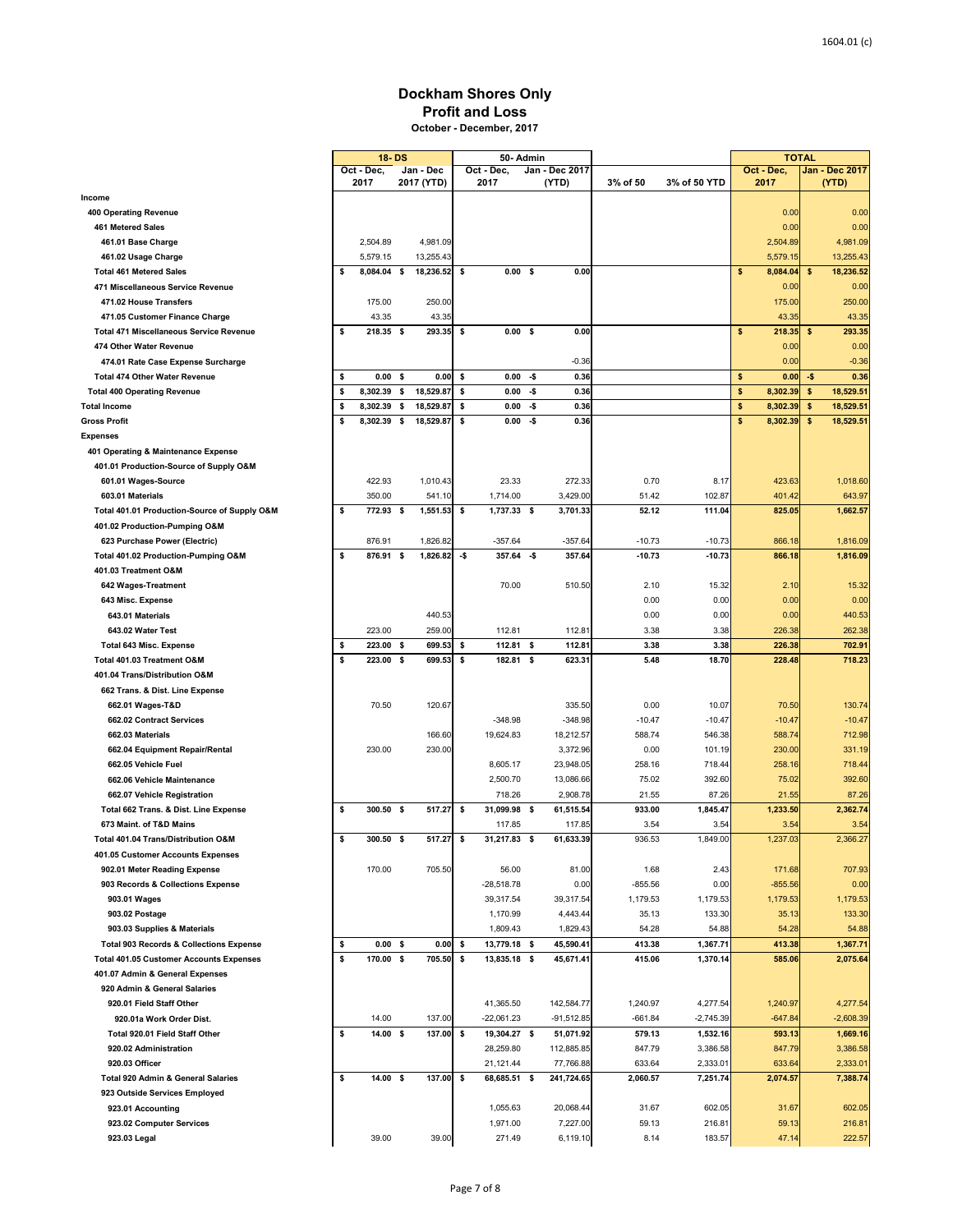| 923.04 Other                                         |          |                            |                       |            |                          |           | 75.00                    | 0.00                    | 2.25                      | 0.00                     | 2.25                      |
|------------------------------------------------------|----------|----------------------------|-----------------------|------------|--------------------------|-----------|--------------------------|-------------------------|---------------------------|--------------------------|---------------------------|
| <b>Total 923 Outside Services Employed</b>           | \$       | 39.00 \$                   | 39.00                 | \$         | 3,298.12 \$              |           | 33,489.54                | 98.94                   | 1,004.69                  | 137.94                   | 1,043.69                  |
| 924 Insurance Expense                                |          |                            |                       |            |                          |           |                          |                         |                           |                          |                           |
| 924.01 Property Insurance                            |          |                            |                       |            | 6,143.97                 |           | 24,358.88                | 184.32                  | 730.77                    | 184.32                   | 730.77                    |
| 924.02 Workers Compensation                          |          |                            |                       |            | 1,702.26                 |           | 5,342.04                 | 51.07                   | 160.26                    | 51.07                    | 160.26                    |
| <b>Total 924 Insurance Expense</b>                   | \$       | 0.00 S                     | 0.00                  | \$         | 7.846.23                 | \$        | 29,700.92                | 235.39                  | 891.03                    | 235.39                   | 891.03                    |
| 926 Employee Pension & Benefits                      |          |                            |                       |            | 12,100.06                |           | 38,606.75                | 363.00                  | 1,158.20                  | 363.00                   | 1,158.20                  |
| 926.02 Pension                                       |          |                            |                       |            | 2,315.01                 |           | 8,926.93                 | 69.45                   | 267.81                    | 69.45                    | 267.81                    |
| <b>Total 926 Employee Pension &amp; Benefits</b>     | \$       | $0.00$ \$                  | 0.00                  | \$         | 14,415.07 \$             |           | 47,533.68                | 432.45                  | 1,426.01                  | 432.45                   | 1,426.01                  |
| 928 Regulatory Commission Expense                    |          |                            |                       |            | 3,919.98                 |           | 27,030.85                | 117.60                  | 810.93                    | 117.60                   | 810.93                    |
| 930 Miscellaneous General Expense                    |          |                            |                       |            |                          |           |                          |                         |                           |                          |                           |
| 930.01 Bank Service Charge                           |          |                            |                       |            | 285.00                   |           | 1,182.00                 | 8.55                    | 35.46                     | 8.55                     | 35.46                     |
| 930.02 Building Maintenance                          |          |                            |                       |            | 11,337.16                |           | 9,860.78                 | 340.11                  | 295.82                    | 340.11                   | 295.82                    |
| 930.03 Dig Safe Notifications                        |          |                            |                       |            | 89.00                    |           | 192.00                   | 2.67                    | 5.76                      | 2.67                     | 5.76                      |
| 930.04 Heat/Electric-Admin Building                  |          |                            |                       |            | 659.11                   |           | 3,102.23                 | 19.77                   | 93.07                     | 19.77                    | 93.07                     |
| 930.05 Membership/Dues                               |          |                            |                       |            | 125.00                   |           | 1,087.50                 | 3.75                    | 32.63                     | 3.75                     | 32.63                     |
| 930.07 Training/Workshops                            |          |                            |                       |            | 895.00                   |           | 1,325.00                 | 26.85                   | 39.75                     | 26.85                    | 39.75                     |
| 930.08 Shop Supplies/Small Tools                     |          |                            |                       |            | $-13,454.64$             |           | 18, 155.43               | $-403.64$               | 544.66                    | $-403.64$                | 544.66                    |
| 930.09 Telephone                                     |          |                            |                       |            | 1,528.18                 |           | 6,655.01                 | 45.85                   | 199.65                    | 45.85                    | 199.65                    |
| 930.10 Office/Other Expense                          |          |                            |                       |            | 5,912.59                 |           | 24,306.98                | 177.38                  | 729.21                    | 177.38                   | 729.21                    |
| 930.11 Reimbursements                                |          |                            |                       |            | 1,038.22                 |           | 1,038.22                 | 31.15                   | 31.15                     | 31.15                    | 31.15                     |
| <b>Total 930 Miscellaneous General Expense</b>       | \$       | 0.00 S                     | 0.00                  | \$         | 8,414.62 \$              |           | 66,905.15                | 252.44                  | 2.007.15                  | 252.44                   | 2.007.15                  |
| Total 401.07 Admin & General Expenses                | \$       | 53.00                      | \$<br>176.00          | \$         | 106,579.53               | \$        | 446,384.79               | 3,197.39                | 13,391.54                 | 3.250.39                 | 13,567.54                 |
| <b>Total 401 Operating &amp; Maintenance Expense</b> | \$       | 2,396.34 \$                | 5,476.65              | \$         | 153,195.04 \$            |           | 557,656.59               | 4,595.85                | 16,729.70                 | 6,992.19                 | 22,206.35                 |
| 403 Depreciation Expense                             |          | 3,064.55                   | 3,064.55              |            | 10,275.08                |           | 54,540.86                | 308.25                  | 1,636.23                  | 3,372.80                 | 4,700.78                  |
| <b>405 Amortization of CIAC</b>                      |          | $-58.00$                   | $-58.00$              |            |                          |           |                          | 0.00                    | 0.00                      | $-58.00$                 | $-58.00$                  |
| 406 Amort. of Utility Plant Acq.                     |          | $-752.00$                  | $-752.00$             |            |                          |           |                          | 0.00                    | 0.00                      | $-752.00$                | $-752.00$                 |
| 408 Taxes Other Than Income                          |          |                            |                       |            |                          |           |                          |                         |                           |                          |                           |
| 408.11 Property Tax- Local                           |          | 284.04                     | 284.04                |            | 320.01                   |           | 1,451.46                 | 9.60                    | 43.54                     | 293.64                   | 327.58                    |
| 408.12 Payroll Taxes                                 |          |                            |                       |            | 7,172.94                 |           | 28,245.63                | 215.19                  | 847.37                    | 215.19                   | 847.37                    |
| 408.12a PR Taxes (WO Dist.)                          |          | 83.82                      | 128.09                |            | $-6,419.30$              |           | $-25,769.54$             | $-192.58$               | $-773.09$                 | $-108.76$                | $-645.00$                 |
| Total 408.12 Payroll Taxes                           | \$       | 83.82 \$                   | 128.09                | \$         | 753.64 \$                |           | 2,476.09                 | 22.61                   | 74.28                     | 106.43                   | 202.37                    |
| 408.13 Utilities Tax- State                          |          |                            |                       |            | 21,408.44                |           | 21,408.44                | 642.25                  | 642.25                    | 642.25                   | 642.25                    |
| Total 408 Taxes Other Than Income                    | \$       | 367.86 \$                  | 412.13                | \$         | 22,482.09 \$             |           | 25,335.99                | 674.46                  | 760.08                    | 1,042.32                 | 1,172.21                  |
| 409 410 Income Taxes                                 |          |                            |                       |            |                          |           |                          |                         |                           |                          |                           |
| 409.01 Federal Income Taxes                          |          |                            |                       |            | 34,793.00                |           | 34,793.00                | 1,043.79                | 1,043.79                  | 1,043.79                 | 1,043.79                  |
| 409.02 State Business Tax                            |          |                            |                       |            | 7,314.00                 |           | 7,314.00                 | 219.42                  | 219.42                    | 219.42                   | 219.42                    |
| 410.01 Def. Federal Income Tax                       | \$       | 0.00 S                     | 0.00                  |            | 77,000.00                |           | 77,000.00                | 2,310.00                | 2,310.00                  | 2,310.00                 | 2,310.00<br>3,573.21      |
| Total 409 410 Income Taxes                           |          |                            |                       | \$         | 119,107.00               | \$        | 119,107.00               | 3,573.21                | 3,573.21                  | 3,573.21                 |                           |
| <b>Total Expenses</b><br><b>Net Operating Income</b> | \$<br>\$ | 5,018.75 \$<br>3,283.64 \$ | 8,143.33<br>10,386.54 | -\$<br>-\$ | 305,059.21<br>305,059.21 | \$<br>-\$ | 756,640.44<br>756,640.80 | 9,151.78<br>$-9,151.78$ | 22,699.21<br>$-22,699.22$ | 14,170.53<br>$-5,868.14$ | 30,842.54<br>$-12,312.68$ |
| Other Income                                         |          |                            |                       |            |                          |           |                          |                         |                           |                          |                           |
| 415 Revenues from Contract Work                      |          |                            |                       |            | 7.675.00                 |           | 21,587.50                | 230.25                  | 647.63                    | 230.25                   | 647.63                    |
| 419 Interest and Dividend Income                     |          |                            |                       |            |                          |           | 7,811.60                 | 0.00                    | 234.35                    | 0.00                     | 234.35                    |
| <b>Total Other Income</b>                            | \$       | 0.00 <sup>5</sup>          | 0.00                  | \$         | 7,675.00 \$              |           | 29,399.10                | 230.25                  | 881.97                    | 230.25                   | 881.97                    |
| <b>Other Expenses</b>                                |          |                            |                       |            |                          |           |                          |                         |                           |                          |                           |
| 426 Misc. Nonutility Expense                         |          |                            |                       |            |                          |           |                          |                         |                           |                          |                           |
| 426.01 Amort-Capital Stock Expense                   |          |                            |                       |            | 460.26                   |           | 1,841.04                 | 13.81                   | 55.23                     | 13.81                    | 55.23                     |
| 426.02 Donations                                     |          |                            |                       |            |                          |           | 135.00                   | 0.00                    | 4.05                      | 0.00                     | 4.05                      |
| <b>Total 426 Misc. Nonutility Expense</b>            | \$       | $0.00\quad$ \$             | 0.00                  | \$         | 460.26 \$                |           | 1,976.04                 | 13.81                   | 59.28                     | 13.81                    | 59.28                     |
| 427-428 Interest Expenses                            |          |                            |                       |            |                          |           |                          |                         |                           |                          |                           |
| 427 Interest Expense                                 |          | 1,363.67                   | 1,363.67              |            | 10,133.38                |           | 40,816.81                | 304.00                  | 1,224.50                  | 1,667.67                 | 2,588.17                  |
| 428 Amort. Of Debt Expense                           |          |                            |                       |            | 1,381.69                 |           | 1,381.69                 | 41.45                   | 41.45                     | 41.45                    | 41.45                     |
| Total 427-428 Interest Expenses                      | \$       | 1,363.67 \$                | 1,363.67              | \$         | 11,515.07 \$             |           | 42,198.50                | 345.45                  | 1,265.96                  | 1,709.12                 | 2,629.63                  |
|                                                      |          |                            |                       |            |                          |           |                          |                         |                           |                          |                           |
| <b>Total Other Expenses</b>                          | \$       | 1,363.67 \$                | 1,363.67              | \$         | 11,975.33 \$             |           | 44,174.54                | 359.26                  | 1,325.24                  | 1,722.93                 | 2,688.91                  |
| <b>Net Other Income</b>                              | -\$      | $1,363.67 - $$             | 1,363.67              | -\$        | 4,300.33                 | -\$       | 14,775.44                | $-129.01$               | -443.26                   | $-1,492.68$              | $-1,806.93$               |
| Net Income                                           | s        | 1,919.97 \$                | 9,022.87              | -\$        | 309,359.54               | -\$       | 771,416.24               | $-9,280.79$             | $-23,142.49$              | $-7,360.82$              | $-14, 119.62$             |
|                                                      |          |                            |                       |            |                          |           |                          |                         |                           |                          |                           |

Sunday, Dec 15, 2019 09:40:30 AM GMT-8 - Accrual Basis